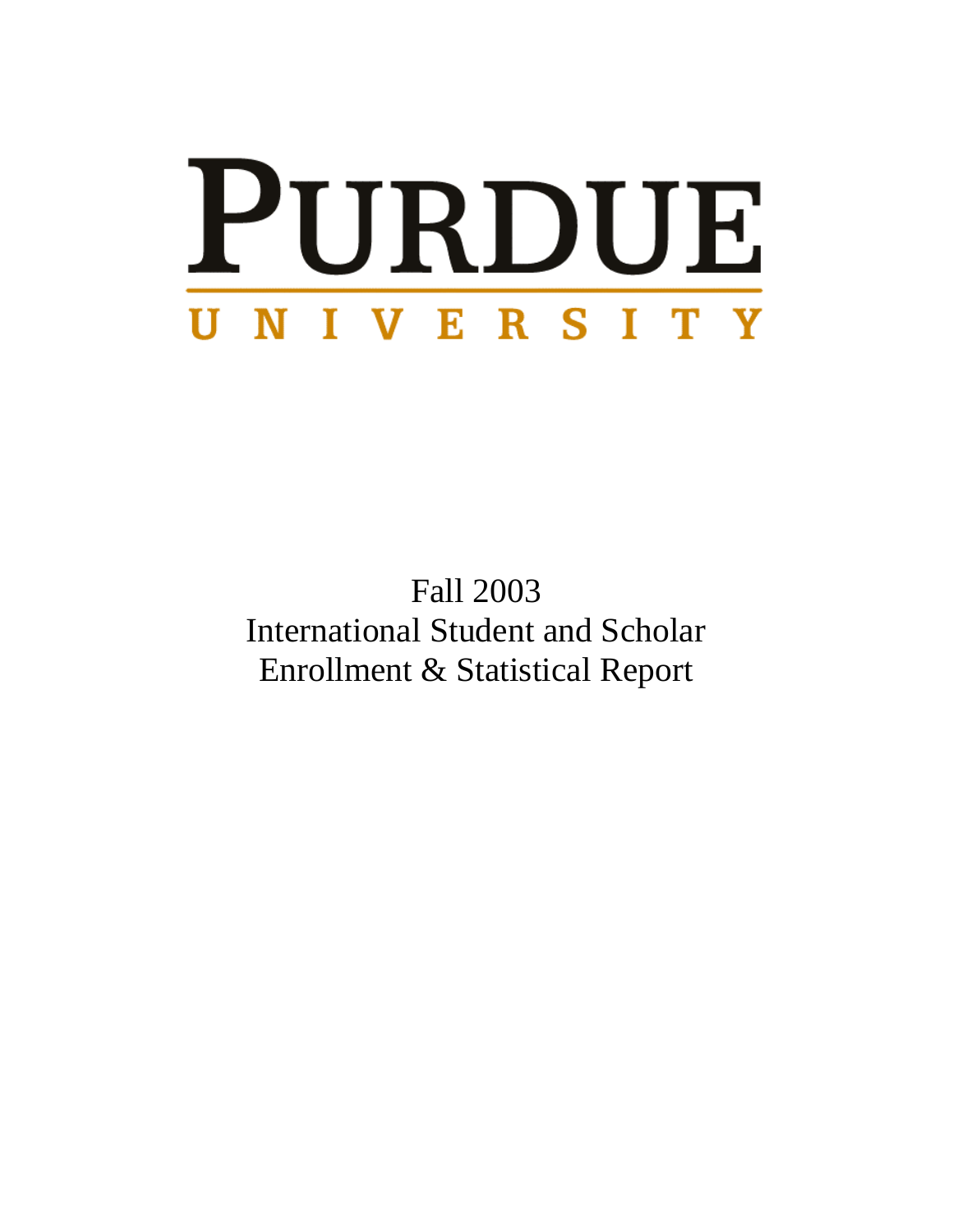A total of 5,094 students from abroad, representing 126 countries and 681 international faculty and staff representing 70 nations, claim Purdue University as their home this fall semester.

The University's total international student enrollment ranks:

- 1st among all public institutions
- 1st in the Big Ten
- 2nd in the nation

The international student body comprises 13.1% of the total number of enrolled students, an all time high.

International undergraduate students comprise 6.7% of the total undergraduate body, or 2,081 students. A total of 3,013 international graduate and professional students represents 37.7% of all students at this level of study.

Slightly more than 70% of all international students hail from Asia. Engineering (45.5%), Science (14.7%), Management (13.3%), Liberal Arts (6.8%), and Agriculture (4.6%) enroll the highest percentages of students from abroad. Thirty-six countries have 20 or more students represented and all but two of the top ten sending countries are Asian.

India ranks first (1,027) in total enrollment while the People's Republic of China (797) is second. South Korea (600), Indonesia (262), Malaysia (243), Taiwan (197), Turkey (143), Canada (137), Pakistan (105), and Japan (89) round out the top ten.

China (120), India (102), South Korea (91), Canada (30), Japan (27), Russia (23), France (22), Spain (22), Germany (19), Brazil (16), United Kingdom (16), and Taiwan (15) are the top ten sending countries for international faculty and staff. The majority of international scholars are in life sciences (138), engineering (113), agriculture (105), and physical sciences (93).

Questions and comments concerning this report should be directed to Dr. Michael A. Brzezinski, Director, Office of International Students & Scholars, 765-494-7084 or mbrzezinski@purdue.edu.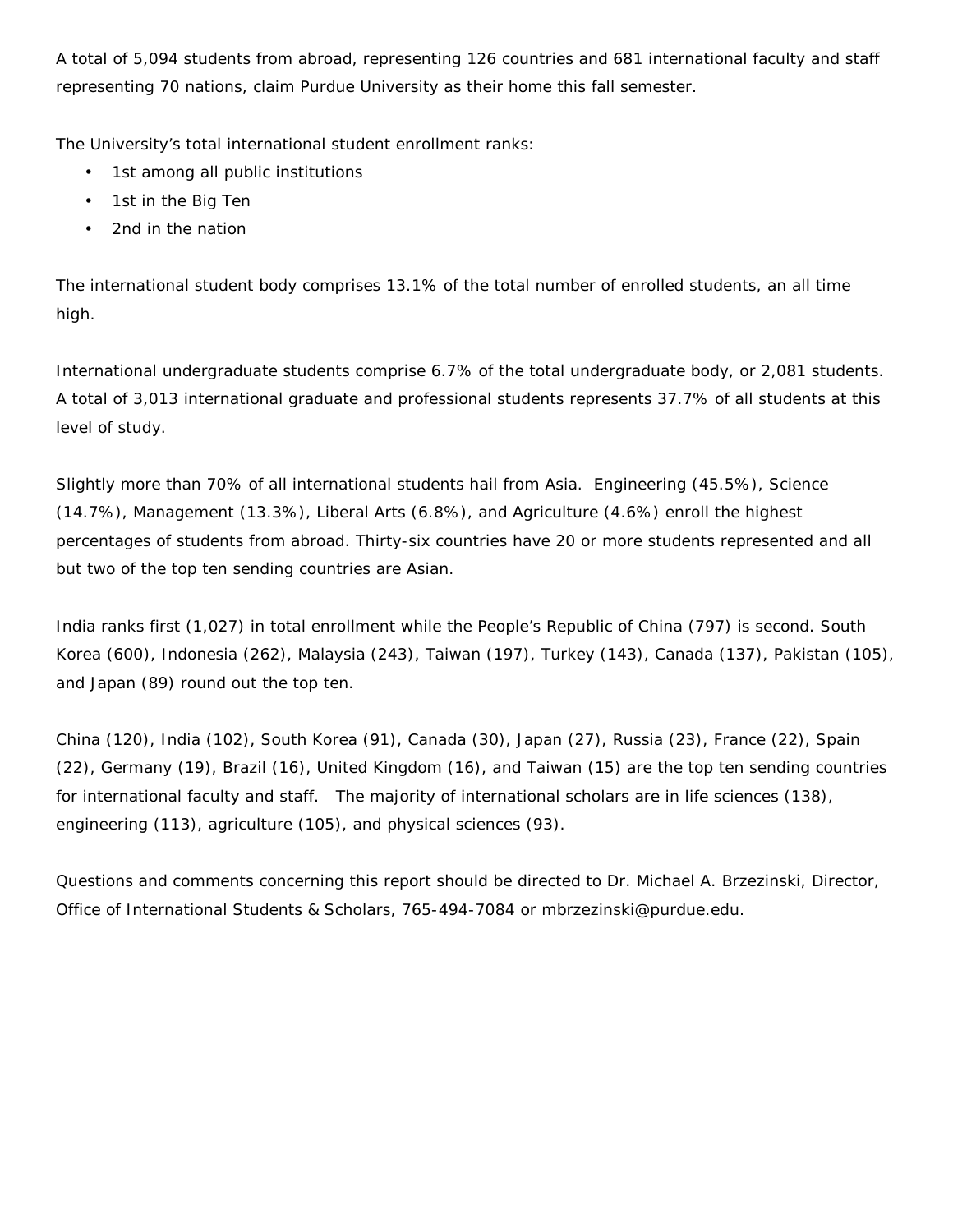|                                                        | <b>UNDERGRADUATE</b> | <b>GRADUATE</b> | <b>PROFESSIONAL</b> | <b>Total</b> |
|--------------------------------------------------------|----------------------|-----------------|---------------------|--------------|
| <b>AGRICULTURE</b>                                     | 63                   | 170             |                     | 233          |
| <b>CONSUMER AND FAMILY</b><br><b>SCIENCES</b>          | 49                   | 100             |                     | 149          |
| <b>EDUCATION</b>                                       | 1                    | 76              |                     | 77           |
| <b>ENGINEERING</b>                                     | 1,035                | 1,285           |                     | 2,320        |
| <b>LIBERAL ARTS</b>                                    | 102                  | 244             |                     | 346          |
| <b>MANAGEMENT</b>                                      | 349                  | 330             |                     | 679          |
| <b>PHARMACY, NURSING AND</b><br><b>HEALTH SCIENCES</b> | 32                   | 64              | 15                  | 111          |
| <b>SCIENCE</b>                                         | 204                  | 546             |                     | 750          |
| <b>TECHNOLOGY</b>                                      | 91                   | 51              |                     | 142          |
| <b>VETERINARY MEDICINE</b>                             | 4                    | 38              |                     | 43           |
| <b>NON-DEGREE</b>                                      | 151                  |                 |                     | 151          |
| <b>INTERDISCIPLINARY</b><br><b>BIOCHEMISTRY</b>        |                      | 93              |                     | 93           |
| Total                                                  | 2,101                | 2,897           | 16                  | 5,094        |

#### Total Enrollment by School



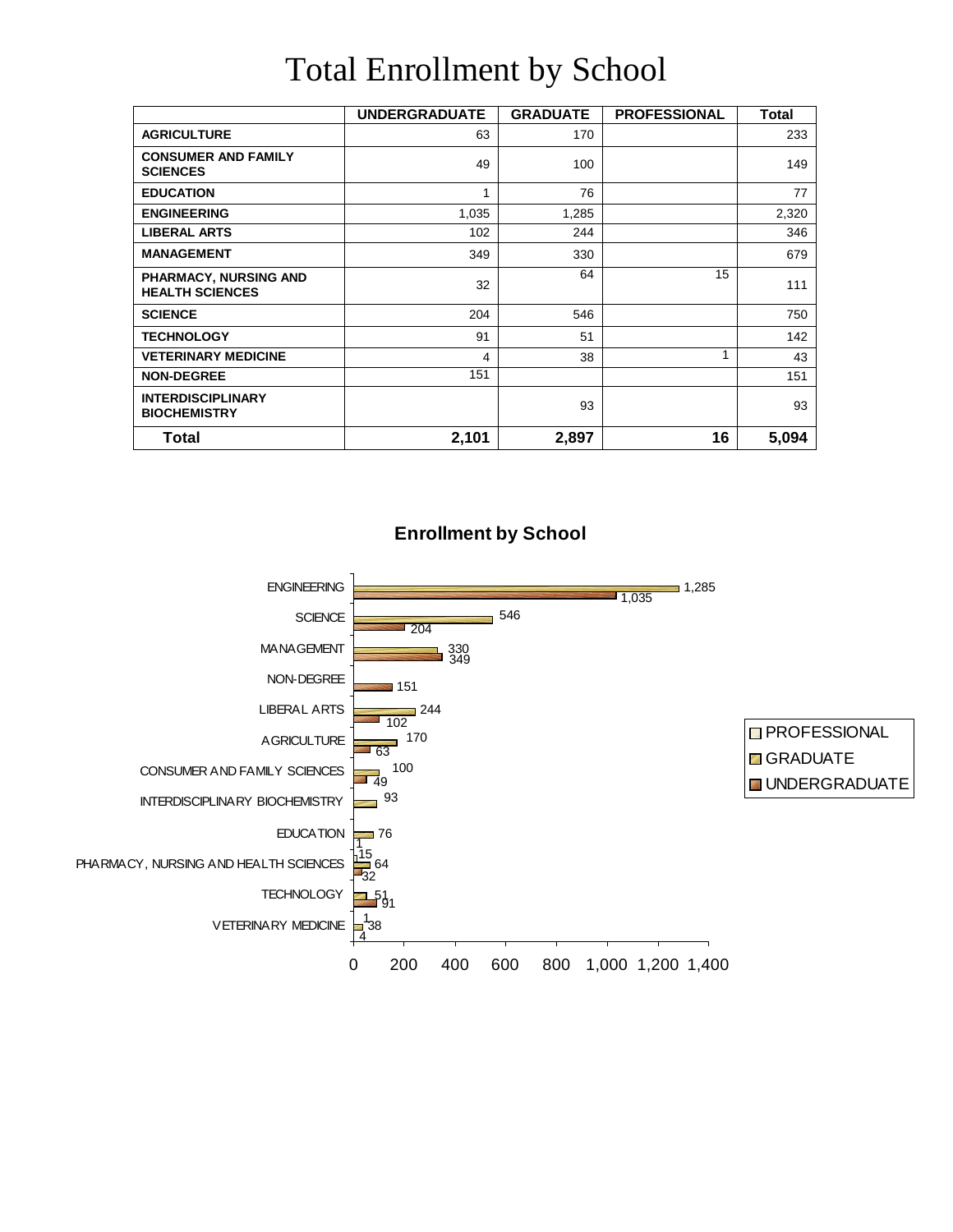

Total Undergraduate Enrollment



#### Total Graduate & Professional Enrollment



Total Enrollment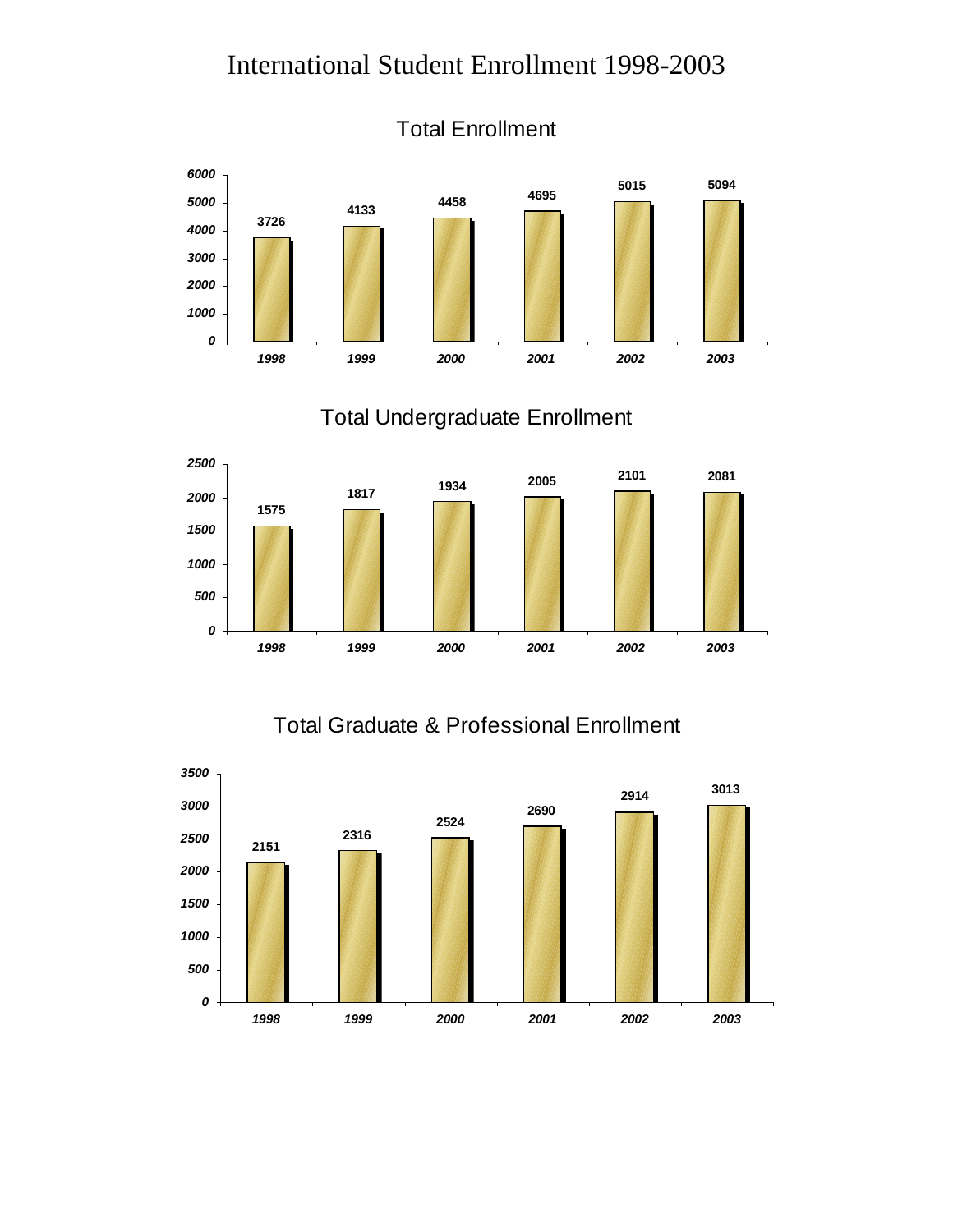#### Top Ten Enrollment by Country

#### **Top Ten by Total Enrollment**



#### **Top Ten by Undergraduate Enrollment**

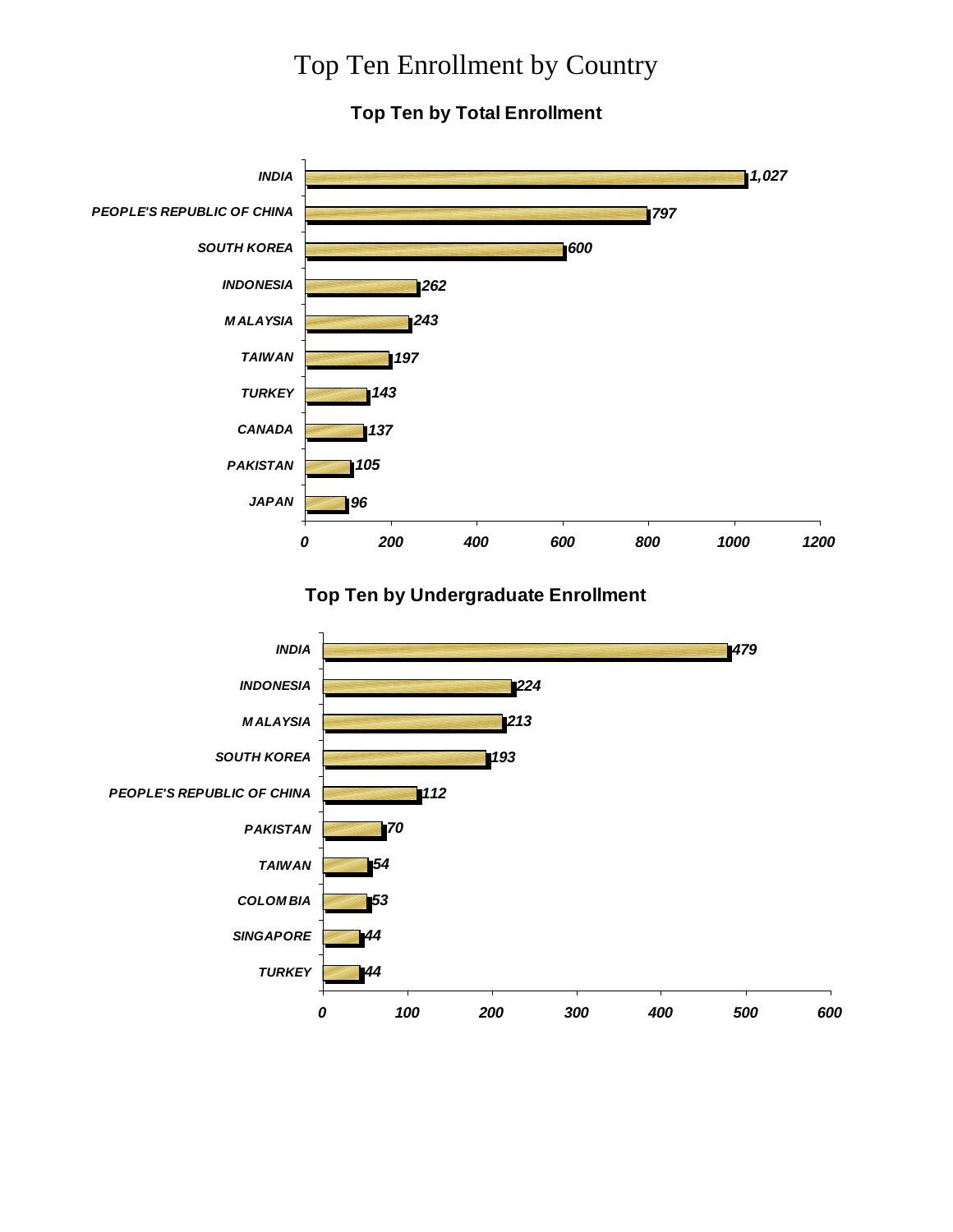

#### **Top Ten by Graduate Enrollment**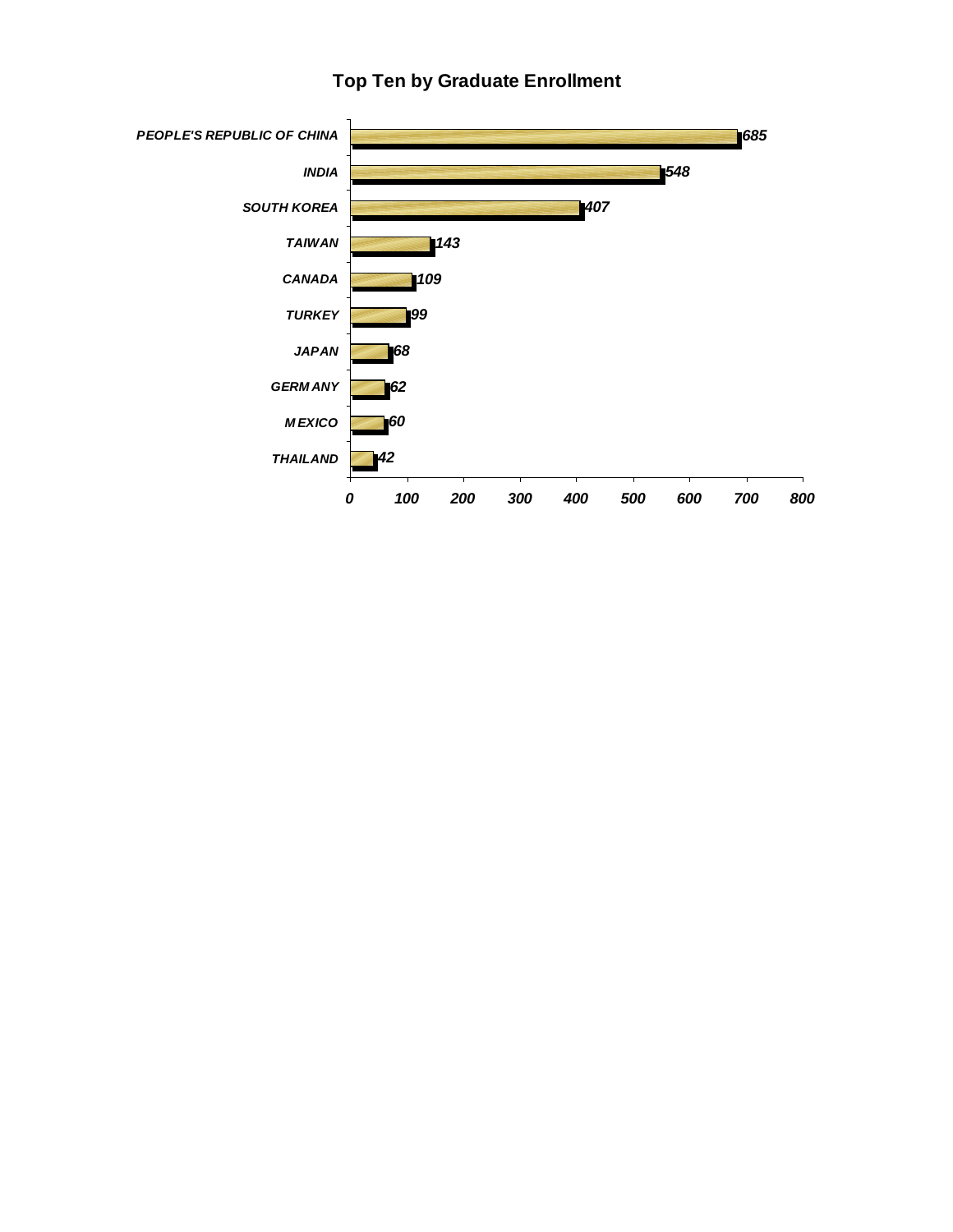## Enrollment by Country

| <b>Total Enrollment by Country - 126 Countries</b> |                   |                                               |                                |  |  |
|----------------------------------------------------|-------------------|-----------------------------------------------|--------------------------------|--|--|
| AFGHANISTAN                                        |                   | MACAO (SAR-PRC)                               | 4                              |  |  |
| <b>ALBANIA</b>                                     | $\overline{4}$    | <b>MACEDONIA</b>                              | 1                              |  |  |
| <b>ANGOLA</b>                                      | $\mathbf{1}$      | <b>MALAWI</b>                                 | 1                              |  |  |
| <b>ARGENTINA</b>                                   | 22                | <b>MALAYSIA</b>                               | 243                            |  |  |
| <b>ARMENIA</b>                                     | $\mathbf{1}$      | <b>MALDIVES</b>                               | $\overline{2}$                 |  |  |
| <b>AUSTRALIA</b>                                   | 21                | <b>MALI</b>                                   | $\overline{2}$                 |  |  |
| <b>AUSTRIA</b>                                     | $\overline{7}$    | <b>MAURITIUS</b>                              | $\mathbf{1}$                   |  |  |
| <b>BAHRAIN</b>                                     | 3                 | <b>MEXICO</b>                                 | 86                             |  |  |
| <b>BANGLADESH</b>                                  | 31                | <b>MOLDOVA</b>                                | $\overline{2}$                 |  |  |
| <b>BARBADOS</b>                                    | $\mathbf{1}$      | <b>MONGOLIA</b>                               | 6                              |  |  |
| <b>BELARUS</b>                                     | $\overline{4}$    | <b>MOROCCO</b>                                | 4                              |  |  |
| <b>BELGIUM</b>                                     | 7                 | <b>MOZAMBIQUE</b>                             | 3                              |  |  |
| <b>BELIZE</b>                                      | 3                 | <b>NEPAL</b>                                  | 4                              |  |  |
| <b>BOLIVIA</b>                                     | 18                | <b>NETHERLANDS</b>                            | 15                             |  |  |
| BOSNIA AND HERZEGOVINA                             | $\overline{2}$    | <b>NEW ZEALAND</b>                            | 4                              |  |  |
| <b>BOTSWANA</b>                                    | 4                 | <b>NICARAGUA</b>                              | 10                             |  |  |
| <b>BRAZIL</b>                                      | 42                | <b>NIGER</b>                                  | 1                              |  |  |
| <b>BULGARIA</b>                                    | 8                 | <b>NIGERIA</b>                                | 22                             |  |  |
| <b>BURKINA FASO</b><br><b>BURMA</b>                | 1<br>$\mathbf{1}$ | <b>NORWAY</b><br><b>OMAN</b>                  | 2<br>$\overline{4}$            |  |  |
| <b>CAMEROON</b>                                    | $\mathbf{1}$      | <b>PAKISTAN</b>                               | 105                            |  |  |
| <b>CANADA</b>                                      | 137               | <b>PANAMA</b>                                 | 26                             |  |  |
| <b>CHILE</b>                                       | 12                | PARAGUAY                                      | $\mathbf{1}$                   |  |  |
| <b>COLOMBIA</b>                                    | 82                | PEOPLE'S REPUBLIC OF CHINA                    | 797                            |  |  |
| <b>COSTA RICA</b>                                  | 23                | PERU                                          | 37                             |  |  |
| <b>COTE d'IVOIRE</b>                               | 1                 | <b>PHILIPPINES</b>                            | 10                             |  |  |
| <b>CROATIA</b>                                     | 4                 | <b>POLAND</b>                                 | 22                             |  |  |
| <b>CYPRUS</b>                                      | 17                | <b>PORTUGAL</b>                               | 4                              |  |  |
| <b>CZECH REPUBLIC</b>                              | 5                 | QATAR                                         | 1                              |  |  |
| <b>DENMARK</b>                                     | 6                 | REPUBLIC OF SOUTH AFRICA                      | $\overline{7}$                 |  |  |
| <b>DOMINICAN REPUBLIC</b>                          | 3                 | <b>REPUBLIC OF THE CONGO</b>                  | $\mathbf{1}$                   |  |  |
| <b>ECUADOR</b>                                     | 36                | <b>ROMANIA</b>                                | $\overline{32}$                |  |  |
| <b>EGYPT</b>                                       | 29                | <b>RUSSIA</b>                                 | 45                             |  |  |
| <b>EL SALVADOR</b>                                 | 14                | <b>SAUDI ARABIA</b>                           | 15                             |  |  |
| <b>ETHIOPIA</b>                                    | 10                | <b>SENEGAL</b>                                | 3                              |  |  |
| <b>FINLAND</b>                                     | 1                 | SIERRA LEONE                                  | $\overline{2}$                 |  |  |
| <b>FRANCE</b>                                      | 39                | <b>SINGAPORE</b>                              | $\overline{55}$                |  |  |
| <b>GAMBIA</b>                                      | $\mathbf{1}$      | <b>SLOVENIA</b>                               | $\mathbf{1}$                   |  |  |
| <b>GEORGIA</b>                                     | $\mathbf{1}$      | <b>SOUTH KOREA</b>                            | 600                            |  |  |
| <b>GERMANY</b>                                     | 78                | <b>SPAIN</b>                                  | 19                             |  |  |
| <b>GHANA</b>                                       | 16                | <b>SRI LANKA</b>                              | 28                             |  |  |
| <b>GREECE</b>                                      | $\overline{17}$   | SAINT VINCENT AND THE GRENADINES              | $\mathbf{1}$                   |  |  |
| <b>GUATEMALA</b>                                   | 34                | <b>SUDAN</b>                                  | $\mathbf{1}$                   |  |  |
| HAITI                                              | $\overline{2}$    | <b>SWEDEN</b>                                 | 15                             |  |  |
| <b>HONDURAS</b>                                    | 9                 | SWITZERLAND                                   | $\overline{3}$                 |  |  |
| HONG KONG (SAR-PRC)                                | 41                | <b>SYRIA</b>                                  | 3                              |  |  |
| <b>HUNGARY</b>                                     | 10                | <b>TAIWAN</b>                                 | 197                            |  |  |
| <b>ICELAND</b>                                     | 3                 | <b>TANZANIA</b>                               | 4                              |  |  |
| <b>INDIA</b>                                       | 1,027             | <b>THAILAND</b>                               | 66                             |  |  |
| <b>INDONESIA</b>                                   | 262               | <b>TOGO</b>                                   | $\mathbf{1}$                   |  |  |
| <b>IRAN</b>                                        | 21                | TRINIDAD AND TOBAGO                           | 5                              |  |  |
| <b>IRELAND</b>                                     | 9                 | <b>TUNISIA</b>                                | $\mathbf{1}$                   |  |  |
| <b>ISRAEL</b>                                      | $\overline{2}$    | <b>TURKEY</b>                                 | 143                            |  |  |
| <b>ITALY</b>                                       | 25                | <b>UGANDA</b>                                 | $\overline{2}$                 |  |  |
| <b>JAMAICA</b>                                     | 4                 | <b>UKRAINE</b>                                | 16                             |  |  |
| <b>JAPAN</b><br><b>JORDAN</b>                      | 96<br>21          | UNITED ARAB EMIRATES<br><b>UNITED KINGDOM</b> | 10<br>38                       |  |  |
| <b>KAZAKHSTAN</b>                                  | $\overline{2}$    | <b>URUGUAY</b>                                |                                |  |  |
| <b>KENYA</b>                                       | 11                | <b>UZBEKISTAN</b>                             | $\mathbf{1}$<br>$\overline{2}$ |  |  |
| <b>KUWAIT</b>                                      | 17                | VENEZUELA                                     | 15                             |  |  |
| <b>LEBANON</b>                                     | 13                | VIETNAM                                       | $\overline{2}$                 |  |  |
| LIBERIA                                            | 1                 | YUGOSLAVIA                                    | 6                              |  |  |
| LITHUANIA                                          | 1                 | <b>ZAMBIA</b>                                 | $\overline{3}$                 |  |  |
| <b>LUXEMBOURG</b>                                  | 1                 | <b>ZIMBABWE</b>                               | $\overline{4}$                 |  |  |
|                                                    | <b>Total</b>      |                                               | 5094                           |  |  |
|                                                    |                   |                                               |                                |  |  |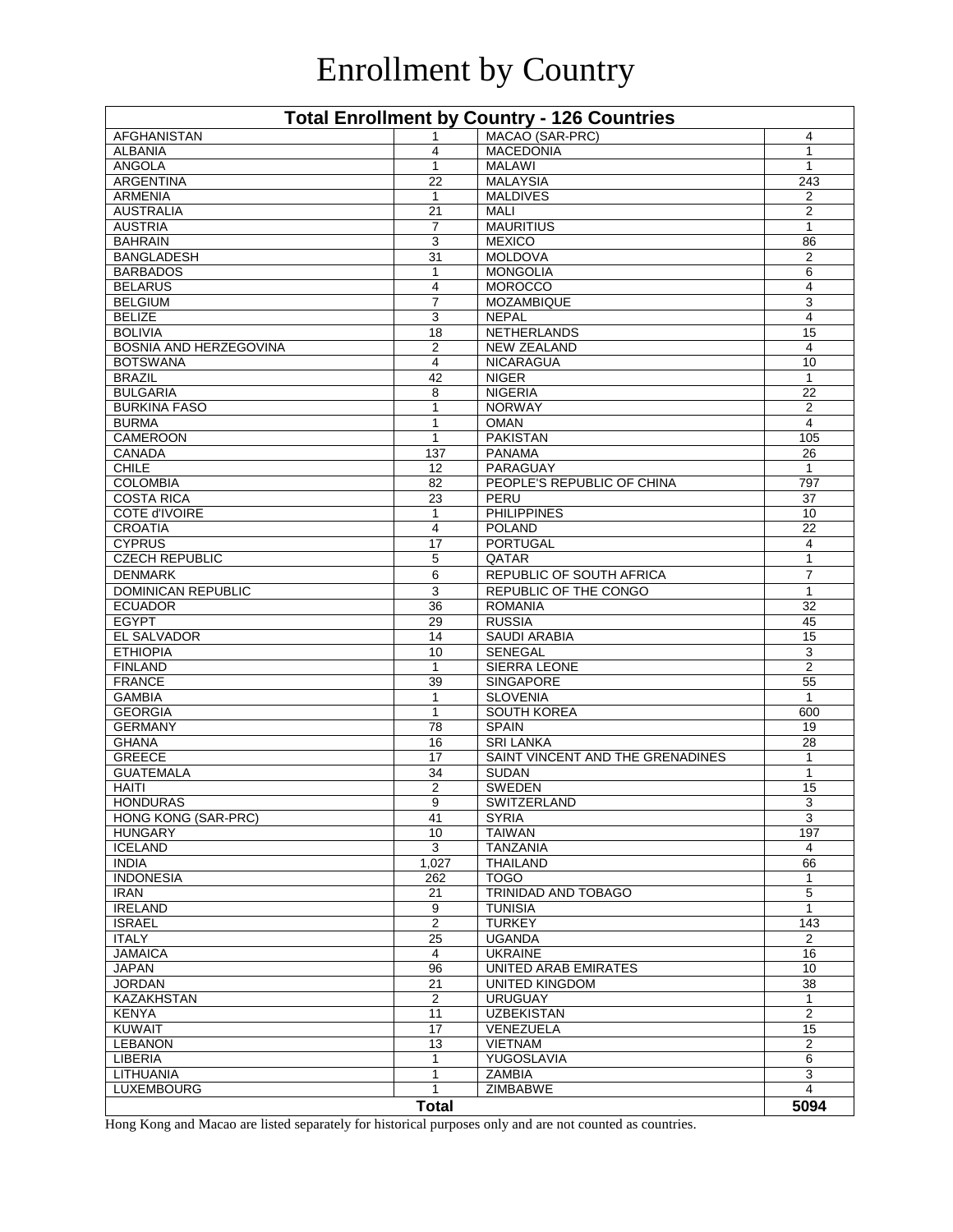| <b>Undergraduate Enrollment by Country</b> |                |                                  |                   |  |  |
|--------------------------------------------|----------------|----------------------------------|-------------------|--|--|
| <b>ALBANIA</b>                             | 1              | <b>MALI</b>                      | $\mathbf{1}$      |  |  |
| <b>ANGOLA</b>                              | 1              | <b>MEXICO</b>                    | 26                |  |  |
| <b>ARGENTINA</b>                           | 3              | <b>MOROCCO</b>                   | $\mathbf{1}$      |  |  |
| <b>AUSTRALIA</b>                           | 12             | <b>NEPAL</b>                     | $\mathbf{1}$      |  |  |
| <b>AUSTRIA</b>                             | 3              | <b>NETHERLANDS</b>               | 5                 |  |  |
| <b>BAHRAIN</b>                             | 3              | <b>NEW ZEALAND</b>               | 3                 |  |  |
| <b>BANGLADESH</b>                          | 10             | <b>NICARAGUA</b>                 | 8                 |  |  |
| <b>BELARUS</b>                             | 1              | <b>NIGER</b>                     | $\mathbf{1}$      |  |  |
| <b>BELIZE</b>                              | 2              | <b>NIGERIA</b>                   | 13                |  |  |
| <b>BOLIVIA</b>                             | 14             | <b>NORWAY</b>                    | $\mathbf{1}$      |  |  |
| <b>BOTSWANA</b>                            | 3              | <b>OMAN</b>                      | 3                 |  |  |
| <b>BRAZIL</b>                              | 15             | <b>PAKISTAN</b>                  | 70                |  |  |
| <b>BULGARIA</b>                            | 1              | <b>PANAMA</b>                    | 22                |  |  |
| <b>BURMA</b>                               | 1              | PARAGUAY                         | $\mathbf{1}$      |  |  |
| <b>CANADA</b>                              | 28             | PEOPLE'S REPUBLIC OF CHINA       | 112               |  |  |
| <b>CHILE</b>                               | 5              | PERU                             | 11                |  |  |
| <b>COLOMBIA</b>                            | 53             | <b>PHILIPPINES</b>               | 1                 |  |  |
| <b>COSTA RICA</b>                          | 14             | <b>POLAND</b>                    | 14                |  |  |
| COTE d'IVOIRE                              | 1              | QATAR                            | $\mathbf{1}$      |  |  |
| <b>CROATIA</b>                             | $\overline{2}$ | REPUBLIC OF SOUTH AFRICA         | 3                 |  |  |
| <b>CYPRUS</b>                              | 4              | REPUBLIC OF THE CONGO            | 1                 |  |  |
| <b>DENMARK</b>                             | 6              | <b>ROMANIA</b>                   | 2                 |  |  |
| DOMINICAN REPUBLIC                         | 2              | <b>RUSSIA</b>                    | 6                 |  |  |
| <b>ECUADOR</b>                             | 20             | SAUDI ARABIA                     | $12 \overline{ }$ |  |  |
| <b>EGYPT</b>                               | 2              | <b>SENEGAL</b>                   | 2                 |  |  |
| EL SALVADOR                                | 11             | <b>SIERRA LEONE</b>              | $\mathbf{1}$      |  |  |
| <b>ETHIOPIA</b>                            | 4              | <b>SINGAPORE</b>                 | 44                |  |  |
| <b>FRANCE</b>                              | $\overline{7}$ | <b>SOUTH KOREA</b>               | 193               |  |  |
| <b>GERMANY</b>                             | 16             | <b>SPAIN</b>                     | 5                 |  |  |
| <b>GHANA</b>                               | 3              | <b>SRI LANKA</b>                 | 11                |  |  |
| <b>GREECE</b>                              | 5              | SAINT VINCENT AND THE GRENADINES | $\mathbf{1}$      |  |  |
| <b>GUATEMALA</b>                           | 27             | <b>SUDAN</b>                     | $\mathbf{1}$      |  |  |
| <b>HONDURAS</b>                            | 5              | <b>SWEDEN</b>                    | 11                |  |  |
| HONG KONG (SAR-PRC)                        | 30             | SWITZERLAND                      | 1                 |  |  |
| <b>HUNGARY</b>                             | $\mathbf{1}$   | <b>SYRIA</b>                     | 3                 |  |  |
| <b>INDIA</b>                               | 479            | <b>TAIWAN</b>                    | 54                |  |  |
| <b>INDONESIA</b>                           | 224            | <b>TANZANIA</b>                  | 2                 |  |  |
| <b>IRAN</b><br><b>IRELAND</b>              | 6<br>6         | THAILAND<br>TRINIDAD AND TOBAGO  | 24<br>2           |  |  |
| <b>ISRAEL</b>                              | $\overline{2}$ | <b>TURKEY</b>                    | 44                |  |  |
| <b>ITALY</b>                               | $\,$ 5 $\,$    | <b>UKRAINE</b>                   | 1                 |  |  |
| JAPAN                                      | 28             | <b>UNITED ARAB EMIRATES</b>      | 10                |  |  |
| <b>JORDAN</b>                              | 5              | UNITED KINGDOM                   | 27                |  |  |
| KAZAKHSTAN                                 | 1              | <b>UZBEKISTAN</b>                | $\mathbf{1}$      |  |  |
| <b>KENYA</b>                               | 3              | VENEZUELA                        | 6                 |  |  |
| <b>KUWAIT</b>                              | 15             | <b>VIETNAM</b>                   | $\mathbf{1}$      |  |  |
| <b>LEBANON</b>                             | $\overline{7}$ | YUGOSLAVIA                       | $\mathbf{1}$      |  |  |
| MACAO (SAR-PRC)                            | $\overline{2}$ | ZAMBIA                           | $\mathbf{1}$      |  |  |
| <b>MALAYSIA</b>                            | 213            | ZIMBABWE                         | 3                 |  |  |
| <b>Total</b>                               |                |                                  |                   |  |  |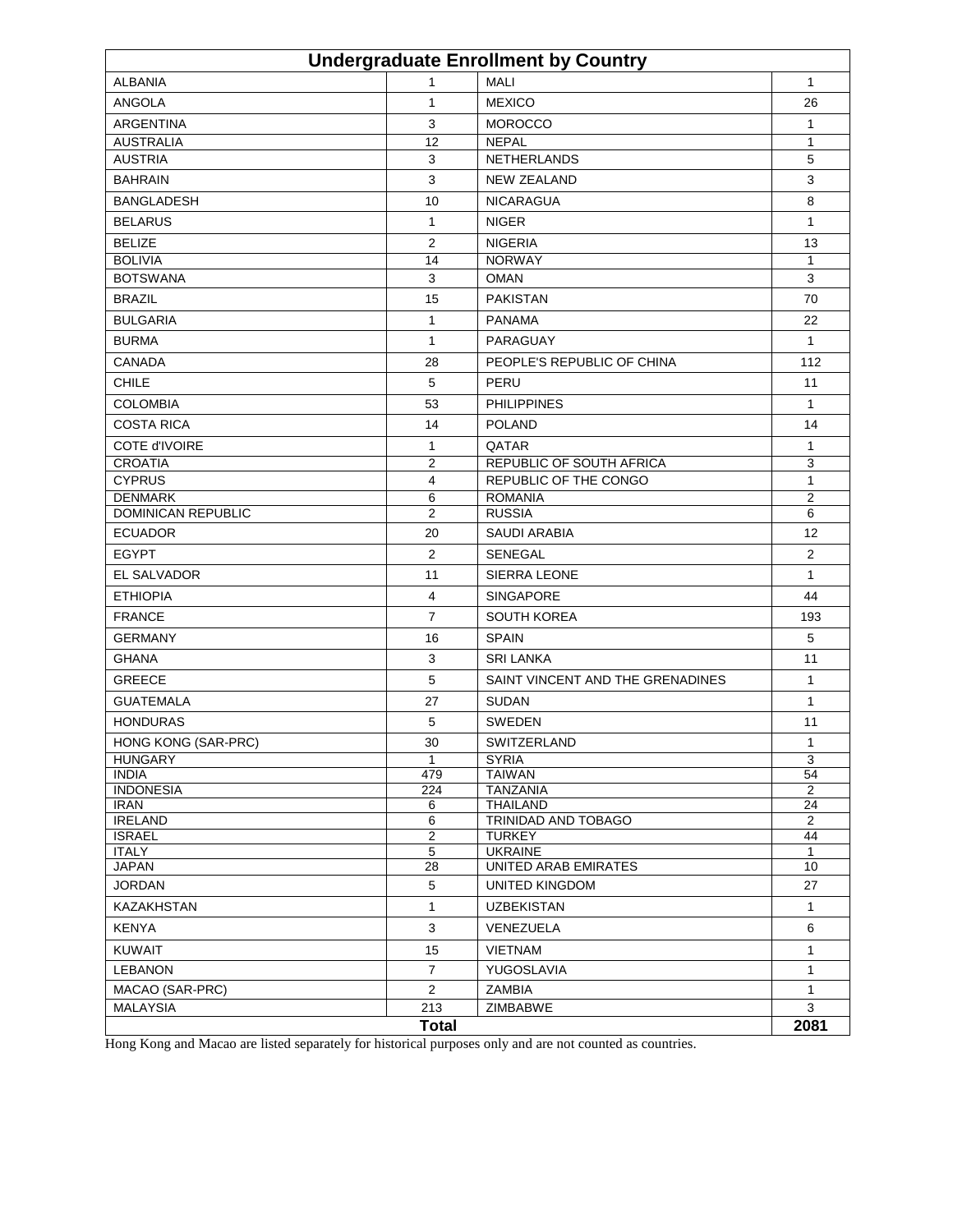| <b>Graduate &amp; Professional Enrollment by Country</b> |                      |                                    |                |  |  |
|----------------------------------------------------------|----------------------|------------------------------------|----------------|--|--|
| <b>AFGHANISTAN</b>                                       | 1                    | <b>LUXEMBOURG</b>                  | 1              |  |  |
| <b>ALBANIA</b>                                           | 3                    | MACAO (SAR-PRC)                    | $\overline{2}$ |  |  |
| <b>ARGENTINA</b>                                         | 19                   | <b>MACEDONIA</b>                   | 1              |  |  |
| <b>ARMENIA</b>                                           | 1                    | <b>MALAWI</b>                      | 1              |  |  |
| <b>AUSTRALIA</b>                                         | 9                    | <b>MALAYSIA</b>                    | 30             |  |  |
| <b>AUSTRIA</b>                                           | 4                    | <b>MALDIVES</b>                    | $\overline{2}$ |  |  |
| <b>BANGLADESH</b>                                        | 21                   | <b>MALI</b>                        | 1              |  |  |
| <b>BARBADOS</b>                                          | 1                    | <b>MAURITIUS</b>                   | 1              |  |  |
| <b>BELARUS</b>                                           | 3                    | <b>MEXICO</b>                      | 60             |  |  |
| <b>BELGIUM</b>                                           | $\overline{7}$       | <b>MOLDOVA</b>                     | $\overline{2}$ |  |  |
| <b>BELIZE</b>                                            | 1                    | <b>MONGOLIA</b>                    | 6              |  |  |
| <b>BOLIVIA</b>                                           | 4                    | <b>MOROCCO</b>                     | 3              |  |  |
| BOSNIA AND HERZEGOVINA                                   | $\overline{2}$       | <b>MOZAMBIQUE</b>                  | 3              |  |  |
| <b>BOTSWANA</b>                                          | 1                    | <b>NEPAL</b>                       | 3              |  |  |
| <b>BRAZIL</b>                                            | 27                   | <b>NETHERLANDS</b>                 | 10             |  |  |
| <b>BULGARIA</b>                                          | 7                    | <b>NEW ZEALAND</b>                 | 1              |  |  |
| <b>BURKINA FASO</b>                                      | 1                    | <b>NICARAGUA</b>                   | $\overline{2}$ |  |  |
| <b>CAMEROON</b>                                          | 1                    | <b>NIGERIA</b>                     | 9              |  |  |
| <b>CANADA</b>                                            | 109                  | <b>NORWAY</b>                      | 1              |  |  |
| <b>CHILE</b>                                             | 7                    | <b>OMAN</b>                        | 1              |  |  |
| <b>COLOMBIA</b><br><b>COSTA RICA</b>                     | 29                   | <b>PAKISTAN</b><br><b>PANAMA</b>   | 35             |  |  |
| <b>CROATIA</b>                                           | 9                    |                                    | 4              |  |  |
| <b>CYPRUS</b>                                            | 2<br>13              | PEOPLE'S REPUBLIC OF CHINA<br>PERU | 685<br>26      |  |  |
| <b>CZECH REPUBLIC</b>                                    | 5                    | <b>PHILIPPINES</b>                 | 9              |  |  |
| <b>DOMINICAN REPUBLIC</b>                                | $\mathbf{1}$         | <b>POLAND</b>                      | 8              |  |  |
| <b>ECUADOR</b>                                           | 16                   | <b>PORTUGAL</b>                    | 4              |  |  |
| <b>EGYPT</b>                                             | $\overline{27}$      | REPUBLIC OF SOUTH AFRICA           | $\overline{4}$ |  |  |
| <b>EL SALVADOR</b>                                       | 3                    | <b>ROMANIA</b>                     | 30             |  |  |
| <b>ETHIOPIA</b>                                          | 6                    | <b>RUSSIA</b>                      | 39             |  |  |
| <b>FINLAND</b>                                           | 1                    | <b>SAUDI ARABIA</b>                | 3              |  |  |
| <b>FRANCE</b>                                            | 32                   | <b>SENEGAL</b>                     | 1              |  |  |
| <b>GAMBIA</b>                                            | 1                    | <b>SIERRA LEONE</b>                | 1              |  |  |
| <b>GEORGIA</b>                                           | 1                    | <b>SINGAPORE</b>                   | 11             |  |  |
| <b>GERMANY</b>                                           | 62                   | <b>SLOVENIA</b>                    | 1              |  |  |
| <b>GHANA</b>                                             | 13                   | <b>SOUTH KOREA</b>                 | 407            |  |  |
| <b>GREECE</b>                                            | 12                   | <b>SPAIN</b>                       | 14             |  |  |
| <b>GUATEMALA</b>                                         | 7                    | <b>SRI LANKA</b>                   | 17             |  |  |
| <b>HAITI</b>                                             | $\overline{2}$       | <b>SWEDEN</b>                      | 4              |  |  |
| <b>HONDURAS</b>                                          | 4                    | SWITZERLAND                        | $\overline{2}$ |  |  |
| HONG KONG (SAR-PRC)                                      | 11                   | <b>TAIWAN</b>                      | 143            |  |  |
| <b>HUNGARY</b>                                           | 9                    | <b>TANZANIA</b>                    | $\overline{2}$ |  |  |
| <b>ICELAND</b>                                           | 3                    | <b>THAILAND</b>                    | 42             |  |  |
| <b>INDIA</b>                                             | 548                  | <b>TOGO</b>                        | 1              |  |  |
| <b>INDONESIA</b>                                         | 38                   | <b>TRINIDAD AND TOBAGO</b>         | 3              |  |  |
| <b>IRAN</b>                                              | 15                   | <b>TUNISIA</b>                     | 1              |  |  |
| <b>IRELAND</b>                                           | 3                    | <b>TURKEY</b>                      | 99             |  |  |
| <b>ITALY</b>                                             | 20                   | <b>UGANDA</b>                      | $\mathbf{2}$   |  |  |
| <b>JAMAICA</b>                                           | $\overline{4}$       | <b>UKRAINE</b>                     | 15             |  |  |
| <b>JAPAN</b>                                             | 68                   | <b>UNITED KINGDOM</b>              | 11             |  |  |
| <b>JORDAN</b>                                            | 16                   | <b>URUGUAY</b>                     | 1              |  |  |
| <b>KAZAKHSTAN</b>                                        | 1                    | <b>UZBEKISTAN</b>                  | 1              |  |  |
| <b>KENYA</b>                                             | 8                    | VENEZUELA                          | 9              |  |  |
| <b>KUWAIT</b>                                            | $\overline{2}$       | <b>VIETNAM</b>                     | $\mathbf{1}$   |  |  |
| <b>LEBANON</b>                                           | 6                    | YUGOSLAVIA                         | 5              |  |  |
| LIBERIA                                                  | 1                    | ZAMBIA                             | $\mathbf{2}$   |  |  |
| LITHUANIA                                                | 1                    | <b>ZIMBABWE</b>                    | $\mathbf{1}$   |  |  |
|                                                          | 3013<br><b>Total</b> |                                    |                |  |  |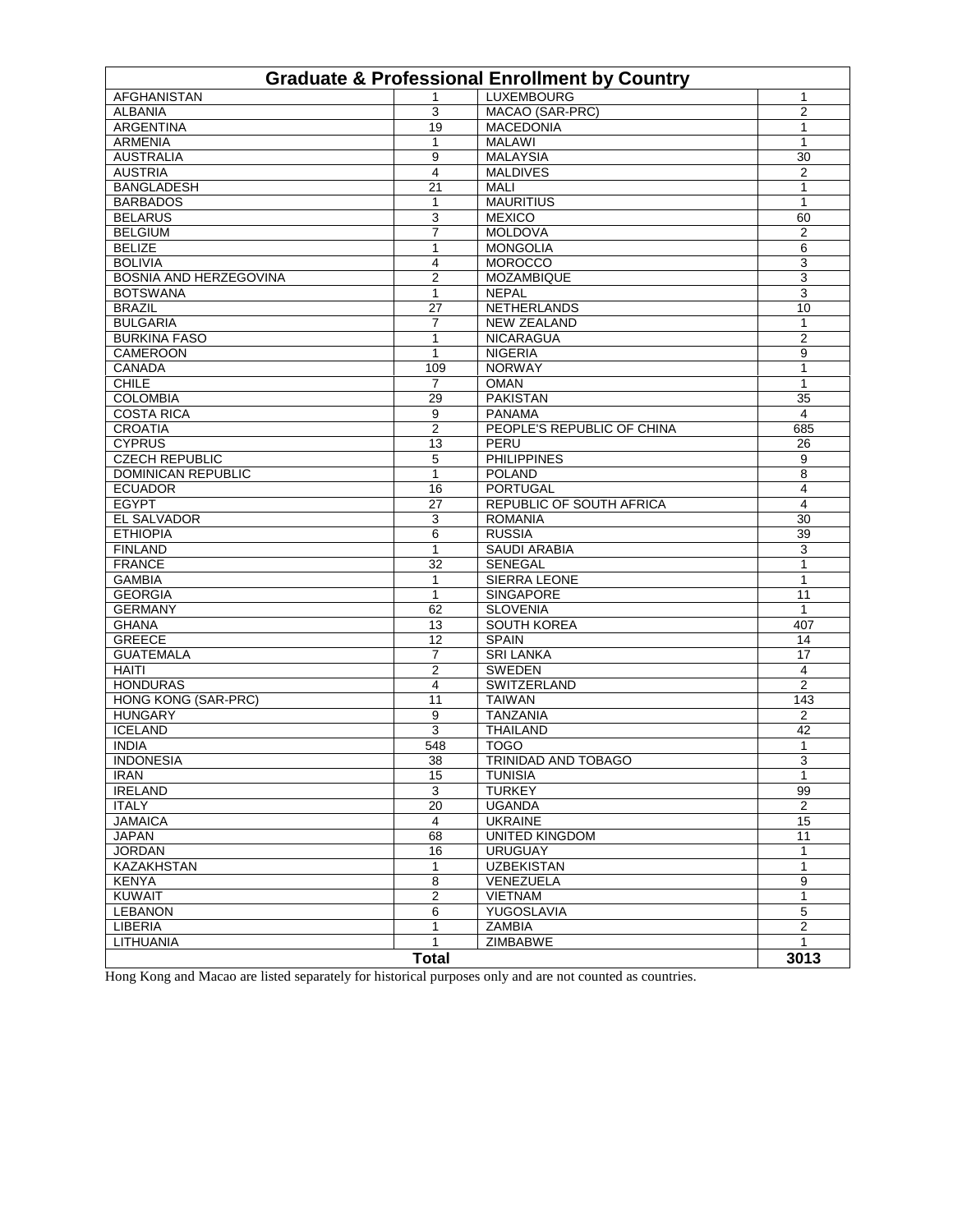## New International Student Enrollment by Country

| <b>New International Student Enrollment by Country</b> |                  |                                 |                 |  |
|--------------------------------------------------------|------------------|---------------------------------|-----------------|--|
| <b>AFGHANISTAN</b>                                     |                  | <b>KUWAIT</b>                   | $\overline{7}$  |  |
| <b>ARGENTINA</b>                                       | 4                | <b>LEBANON</b>                  | $\overline{2}$  |  |
| <b>ARMENIA</b>                                         | $\mathbf{1}$     | <b>LIBERIA</b>                  | $\mathbf{1}$    |  |
| <b>AUSTRALIA</b>                                       | 6                | MACAO (SAR-PRC)                 | $\mathbf{1}$    |  |
| <b>AUSTRIA</b>                                         | $\mathbf{1}$     | <b>MALAYSIA</b>                 | 28              |  |
| <b>BANGLADESH</b>                                      | 5                | <b>MAURITIUS</b>                | $\mathbf{1}$    |  |
| <b>BELARUS</b>                                         | $\overline{2}$   | <b>MEXICO</b>                   | $\overline{19}$ |  |
| <b>BELGIUM</b>                                         | 4                | <b>MOLDOVA</b>                  | $\mathbf{1}$    |  |
| <b>BELIZE</b>                                          | $\overline{2}$   | <b>NETHERLANDS</b>              | $\mathbf{1}$    |  |
| <b>BOLIVIA</b>                                         | 6                | <b>NEW ZEALAND</b>              | $\mathbf{1}$    |  |
| <b>BRAZIL</b>                                          | $\overline{5}$   | <b>NIGERIA</b>                  | $\overline{2}$  |  |
| <b>BULGARIA</b>                                        | 3                | <b>OMAN</b>                     | $\mathbf{1}$    |  |
| <b>CAMEROON</b>                                        | $\overline{1}$   | <b>PAKISTAN</b>                 | 11              |  |
| <b>CANADA</b>                                          | 40               | <b>PANAMA</b>                   | $\overline{2}$  |  |
| <b>CHILE</b>                                           | 3                | PEOPLE'S REPUBLIC OF CHINA      | 144             |  |
| <b>COLOMBIA</b>                                        | 15               | PERU                            | $\overline{14}$ |  |
| <b>COTE D'IVOIRE</b>                                   | $\mathbf{1}$     | <b>PHILIPPINES</b>              | 3               |  |
| <b>COSTA RICA</b>                                      | 8                | <b>POLAND</b>                   | 16              |  |
| <b>CYPRUS</b>                                          | 3                | <b>PORTUGAL</b>                 | $\mathbf{1}$    |  |
| <b>CZECH REPUBLIC</b>                                  | $\mathbf{1}$     | <b>REPUBLIC OF SOUTH AFRICA</b> | $\mathbf{1}$    |  |
| <b>DENMARK</b>                                         | 6                | <b>ROMANIA</b>                  | $\overline{5}$  |  |
| <b>ECUADOR</b>                                         | 8                | <b>RUSSIA</b>                   | 9               |  |
| <b>EGYPT</b>                                           | $\overline{2}$   | <b>SAUDI ARABIA</b>             | 8               |  |
| <b>EL SALVADOR</b>                                     | $\overline{2}$   | <b>SENEGAL</b>                  | $\overline{2}$  |  |
| <b>ETHIOPIA</b>                                        | $\mathbf{1}$     | <b>SIERRA LEONE</b>             | $\mathbf{1}$    |  |
| <b>FINLAND</b>                                         | $\mathbf{1}$     | <b>SINGAPORE</b>                | 14              |  |
| <b>FRANCE</b>                                          | 12               | <b>SOUTH KOREA</b>              | 151             |  |
| <b>GEORGIA</b>                                         | $\mathbf{1}$     | <b>SPAIN</b>                    | 5               |  |
| <b>GERMANY</b>                                         | $\overline{32}$  | <b>SRI LANKA</b>                | 6               |  |
| <b>GHANA</b>                                           | $\overline{2}$   | <b>SWEDEN</b>                   | 11              |  |
| <b>GREECE</b>                                          | $\overline{7}$   | <b>SWITZERLAND</b>              | $\overline{2}$  |  |
| <b>GUATEMALA</b>                                       | $\overline{4}$   | <b>TAIWAN</b>                   | 42              |  |
| <b>HAITI</b>                                           | $\mathbf{1}$     | <b>TANZANIA</b>                 | $\mathbf{1}$    |  |
| <b>HONG KONG (SAR-PRC)</b>                             | 12               | <b>THAILAND</b>                 | 12              |  |
| <b>HUNGARY</b>                                         | $\mathbf{1}$     | TRINIDAD AND TOBAGO             | $\mathbf{1}$    |  |
| <b>ICELAND</b>                                         | $\mathbf{1}$     | <b>TURKEY</b>                   | 23              |  |
| <b>INDIA</b>                                           | $\overline{201}$ | <b>UKRAINE</b>                  | $\overline{2}$  |  |
| <b>INDONESIA</b>                                       | 34               | <b>UNITED ARAB EMIRATES</b>     | $\mathbf{1}$    |  |
| <b>IRAN</b>                                            | 4                | <b>UNITED KINGDOM</b>           | $\overline{18}$ |  |
| <b>IRELAND</b>                                         | $\overline{7}$   | VENEZUELA                       | $\overline{4}$  |  |
| <b>ITALY</b>                                           | $\overline{2}$   | <b>VIETNAM</b>                  | $\overline{2}$  |  |
| <b>JAMAICA</b>                                         | $\overline{2}$   | YUGOSLAVIA                      | $\mathbf{1}$    |  |
| <b>JAPAN</b>                                           | $\overline{36}$  | <b>ZAMBIA</b>                   | $\mathbf{1}$    |  |
| <b>JORDAN</b>                                          | 5                | <b>ZIMBABWE</b>                 | 1               |  |
| <b>KAZAKHSTAN</b>                                      | $\mathbf{1}$     |                                 |                 |  |
|                                                        | <b>Total</b>     |                                 | 1077            |  |
|                                                        |                  |                                 |                 |  |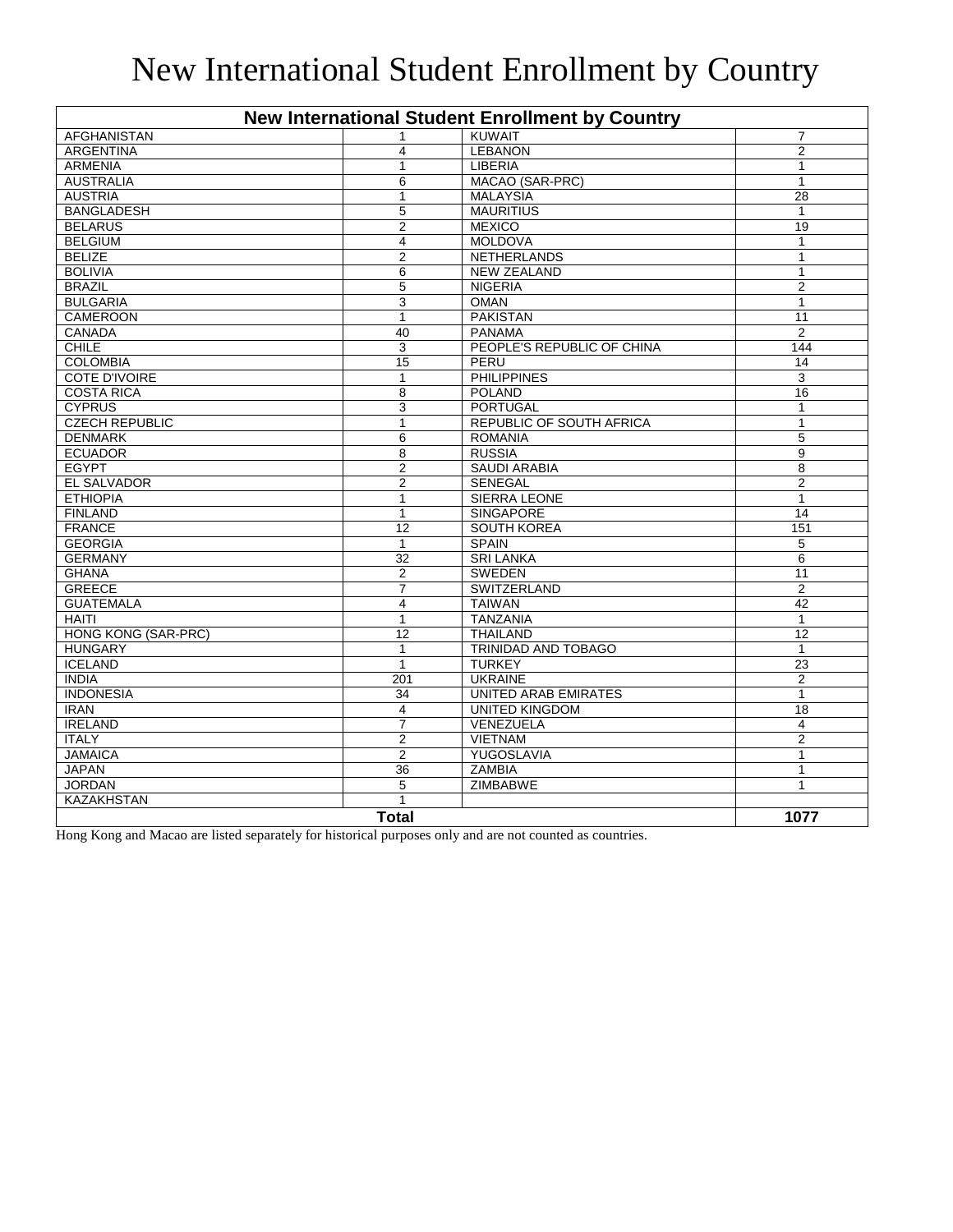## Enrollment by Curricula

|                                                 | <b>UNDERGRADUATE</b> | <b>GRADUATE</b> | <b>PROFESSIONAL</b> | Total |
|-------------------------------------------------|----------------------|-----------------|---------------------|-------|
| <b>AGRICULTURE</b>                              | 63                   | 170             |                     | 233   |
| <b>CONSUMER AND FAMILY</b><br><b>SCIENCES</b>   | 49                   | 100             |                     | 149   |
| <b>EDUCATION</b>                                |                      | 76              |                     | 77    |
| <b>ENGINEERING</b>                              | 1,035                | 1,285           |                     | 2,320 |
| <b>LIBERAL ARTS</b>                             | 102                  | 244             |                     | 346   |
| <b>MANAGEMENT</b>                               | 349                  | 330             |                     | 679   |
| <b>NON-DEGREE</b>                               | 151                  |                 |                     | 151   |
| PHARMACY, NURSING AND<br><b>HEALTH SCIENCES</b> | 32                   | 64              | 15                  | 111   |
| <b>SCIENCE</b>                                  | 204                  | 546             |                     | 750   |
| <b>TECHNOLOGY</b>                               | 91                   | 51              |                     | 142   |
| <b>INTERDISCIPLINARY</b><br><b>BIOCHEMISTRY</b> |                      | 93              |                     | 93    |
| <b>VETERINARY MEDICINE</b>                      | 4                    | 38              | 4                   | 43    |
| Total                                           | 2,101                | 2,897           | 17                  | 5,094 |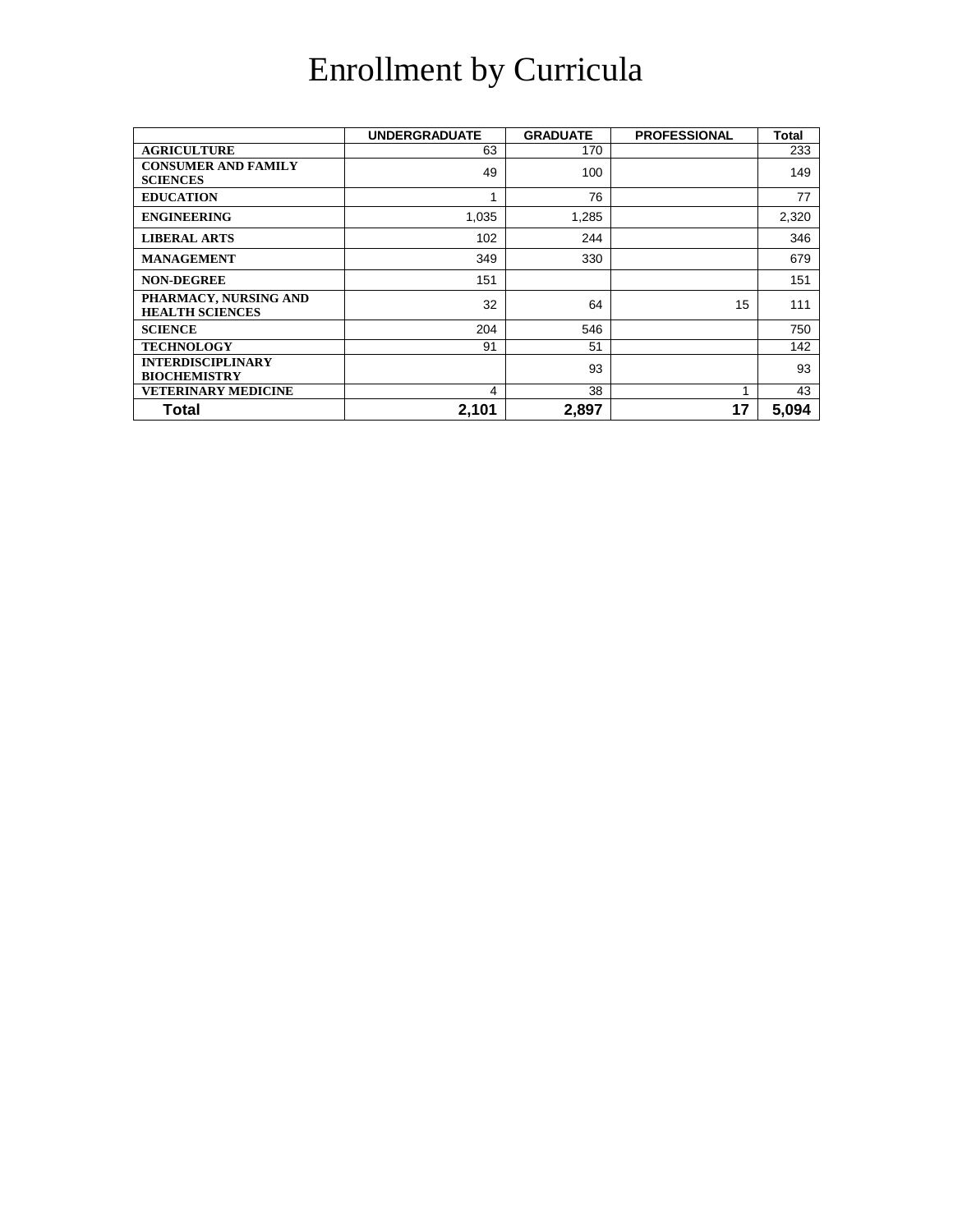#### Enrollment by Curricula

**Total Enrollment by Curricula**



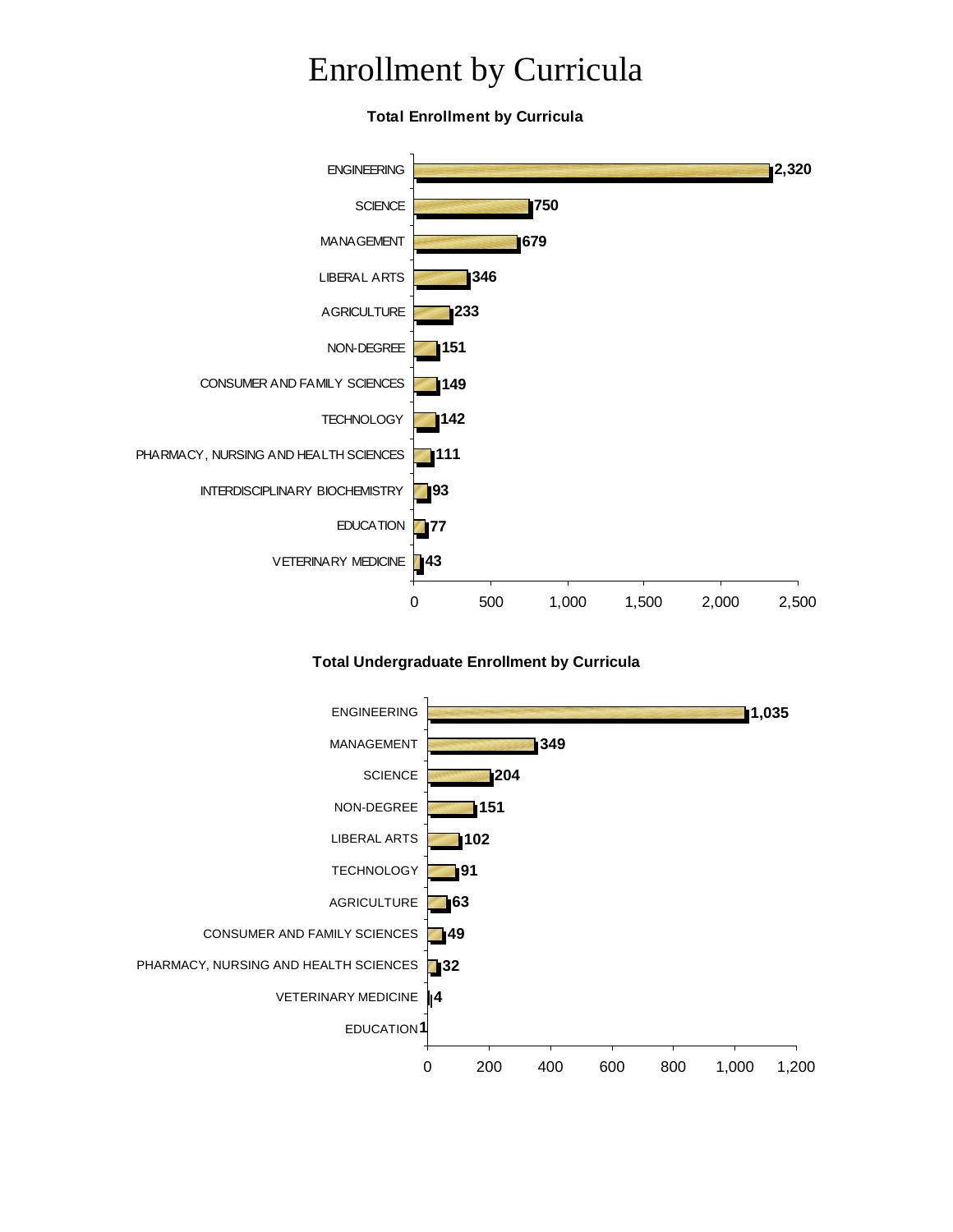**Total Graduate & Professional Enrollment by Curricula**

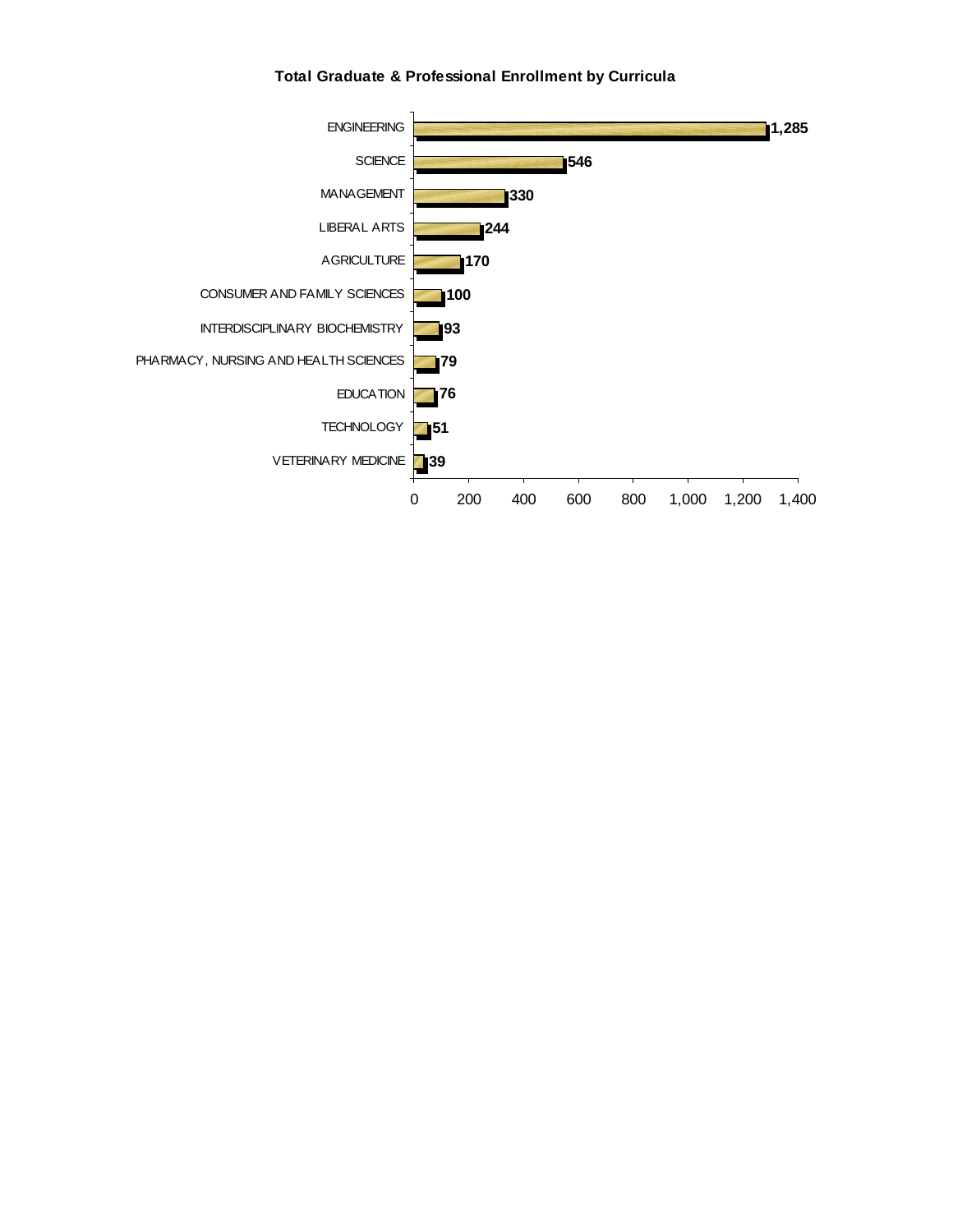#### New International Student Enrollment by Curricula

| <b>School</b>                                            | Undergraduate  | <b>Graduate</b> | Professional | <b>Total</b>   |
|----------------------------------------------------------|----------------|-----------------|--------------|----------------|
| <b>AGRICULTURE</b>                                       | 24             | 27              | 0            | 51             |
| <b>CONSUMER &amp; FAMILY</b><br><b>SCIENCES</b>          | 14             | 19              | $\mathbf 0$  | 33             |
| <b>EDUCATION</b>                                         | 0              | 14              | 0            | 14             |
| <b>ENGINEERING</b>                                       | 193            | 198             | 0            | 391            |
| <b>INTERDISCIPLINARY</b><br><b>BIOCHEMISTRY</b>          | 0              | 27              | 0            | 27             |
| <b>LIBERAL ARTS</b>                                      | 46             | 50              | 0            | 96             |
| <b>MANAGEMENT</b>                                        | 52             | 146             | 0            | 198            |
| <b>NON-DEGREE</b>                                        | 50             | 0               | 0            | 50             |
| <b>PHARMACY, NURSING &amp;</b><br><b>HEALTH SCIENCES</b> | $\overline{7}$ | 6               |              | 14             |
| <b>SCIENCE</b>                                           | 54             | 95              | 0            | 149            |
| <b>TECHNOLOGY</b>                                        | 20             | 13              | $\mathbf 0$  | 33             |
| <b>UNDERGRADUATE</b><br><b>STUDIES</b>                   | 14             | 0               | 0            | 14             |
| <b>VETERINARY MEDICINE</b>                               | 0              | $\overline{7}$  | 0            | $\overline{7}$ |
| <b>TOTAL</b>                                             | 474            | 602             |              | 1077           |

**New International Student Enrollment by Curricula**

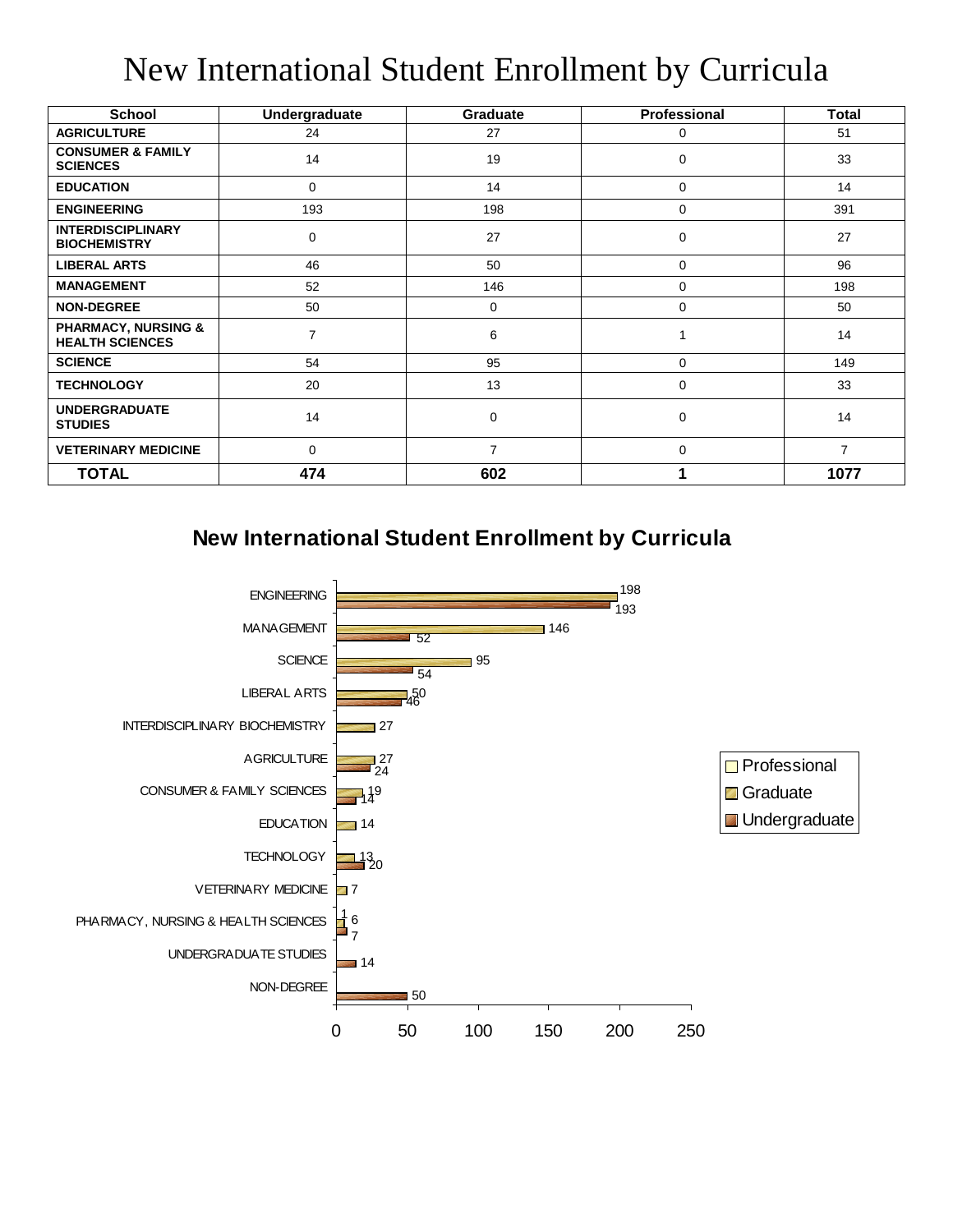

|                            | <b>AGRICULTURE</b>      |                 |              |                 |  |
|----------------------------|-------------------------|-----------------|--------------|-----------------|--|
|                            | <b>Undergraduate</b>    | <b>Graduate</b> | Professional | <b>Total</b>    |  |
| <b>ARGENTINA</b>           |                         | 2               |              | 2               |  |
| <b>AUSTRALIA</b>           |                         | 2               |              | $\overline{2}$  |  |
| <b>BANGLADESH</b>          |                         | $\mathbf{1}$    |              | 1               |  |
| <b>BELGIUM</b>             |                         | 5               |              | 5               |  |
| <b>BOLIVIA</b>             |                         | 1               |              | 1               |  |
| <b>BRAZIL</b>              |                         | 6               |              | 6               |  |
| <b>CAMEROON</b>            |                         | $\overline{1}$  |              | 1               |  |
| <b>CANADA</b>              |                         | 14              |              | 14              |  |
| <b>COLOMBIA</b>            | 1                       | 1               |              | $\overline{2}$  |  |
| <b>COSTA RICA</b>          |                         | $\overline{2}$  |              | $\overline{2}$  |  |
| <b>CZECH REPUBLIC</b>      |                         | $\overline{2}$  |              | $\overline{2}$  |  |
| <b>DENMARK</b>             | $\overline{2}$          |                 |              | $\overline{2}$  |  |
| <b>ECUADOR</b>             | 1                       | 4               |              | 5               |  |
| <b>EGYPT</b>               |                         | $\mathbf{1}$    |              | 1               |  |
| <b>EL SALVADOR</b>         |                         | 1               |              | 1               |  |
| <b>ETHIOPIA</b>            |                         | 3               |              | 3               |  |
| <b>FRANCE</b>              |                         | 3               |              | 3               |  |
| <b>GERMANY</b>             |                         | $\mathbf{1}$    |              | 1               |  |
| <b>GHANA</b>               |                         | 3               |              | 3               |  |
| <b>GREECE</b>              | $\overline{\mathbf{c}}$ | 1               |              | 3               |  |
| <b>GUATEMALA</b>           | $\overline{2}$          | $\overline{2}$  |              | 4               |  |
| <b>HAITI</b>               |                         | $\mathbf{1}$    |              | 1               |  |
| <b>HONDURAS</b>            |                         | 1               |              | 1               |  |
| <b>HONG KONG (SAR-PRC)</b> | 1                       |                 |              | 1               |  |
| <b>HUNGARY</b>             | 1                       | 1               |              | $\overline{2}$  |  |
| <b>INDIA</b>               | 1                       | 24              |              | $\overline{25}$ |  |
| <b>INDONESIA</b>           | 20                      | $\overline{2}$  |              | 22              |  |
| <b>IRAN</b>                | 1                       |                 |              | 1               |  |
| <b>IRELAND</b>             | 5                       | 2               |              | 7               |  |
| <b>ISRAEL</b>              | 1                       |                 |              | 1               |  |
| <b>JAMAICA</b>             |                         | 1               |              | 1               |  |
| <b>JAPAN</b>               | 3                       | $\overline{2}$  |              | 5               |  |
| <b>JORDAN</b>              |                         | $\overline{2}$  |              | $\overline{2}$  |  |
| <b>KENYA</b>               |                         | 4               |              | 4               |  |
| <b>LEBANON</b>             |                         | 1               |              | 1               |  |
| <b>MALAYSIA</b>            | 4                       | $\overline{2}$  |              | 6               |  |
| <b>MEXICO</b>              | $\overline{2}$          | 1               |              | 3               |  |
| <b>MONGOLIA</b>            |                         | $\mathbf{1}$    |              | 1               |  |
| <b>MOZAMBIQUE</b>          |                         | 3               |              | 3               |  |
| <b>NEPAL</b>               | 1                       | 1               |              | $\overline{2}$  |  |
| <b>NICARAGUA</b>           | $\overline{1}$          | $\overline{2}$  |              | $\overline{3}$  |  |
| <b>NIGERIA</b>             |                         | 2               |              | $\overline{2}$  |  |
| <b>PAKISTAN</b>            |                         | 1               |              | 1               |  |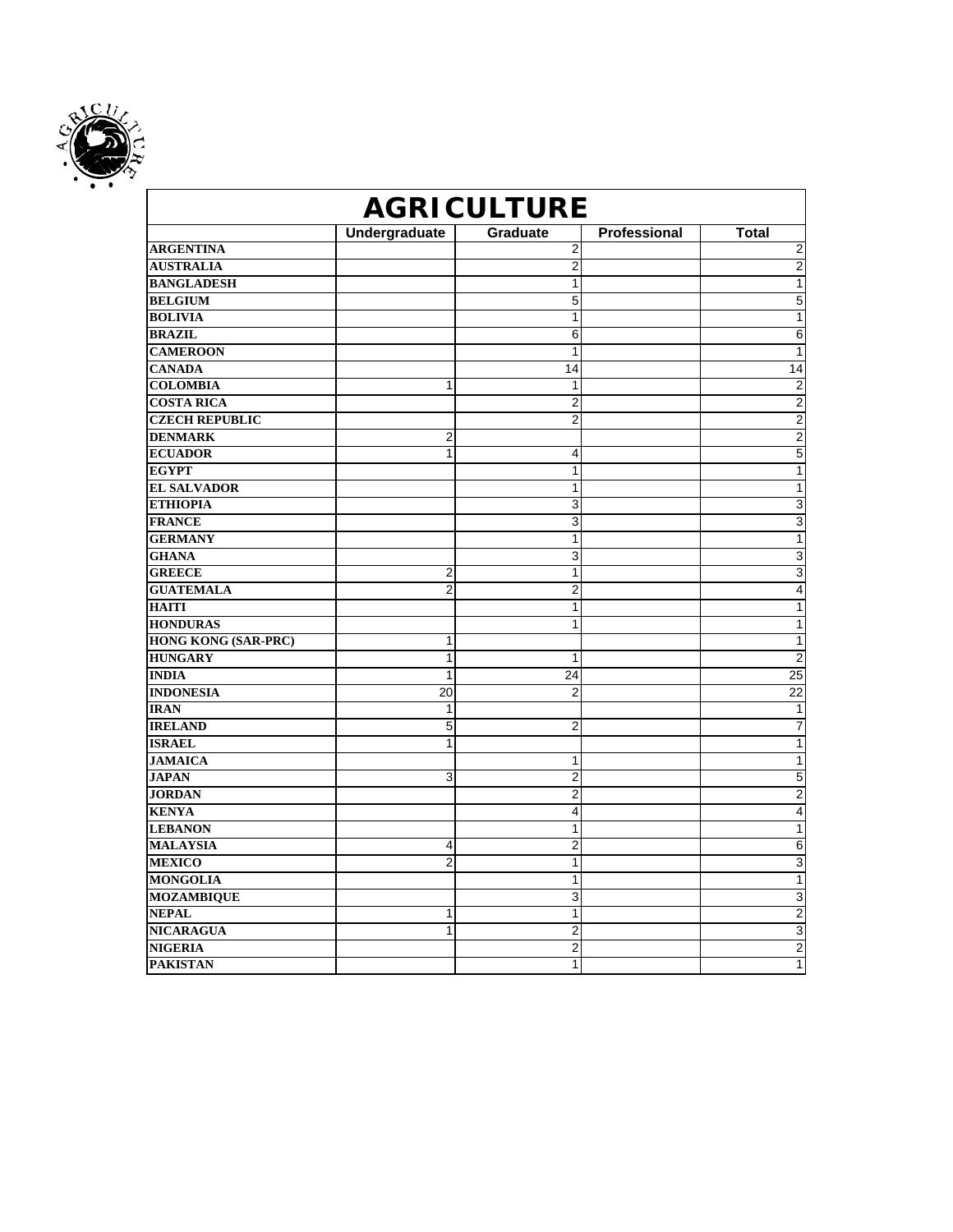

| <b>AGRICULTURE, CONTINUED</b> |               |                 |                     |                |  |
|-------------------------------|---------------|-----------------|---------------------|----------------|--|
|                               | Undergraduate | <b>Graduate</b> | <b>Professional</b> | <b>Total</b>   |  |
| <b>PANAMA</b>                 |               |                 |                     | $\overline{2}$ |  |
| <b>PEOPLE'S REPUBLIC OF</b>   |               | 29              |                     | 29             |  |
| <b>CHINA</b>                  |               |                 |                     |                |  |
| <b>PHILIPPINES</b>            |               |                 |                     | 1              |  |
| <b>ROMANIA</b>                |               |                 |                     | 1              |  |
| <b>RUSSIA</b>                 |               |                 |                     | $\overline{2}$ |  |
| <b>SAUDI ARABIA</b>           |               |                 |                     | 1              |  |
| <b>SIERRA LEONE</b>           |               |                 |                     | 1              |  |
| <b>SOUTH KOREA</b>            |               | 12              |                     | 13             |  |
| <b>SWEDEN</b>                 | 5             |                 |                     | 6              |  |
| <b>TAIWAN</b>                 |               |                 |                     | 3              |  |
| <b>TANZANIA</b>               |               |                 |                     | 1              |  |
| <b>THAILAND</b>               |               |                 |                     | $\overline{2}$ |  |
| <b>TRINIDAD AND TOBAGO</b>    |               |                 |                     | 1              |  |
| <b>TURKEY</b>                 |               | 3               |                     | 4              |  |
| <b>UKRAINE</b>                |               |                 |                     | 2              |  |
| <b>UNITED KINGDOM</b>         |               |                 |                     | 2              |  |
| <b>URUGUAY</b>                |               |                 |                     | 1              |  |
| <b>VENEZUELA</b>              |               |                 |                     | 1              |  |
| <b>ZIMBABWE</b>               |               |                 |                     |                |  |
| TOTAL                         | 63            | 170             |                     | 233            |  |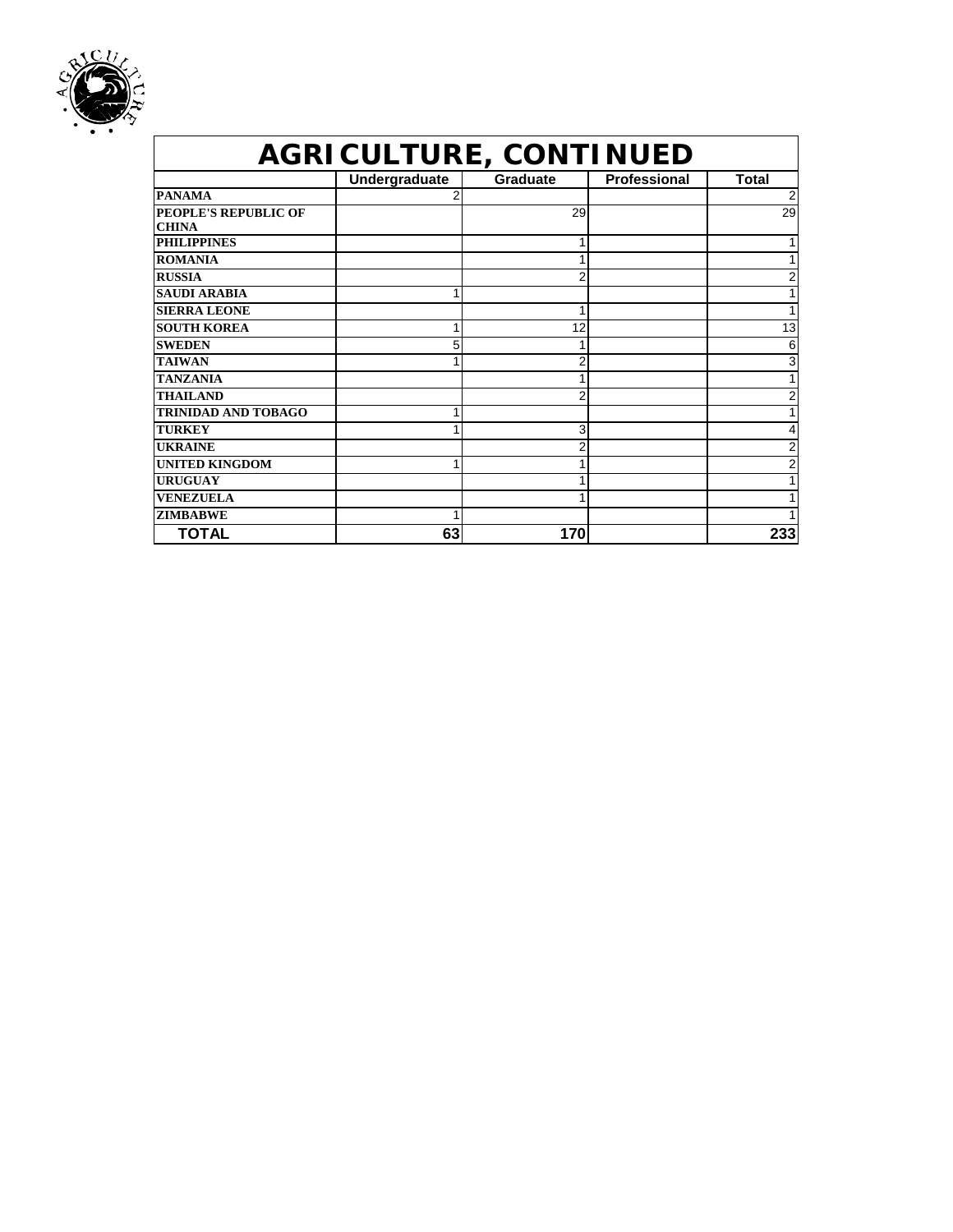

|                             | <b>CONSUMER and FAMILY SCIENCES</b><br>Undergraduate | Graduate       | Professional | <b>Total</b>   |
|-----------------------------|------------------------------------------------------|----------------|--------------|----------------|
| <b>BRAZIL</b>               | 1                                                    | $\overline{2}$ |              | 3              |
| <b>BULGARIA</b>             |                                                      | 1              |              | 1              |
| <b>CANADA</b>               | 2                                                    | 2              |              |                |
| <b>CHILE</b>                | 1                                                    |                |              | 1              |
| <b>COLOMBIA</b>             | 1                                                    | 1              |              | 2              |
| <b>CYPRUS</b>               |                                                      | 2              |              | $\overline{2}$ |
| <b>ECUADOR</b>              | 1                                                    | 1              |              | $\overline{2}$ |
| <b>FRANCE</b>               | 3                                                    | 1              |              | 4              |
| <b>GERMANY</b>              | 1                                                    |                |              |                |
| <b>GUATEMALA</b>            | 1                                                    |                |              |                |
| <b>HONDURAS</b>             |                                                      | 1              |              |                |
| <b>INDIA</b>                | 8                                                    | 6              |              | 14             |
| <b>INDONESIA</b>            | 1                                                    | 1              |              | $\overline{2}$ |
| <b>JAPAN</b>                | 1                                                    |                |              | 1              |
| <b>KUWAIT</b>               | $\overline{2}$                                       |                |              | 2              |
| <b>MALAYSIA</b>             |                                                      | 1              |              | 1              |
| <b>MEXICO</b>               | 1                                                    | 1              |              | 2              |
| <b>NETHERLANDS</b>          | 1                                                    |                |              | 1              |
| <b>OMAN</b>                 |                                                      | 1              |              | 1              |
| <b>PAKISTAN</b>             |                                                      | 1              |              | 1              |
| <b>PANAMA</b>               |                                                      | 1              |              | 1              |
| PEOPLE'S REPUBLIC OF        |                                                      | 28             |              | 28             |
| <b>CHINA</b><br><b>PERU</b> |                                                      |                |              |                |
| <b>PHILIPPINES</b>          | $\overline{2}$                                       | $\overline{2}$ |              | 4              |
| <b>POLAND</b>               |                                                      | 1              |              | 1              |
| <b>PORTUGAL</b>             | 3                                                    | 1<br>1         |              | 4              |
| <b>ROMANIA</b>              |                                                      | 1              |              | 1              |
| <b>RUSSIA</b>               |                                                      | 1              |              | 1              |
| <b>SENEGAL</b>              | 1                                                    |                |              | 1              |
| <b>SINGAPORE</b>            |                                                      | 1              |              | 1              |
| <b>SOUTH KOREA</b>          | 9                                                    | 21             |              | 30             |
| <b>SRI LANKA</b>            | 2                                                    |                |              | 2              |
| <b>SWEDEN</b>               | $\overline{c}$                                       |                |              | $\overline{2}$ |
| <b>TAIWAN</b>               | $\overline{c}$                                       | 16             |              | 18             |
| <b>THAILAND</b>             | 1                                                    |                |              | 1              |
| <b>TURKEY</b>               | $\mathbf{1}$                                         | 3              |              |                |
| <b>UNITED KINGDOM</b>       | 1                                                    |                |              |                |
| <b>ZIMBABWE</b>             |                                                      | 1              |              |                |
| <b>TOTAL</b>                | 49                                                   | 100            |              | 149            |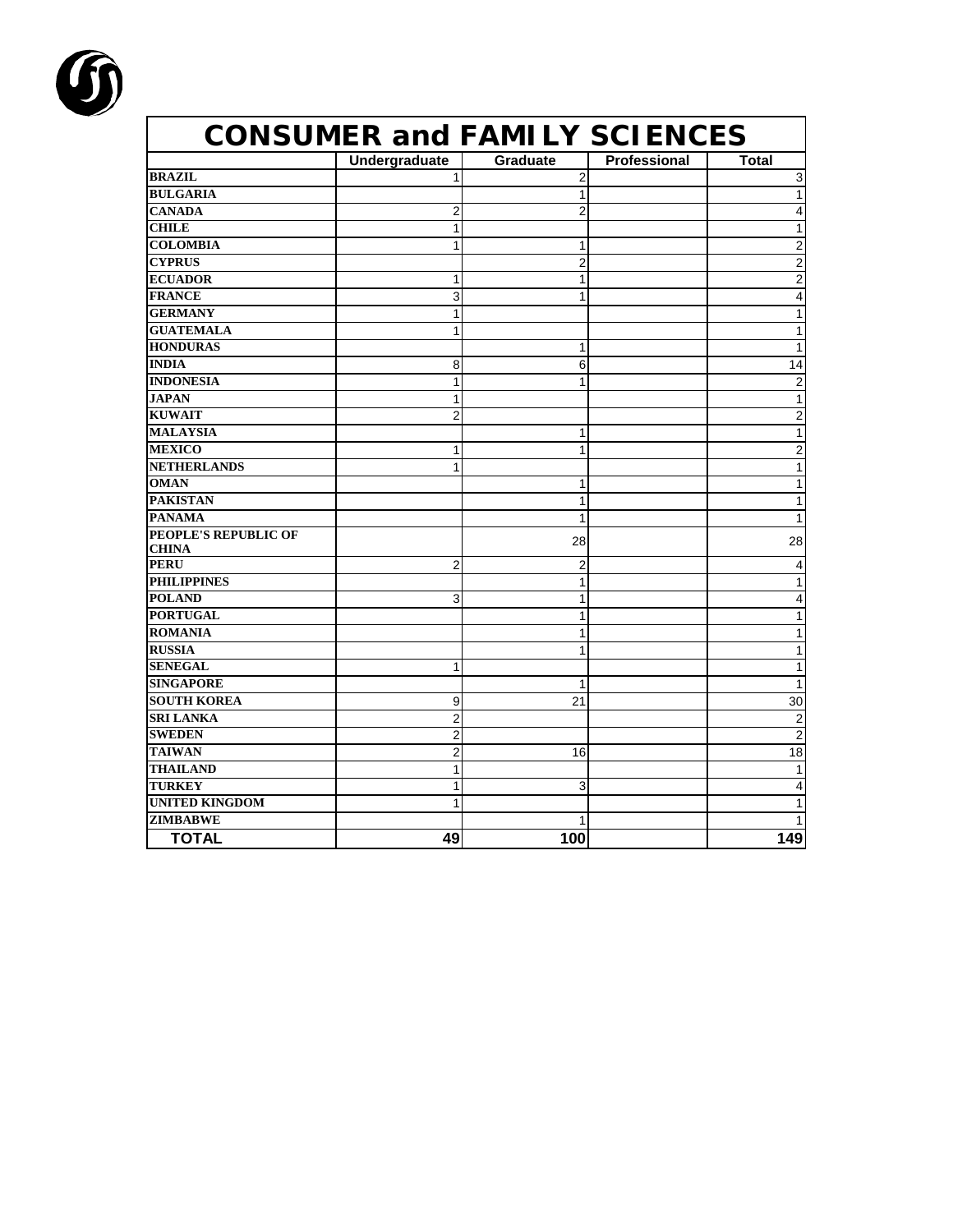

| <b>EDUCATION</b>                     |               |                 |                     |                |  |
|--------------------------------------|---------------|-----------------|---------------------|----------------|--|
|                                      | Undergraduate | <b>Graduate</b> | <b>Professional</b> | <b>Total</b>   |  |
| <b>AFGHANISTAN</b>                   |               | 1               |                     | 1              |  |
| <b>ARGENTINA</b>                     |               | 1               |                     | 1              |  |
| <b>BRAZIL</b>                        |               | 3               |                     | 3              |  |
| <b>BURKINA FASO</b>                  |               | 1               |                     | 1              |  |
| <b>CANADA</b>                        |               | 1               |                     | 1              |  |
| <b>CYPRUS</b>                        |               | 1               |                     | 1              |  |
| <b>ECUADOR</b>                       |               | 1               |                     |                |  |
| <b>GERMANY</b>                       |               | $\overline{2}$  |                     | $\overline{2}$ |  |
| <b>GHANA</b>                         |               | $\overline{2}$  |                     | $\overline{2}$ |  |
| <b>GREECE</b>                        |               | 1               |                     | 1              |  |
| <b>ICELAND</b>                       |               | 1               |                     | 1              |  |
| <b>INDIA</b>                         | 1             | 3               |                     | 4              |  |
| <b>INDONESIA</b>                     |               | 1               |                     | 1              |  |
| <b>ITALY</b>                         |               | 1               |                     |                |  |
| <b>JAMAICA</b>                       |               | 1               |                     | 1              |  |
| <b>JAPAN</b>                         |               | 7               |                     | 7              |  |
| <b>MACAO</b> (SAR-PRC)               |               | 1               |                     | 1              |  |
| <b>MALDIVES</b>                      |               | 1               |                     | 1              |  |
| <b>MEXICO</b>                        |               | $\overline{c}$  |                     | $\overline{2}$ |  |
| <b>MONGOLIA</b>                      |               | 3               |                     | 3              |  |
| <b>MOROCCO</b>                       |               | 1               |                     | 1              |  |
| <b>NEW ZEALAND</b>                   |               | 1               |                     | 1              |  |
| PEOPLE'S REPUBLIC OF<br><b>CHINA</b> |               | 13              |                     | 13             |  |
| <b>RUSSIA</b>                        |               | 2               |                     | 2              |  |
| <b>SINGAPORE</b>                     |               | 1               |                     | 1              |  |
| <b>SOUTH KOREA</b>                   |               | 10              |                     | 10             |  |
| <b>TAIWAN</b>                        |               | 4               |                     | $\overline{4}$ |  |
| <b>TURKEY</b>                        |               | 3               |                     | 3              |  |
| <b>UGANDA</b>                        |               | 1               |                     | $\mathbf{1}$   |  |
| <b>UKRAINE</b>                       |               | 3               |                     | 3              |  |
| <b>UNITED KINGDOM</b>                |               | 1               |                     | 1              |  |
| <b>VENEZUELA</b>                     |               | 1               |                     | 1              |  |
| <b>TOTAL</b>                         | 1             | 76              |                     | 77             |  |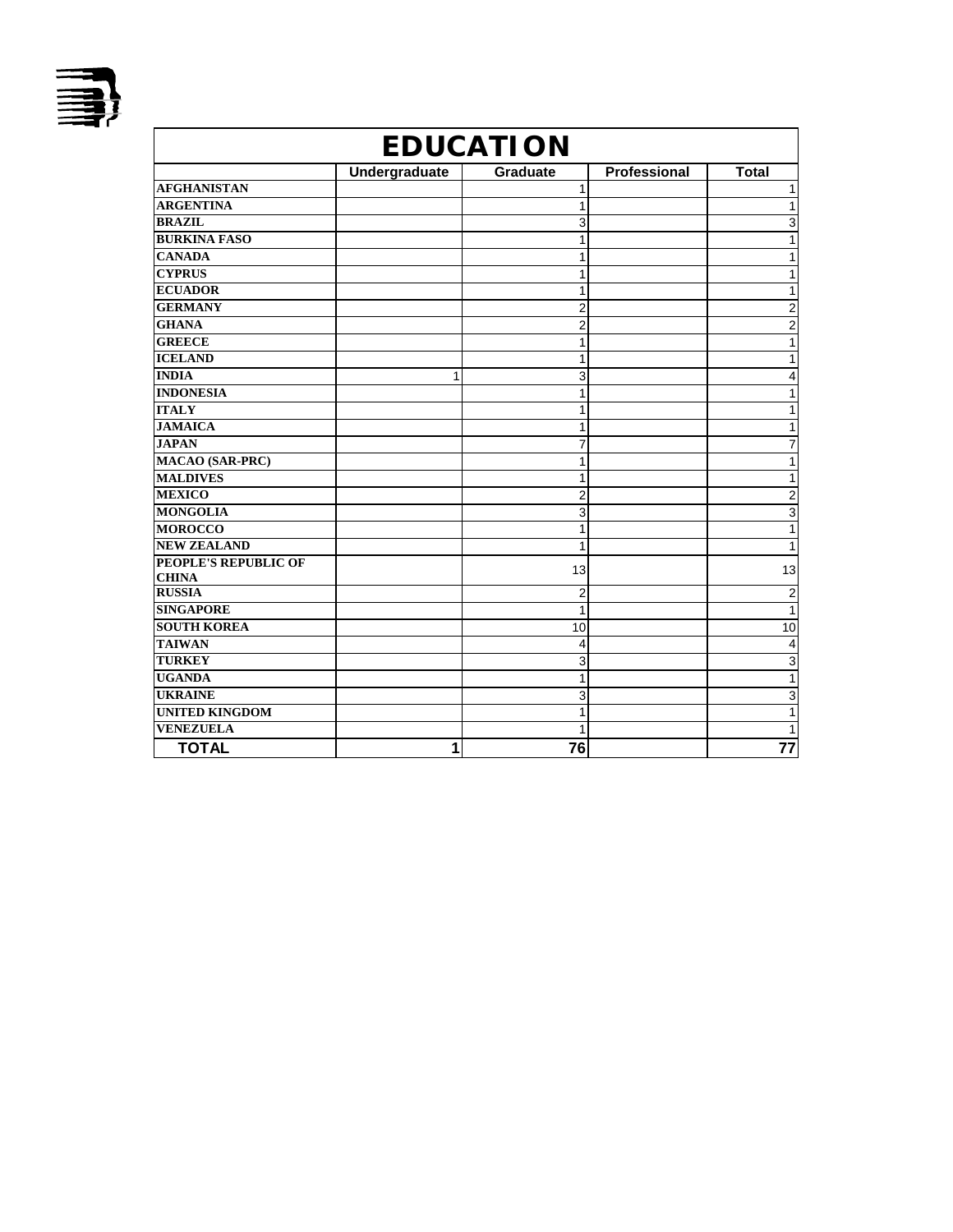

| <b>Graduate</b><br>Total<br><b>ALBANIA</b><br>1<br>1<br><b>ANGOLA</b><br>1<br><b>ARGENTINA</b><br>1<br>7<br><b>AUSTRALIA</b><br>3<br>6<br><b>AUSTRIA</b><br>3<br>1<br><b>BANGLADESH</b><br>9<br>10<br><b>BELIZE</b><br>1<br><b>BOLIVIA</b><br>1<br>2<br><b>BOSNIA AND HERZEGOVINA</b><br>2<br><b>BOTSWANA</b><br>1<br>1<br><b>BRAZIL</b><br>9<br>5<br><b>BULGARIA</b><br>1<br><b>CANADA</b><br>58<br>7<br><b>CHILE</b><br>$\overline{2}$<br>3<br><b>COLOMBIA</b><br>25<br>14<br><b>COSTA RICA</b><br>6<br>1<br><b>COTE d'IVOIRE</b><br>1<br><b>CYPRUS</b><br>11<br>3<br>8<br><b>DOMINICAN REPUBLIC</b><br>$\overline{\mathbf{c}}$<br>1<br>1<br><b>ECUADOR</b><br>10<br>8<br>2<br><b>EGYPT</b><br>10<br>1<br>9<br><b>EL SALVADOR</b><br>$\overline{\mathbf{c}}$<br>$\overline{8}$<br>6<br><b>ETHIOPIA</b><br>$\overline{2}$<br><b>FRANCE</b><br>$\overline{12}$<br>2<br>10<br><b>GERMANY</b><br>11<br>3<br>14<br><b>GHANA</b><br>1<br>5<br>$\,6$<br><b>GREECE</b><br>2<br>7<br>9<br>$\overline{13}$<br><b>GUATEMALA</b><br>11<br>2<br><b>HONDURAS</b><br>$\overline{2}$<br>$\overline{2}$<br>$\overline{4}$<br><b>HONG KONG (SAR-PRC)</b><br>22<br>14<br>8<br><b>ICELAND</b><br>1<br>1<br><b>INDIA</b><br>581<br>274<br>307<br><b>INDONESIA</b><br>153<br>124<br>29<br><b>IRAN</b><br>3<br>11<br>14<br><b>ITALY</b><br>3<br>3<br>6<br><b>JAMAICA</b><br>$\mathbf{1}$<br>1<br><b>JAPAN</b><br>24<br>10<br>14<br><b>JORDAN</b><br>3<br>10<br>7<br><b>KENYA</b><br>2<br>$\ensuremath{\mathsf{3}}$<br>1<br>5<br><b>KUWAIT</b><br>4<br>1<br>$\overline{7}$<br><b>LEBANON</b><br>3<br>$\overline{4}$<br>$\overline{1}$<br><b>LUXEMBOURG</b><br>1<br><b>MACAO (SAR-PRC)</b><br>$\mathbf{1}$<br>1<br><b>MALAYSIA</b><br>197<br>177<br>20<br><b>MAURITIUS</b><br>$\mathbf{1}$<br>1<br><b>MEXICO</b><br>62<br>16<br>46<br><b>MOROCCO</b><br>1<br>$\mathbf{1}$<br>$\overline{2}$<br><b>NETHERLANDS</b><br>$\overline{c}$<br>$\overline{a}$<br><b>NEW ZEALAND</b><br>$\overline{a}$<br>$\overline{2}$<br><b>NICARAGUA</b><br>$\overline{c}$<br>$\infty$<br>$\overline{4}$<br><b>NIGERIA</b><br>4<br><b>NORWAY</b><br>1 | <b>ENGINEERING</b> |                      |  |              |                 |  |
|-----------------------------------------------------------------------------------------------------------------------------------------------------------------------------------------------------------------------------------------------------------------------------------------------------------------------------------------------------------------------------------------------------------------------------------------------------------------------------------------------------------------------------------------------------------------------------------------------------------------------------------------------------------------------------------------------------------------------------------------------------------------------------------------------------------------------------------------------------------------------------------------------------------------------------------------------------------------------------------------------------------------------------------------------------------------------------------------------------------------------------------------------------------------------------------------------------------------------------------------------------------------------------------------------------------------------------------------------------------------------------------------------------------------------------------------------------------------------------------------------------------------------------------------------------------------------------------------------------------------------------------------------------------------------------------------------------------------------------------------------------------------------------------------------------------------------------------------------------------------------------------------------------------------------------------------------------------------------------------------------------------------------------------------------------------------------------------------------------------|--------------------|----------------------|--|--------------|-----------------|--|
|                                                                                                                                                                                                                                                                                                                                                                                                                                                                                                                                                                                                                                                                                                                                                                                                                                                                                                                                                                                                                                                                                                                                                                                                                                                                                                                                                                                                                                                                                                                                                                                                                                                                                                                                                                                                                                                                                                                                                                                                                                                                                                           |                    | <b>Undergraduate</b> |  | Professional |                 |  |
|                                                                                                                                                                                                                                                                                                                                                                                                                                                                                                                                                                                                                                                                                                                                                                                                                                                                                                                                                                                                                                                                                                                                                                                                                                                                                                                                                                                                                                                                                                                                                                                                                                                                                                                                                                                                                                                                                                                                                                                                                                                                                                           |                    |                      |  |              | 2               |  |
|                                                                                                                                                                                                                                                                                                                                                                                                                                                                                                                                                                                                                                                                                                                                                                                                                                                                                                                                                                                                                                                                                                                                                                                                                                                                                                                                                                                                                                                                                                                                                                                                                                                                                                                                                                                                                                                                                                                                                                                                                                                                                                           |                    |                      |  |              | $\mathbf{1}$    |  |
|                                                                                                                                                                                                                                                                                                                                                                                                                                                                                                                                                                                                                                                                                                                                                                                                                                                                                                                                                                                                                                                                                                                                                                                                                                                                                                                                                                                                                                                                                                                                                                                                                                                                                                                                                                                                                                                                                                                                                                                                                                                                                                           |                    |                      |  |              | 8               |  |
|                                                                                                                                                                                                                                                                                                                                                                                                                                                                                                                                                                                                                                                                                                                                                                                                                                                                                                                                                                                                                                                                                                                                                                                                                                                                                                                                                                                                                                                                                                                                                                                                                                                                                                                                                                                                                                                                                                                                                                                                                                                                                                           |                    |                      |  |              | 9               |  |
|                                                                                                                                                                                                                                                                                                                                                                                                                                                                                                                                                                                                                                                                                                                                                                                                                                                                                                                                                                                                                                                                                                                                                                                                                                                                                                                                                                                                                                                                                                                                                                                                                                                                                                                                                                                                                                                                                                                                                                                                                                                                                                           |                    |                      |  |              | 4               |  |
|                                                                                                                                                                                                                                                                                                                                                                                                                                                                                                                                                                                                                                                                                                                                                                                                                                                                                                                                                                                                                                                                                                                                                                                                                                                                                                                                                                                                                                                                                                                                                                                                                                                                                                                                                                                                                                                                                                                                                                                                                                                                                                           |                    |                      |  |              | 19              |  |
|                                                                                                                                                                                                                                                                                                                                                                                                                                                                                                                                                                                                                                                                                                                                                                                                                                                                                                                                                                                                                                                                                                                                                                                                                                                                                                                                                                                                                                                                                                                                                                                                                                                                                                                                                                                                                                                                                                                                                                                                                                                                                                           |                    |                      |  |              | 1               |  |
|                                                                                                                                                                                                                                                                                                                                                                                                                                                                                                                                                                                                                                                                                                                                                                                                                                                                                                                                                                                                                                                                                                                                                                                                                                                                                                                                                                                                                                                                                                                                                                                                                                                                                                                                                                                                                                                                                                                                                                                                                                                                                                           |                    |                      |  |              | $\overline{a}$  |  |
|                                                                                                                                                                                                                                                                                                                                                                                                                                                                                                                                                                                                                                                                                                                                                                                                                                                                                                                                                                                                                                                                                                                                                                                                                                                                                                                                                                                                                                                                                                                                                                                                                                                                                                                                                                                                                                                                                                                                                                                                                                                                                                           |                    |                      |  |              | $\overline{2}$  |  |
|                                                                                                                                                                                                                                                                                                                                                                                                                                                                                                                                                                                                                                                                                                                                                                                                                                                                                                                                                                                                                                                                                                                                                                                                                                                                                                                                                                                                                                                                                                                                                                                                                                                                                                                                                                                                                                                                                                                                                                                                                                                                                                           |                    |                      |  |              | $\sqrt{2}$      |  |
|                                                                                                                                                                                                                                                                                                                                                                                                                                                                                                                                                                                                                                                                                                                                                                                                                                                                                                                                                                                                                                                                                                                                                                                                                                                                                                                                                                                                                                                                                                                                                                                                                                                                                                                                                                                                                                                                                                                                                                                                                                                                                                           |                    |                      |  |              | $\overline{14}$ |  |
|                                                                                                                                                                                                                                                                                                                                                                                                                                                                                                                                                                                                                                                                                                                                                                                                                                                                                                                                                                                                                                                                                                                                                                                                                                                                                                                                                                                                                                                                                                                                                                                                                                                                                                                                                                                                                                                                                                                                                                                                                                                                                                           |                    |                      |  |              | $\mathbf{1}$    |  |
|                                                                                                                                                                                                                                                                                                                                                                                                                                                                                                                                                                                                                                                                                                                                                                                                                                                                                                                                                                                                                                                                                                                                                                                                                                                                                                                                                                                                                                                                                                                                                                                                                                                                                                                                                                                                                                                                                                                                                                                                                                                                                                           |                    |                      |  |              | 65              |  |
|                                                                                                                                                                                                                                                                                                                                                                                                                                                                                                                                                                                                                                                                                                                                                                                                                                                                                                                                                                                                                                                                                                                                                                                                                                                                                                                                                                                                                                                                                                                                                                                                                                                                                                                                                                                                                                                                                                                                                                                                                                                                                                           |                    |                      |  |              | $\mathbf 5$     |  |
|                                                                                                                                                                                                                                                                                                                                                                                                                                                                                                                                                                                                                                                                                                                                                                                                                                                                                                                                                                                                                                                                                                                                                                                                                                                                                                                                                                                                                                                                                                                                                                                                                                                                                                                                                                                                                                                                                                                                                                                                                                                                                                           |                    |                      |  |              | 39              |  |
|                                                                                                                                                                                                                                                                                                                                                                                                                                                                                                                                                                                                                                                                                                                                                                                                                                                                                                                                                                                                                                                                                                                                                                                                                                                                                                                                                                                                                                                                                                                                                                                                                                                                                                                                                                                                                                                                                                                                                                                                                                                                                                           |                    |                      |  |              | $\overline{7}$  |  |
|                                                                                                                                                                                                                                                                                                                                                                                                                                                                                                                                                                                                                                                                                                                                                                                                                                                                                                                                                                                                                                                                                                                                                                                                                                                                                                                                                                                                                                                                                                                                                                                                                                                                                                                                                                                                                                                                                                                                                                                                                                                                                                           |                    |                      |  |              | $\mathbf{1}$    |  |
|                                                                                                                                                                                                                                                                                                                                                                                                                                                                                                                                                                                                                                                                                                                                                                                                                                                                                                                                                                                                                                                                                                                                                                                                                                                                                                                                                                                                                                                                                                                                                                                                                                                                                                                                                                                                                                                                                                                                                                                                                                                                                                           |                    |                      |  |              |                 |  |
|                                                                                                                                                                                                                                                                                                                                                                                                                                                                                                                                                                                                                                                                                                                                                                                                                                                                                                                                                                                                                                                                                                                                                                                                                                                                                                                                                                                                                                                                                                                                                                                                                                                                                                                                                                                                                                                                                                                                                                                                                                                                                                           |                    |                      |  |              |                 |  |
|                                                                                                                                                                                                                                                                                                                                                                                                                                                                                                                                                                                                                                                                                                                                                                                                                                                                                                                                                                                                                                                                                                                                                                                                                                                                                                                                                                                                                                                                                                                                                                                                                                                                                                                                                                                                                                                                                                                                                                                                                                                                                                           |                    |                      |  |              |                 |  |
|                                                                                                                                                                                                                                                                                                                                                                                                                                                                                                                                                                                                                                                                                                                                                                                                                                                                                                                                                                                                                                                                                                                                                                                                                                                                                                                                                                                                                                                                                                                                                                                                                                                                                                                                                                                                                                                                                                                                                                                                                                                                                                           |                    |                      |  |              |                 |  |
|                                                                                                                                                                                                                                                                                                                                                                                                                                                                                                                                                                                                                                                                                                                                                                                                                                                                                                                                                                                                                                                                                                                                                                                                                                                                                                                                                                                                                                                                                                                                                                                                                                                                                                                                                                                                                                                                                                                                                                                                                                                                                                           |                    |                      |  |              |                 |  |
|                                                                                                                                                                                                                                                                                                                                                                                                                                                                                                                                                                                                                                                                                                                                                                                                                                                                                                                                                                                                                                                                                                                                                                                                                                                                                                                                                                                                                                                                                                                                                                                                                                                                                                                                                                                                                                                                                                                                                                                                                                                                                                           |                    |                      |  |              | $\overline{2}$  |  |
|                                                                                                                                                                                                                                                                                                                                                                                                                                                                                                                                                                                                                                                                                                                                                                                                                                                                                                                                                                                                                                                                                                                                                                                                                                                                                                                                                                                                                                                                                                                                                                                                                                                                                                                                                                                                                                                                                                                                                                                                                                                                                                           |                    |                      |  |              |                 |  |
|                                                                                                                                                                                                                                                                                                                                                                                                                                                                                                                                                                                                                                                                                                                                                                                                                                                                                                                                                                                                                                                                                                                                                                                                                                                                                                                                                                                                                                                                                                                                                                                                                                                                                                                                                                                                                                                                                                                                                                                                                                                                                                           |                    |                      |  |              |                 |  |
|                                                                                                                                                                                                                                                                                                                                                                                                                                                                                                                                                                                                                                                                                                                                                                                                                                                                                                                                                                                                                                                                                                                                                                                                                                                                                                                                                                                                                                                                                                                                                                                                                                                                                                                                                                                                                                                                                                                                                                                                                                                                                                           |                    |                      |  |              |                 |  |
|                                                                                                                                                                                                                                                                                                                                                                                                                                                                                                                                                                                                                                                                                                                                                                                                                                                                                                                                                                                                                                                                                                                                                                                                                                                                                                                                                                                                                                                                                                                                                                                                                                                                                                                                                                                                                                                                                                                                                                                                                                                                                                           |                    |                      |  |              |                 |  |
|                                                                                                                                                                                                                                                                                                                                                                                                                                                                                                                                                                                                                                                                                                                                                                                                                                                                                                                                                                                                                                                                                                                                                                                                                                                                                                                                                                                                                                                                                                                                                                                                                                                                                                                                                                                                                                                                                                                                                                                                                                                                                                           |                    |                      |  |              |                 |  |
|                                                                                                                                                                                                                                                                                                                                                                                                                                                                                                                                                                                                                                                                                                                                                                                                                                                                                                                                                                                                                                                                                                                                                                                                                                                                                                                                                                                                                                                                                                                                                                                                                                                                                                                                                                                                                                                                                                                                                                                                                                                                                                           |                    |                      |  |              |                 |  |
|                                                                                                                                                                                                                                                                                                                                                                                                                                                                                                                                                                                                                                                                                                                                                                                                                                                                                                                                                                                                                                                                                                                                                                                                                                                                                                                                                                                                                                                                                                                                                                                                                                                                                                                                                                                                                                                                                                                                                                                                                                                                                                           |                    |                      |  |              |                 |  |
|                                                                                                                                                                                                                                                                                                                                                                                                                                                                                                                                                                                                                                                                                                                                                                                                                                                                                                                                                                                                                                                                                                                                                                                                                                                                                                                                                                                                                                                                                                                                                                                                                                                                                                                                                                                                                                                                                                                                                                                                                                                                                                           |                    |                      |  |              |                 |  |
|                                                                                                                                                                                                                                                                                                                                                                                                                                                                                                                                                                                                                                                                                                                                                                                                                                                                                                                                                                                                                                                                                                                                                                                                                                                                                                                                                                                                                                                                                                                                                                                                                                                                                                                                                                                                                                                                                                                                                                                                                                                                                                           |                    |                      |  |              |                 |  |
|                                                                                                                                                                                                                                                                                                                                                                                                                                                                                                                                                                                                                                                                                                                                                                                                                                                                                                                                                                                                                                                                                                                                                                                                                                                                                                                                                                                                                                                                                                                                                                                                                                                                                                                                                                                                                                                                                                                                                                                                                                                                                                           |                    |                      |  |              |                 |  |
|                                                                                                                                                                                                                                                                                                                                                                                                                                                                                                                                                                                                                                                                                                                                                                                                                                                                                                                                                                                                                                                                                                                                                                                                                                                                                                                                                                                                                                                                                                                                                                                                                                                                                                                                                                                                                                                                                                                                                                                                                                                                                                           |                    |                      |  |              |                 |  |
|                                                                                                                                                                                                                                                                                                                                                                                                                                                                                                                                                                                                                                                                                                                                                                                                                                                                                                                                                                                                                                                                                                                                                                                                                                                                                                                                                                                                                                                                                                                                                                                                                                                                                                                                                                                                                                                                                                                                                                                                                                                                                                           |                    |                      |  |              |                 |  |
|                                                                                                                                                                                                                                                                                                                                                                                                                                                                                                                                                                                                                                                                                                                                                                                                                                                                                                                                                                                                                                                                                                                                                                                                                                                                                                                                                                                                                                                                                                                                                                                                                                                                                                                                                                                                                                                                                                                                                                                                                                                                                                           |                    |                      |  |              |                 |  |
|                                                                                                                                                                                                                                                                                                                                                                                                                                                                                                                                                                                                                                                                                                                                                                                                                                                                                                                                                                                                                                                                                                                                                                                                                                                                                                                                                                                                                                                                                                                                                                                                                                                                                                                                                                                                                                                                                                                                                                                                                                                                                                           |                    |                      |  |              |                 |  |
|                                                                                                                                                                                                                                                                                                                                                                                                                                                                                                                                                                                                                                                                                                                                                                                                                                                                                                                                                                                                                                                                                                                                                                                                                                                                                                                                                                                                                                                                                                                                                                                                                                                                                                                                                                                                                                                                                                                                                                                                                                                                                                           |                    |                      |  |              |                 |  |
|                                                                                                                                                                                                                                                                                                                                                                                                                                                                                                                                                                                                                                                                                                                                                                                                                                                                                                                                                                                                                                                                                                                                                                                                                                                                                                                                                                                                                                                                                                                                                                                                                                                                                                                                                                                                                                                                                                                                                                                                                                                                                                           |                    |                      |  |              |                 |  |
|                                                                                                                                                                                                                                                                                                                                                                                                                                                                                                                                                                                                                                                                                                                                                                                                                                                                                                                                                                                                                                                                                                                                                                                                                                                                                                                                                                                                                                                                                                                                                                                                                                                                                                                                                                                                                                                                                                                                                                                                                                                                                                           |                    |                      |  |              |                 |  |
|                                                                                                                                                                                                                                                                                                                                                                                                                                                                                                                                                                                                                                                                                                                                                                                                                                                                                                                                                                                                                                                                                                                                                                                                                                                                                                                                                                                                                                                                                                                                                                                                                                                                                                                                                                                                                                                                                                                                                                                                                                                                                                           |                    |                      |  |              |                 |  |
|                                                                                                                                                                                                                                                                                                                                                                                                                                                                                                                                                                                                                                                                                                                                                                                                                                                                                                                                                                                                                                                                                                                                                                                                                                                                                                                                                                                                                                                                                                                                                                                                                                                                                                                                                                                                                                                                                                                                                                                                                                                                                                           |                    |                      |  |              |                 |  |
|                                                                                                                                                                                                                                                                                                                                                                                                                                                                                                                                                                                                                                                                                                                                                                                                                                                                                                                                                                                                                                                                                                                                                                                                                                                                                                                                                                                                                                                                                                                                                                                                                                                                                                                                                                                                                                                                                                                                                                                                                                                                                                           |                    |                      |  |              |                 |  |
|                                                                                                                                                                                                                                                                                                                                                                                                                                                                                                                                                                                                                                                                                                                                                                                                                                                                                                                                                                                                                                                                                                                                                                                                                                                                                                                                                                                                                                                                                                                                                                                                                                                                                                                                                                                                                                                                                                                                                                                                                                                                                                           |                    |                      |  |              |                 |  |
|                                                                                                                                                                                                                                                                                                                                                                                                                                                                                                                                                                                                                                                                                                                                                                                                                                                                                                                                                                                                                                                                                                                                                                                                                                                                                                                                                                                                                                                                                                                                                                                                                                                                                                                                                                                                                                                                                                                                                                                                                                                                                                           |                    |                      |  |              |                 |  |
|                                                                                                                                                                                                                                                                                                                                                                                                                                                                                                                                                                                                                                                                                                                                                                                                                                                                                                                                                                                                                                                                                                                                                                                                                                                                                                                                                                                                                                                                                                                                                                                                                                                                                                                                                                                                                                                                                                                                                                                                                                                                                                           |                    |                      |  |              |                 |  |
|                                                                                                                                                                                                                                                                                                                                                                                                                                                                                                                                                                                                                                                                                                                                                                                                                                                                                                                                                                                                                                                                                                                                                                                                                                                                                                                                                                                                                                                                                                                                                                                                                                                                                                                                                                                                                                                                                                                                                                                                                                                                                                           |                    |                      |  |              |                 |  |
|                                                                                                                                                                                                                                                                                                                                                                                                                                                                                                                                                                                                                                                                                                                                                                                                                                                                                                                                                                                                                                                                                                                                                                                                                                                                                                                                                                                                                                                                                                                                                                                                                                                                                                                                                                                                                                                                                                                                                                                                                                                                                                           |                    |                      |  |              |                 |  |
|                                                                                                                                                                                                                                                                                                                                                                                                                                                                                                                                                                                                                                                                                                                                                                                                                                                                                                                                                                                                                                                                                                                                                                                                                                                                                                                                                                                                                                                                                                                                                                                                                                                                                                                                                                                                                                                                                                                                                                                                                                                                                                           |                    |                      |  |              |                 |  |
|                                                                                                                                                                                                                                                                                                                                                                                                                                                                                                                                                                                                                                                                                                                                                                                                                                                                                                                                                                                                                                                                                                                                                                                                                                                                                                                                                                                                                                                                                                                                                                                                                                                                                                                                                                                                                                                                                                                                                                                                                                                                                                           |                    |                      |  |              |                 |  |
|                                                                                                                                                                                                                                                                                                                                                                                                                                                                                                                                                                                                                                                                                                                                                                                                                                                                                                                                                                                                                                                                                                                                                                                                                                                                                                                                                                                                                                                                                                                                                                                                                                                                                                                                                                                                                                                                                                                                                                                                                                                                                                           |                    |                      |  |              |                 |  |
|                                                                                                                                                                                                                                                                                                                                                                                                                                                                                                                                                                                                                                                                                                                                                                                                                                                                                                                                                                                                                                                                                                                                                                                                                                                                                                                                                                                                                                                                                                                                                                                                                                                                                                                                                                                                                                                                                                                                                                                                                                                                                                           |                    |                      |  |              | $\overline{1}$  |  |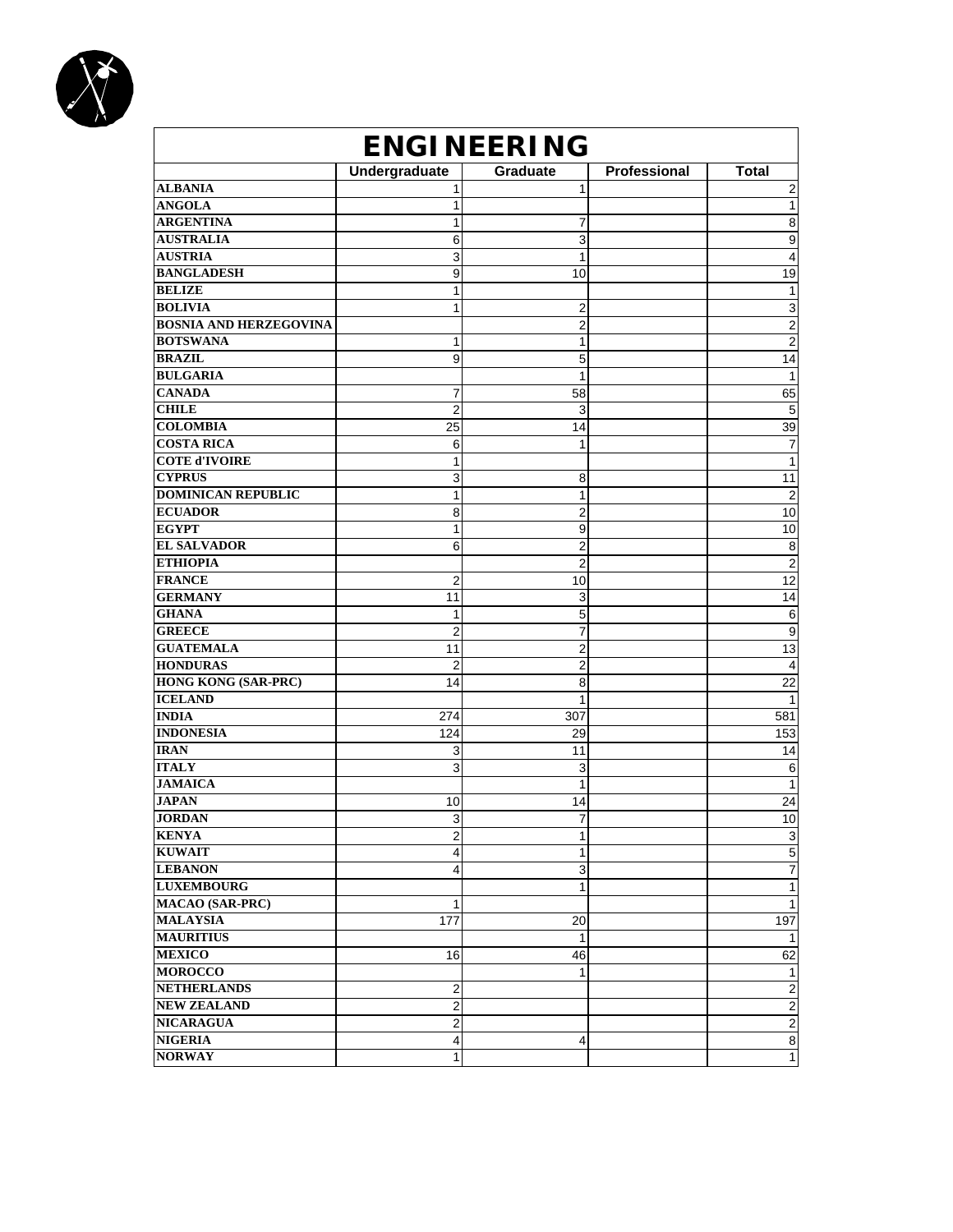

|                                                   | ENGINEERING, CONTINUED  |                |                     |                 |
|---------------------------------------------------|-------------------------|----------------|---------------------|-----------------|
|                                                   | <b>Undergraduate</b>    | Graduate       | <b>Professional</b> | <b>Total</b>    |
| <b>OMAN</b>                                       | 3                       |                |                     | 3               |
| <b>PAKISTAN</b>                                   | 27                      | 29             |                     | 56              |
| <b>PANAMA</b>                                     | 13                      | 3              |                     | 16              |
| PEOPLE'S REPUBLIC OF<br><b>CHINA</b>              | 17                      | 238            |                     | 255             |
| <b>PERU</b>                                       | 3                       | 6              |                     | 9               |
| <b>PHILIPPINES</b>                                |                         | 3              |                     | $\overline{3}$  |
| <b>POLAND</b>                                     | 1                       |                |                     | 1               |
| <b>PORTUGAL</b>                                   |                         | 1              |                     | 1               |
| <b>OATAR</b>                                      | 1                       |                |                     | 1               |
| <b>REPUBLIC OF SOUTH</b><br><b>AFRICA</b>         | $\overline{2}$          | 1              |                     | 3               |
| <b>ROMANIA</b>                                    | $\overline{\mathbf{c}}$ | 1              |                     | 3               |
| <b>RUSSIA</b>                                     | 1                       | 3              |                     | 4               |
| <b>SAUDI ARABIA</b>                               | 7                       | $\mathbf{1}$   |                     | 8               |
| <b>SENEGAL</b>                                    | 1                       | 1              |                     | $\overline{2}$  |
| <b>SINGAPORE</b>                                  | 33                      | 4              |                     | 37              |
| <b>SOUTH KOREA</b>                                | 54                      | 212            |                     | 266             |
| <b>SPAIN</b>                                      | 3                       | 4              |                     | $\overline{7}$  |
| <b>SRI LANKA</b>                                  | 3                       | 7              |                     | 10              |
| <b>SAINT VINCENT AND THE</b><br><b>GRENADINES</b> | 1                       |                |                     | 1               |
| <b>SUDAN</b>                                      | 1                       |                |                     | 1               |
| <b>SWITZERLAND</b>                                |                         | 1              |                     | $\mathbf{1}$    |
| <b>SYRIA</b>                                      | 2                       |                |                     | $\overline{2}$  |
| <b>TAIWAN</b>                                     | 22                      | 70             |                     | $\overline{92}$ |
| <b>TANZANIA</b>                                   | $\mathbf{1}$            |                |                     | $\mathbf{1}$    |
| <b>THAILAND</b>                                   | 13                      | 27             |                     | 40              |
| <b>TRINIDAD AND TOBAGO</b>                        | 1                       |                |                     | $\mathbf{1}$    |
| <b>TUNISIA</b>                                    |                         | 1              |                     | $\mathbf{1}$    |
| <b>TURKEY</b>                                     | 35                      | 44             |                     | 79              |
| <b>UKRAINE</b>                                    |                         | 1              |                     | 1               |
| <b>UNITED ARAB EMIRATES</b>                       | 6                       |                |                     | 6               |
| <b>UNITED KINGDOM</b>                             | 8                       | $\overline{2}$ |                     | 10              |
| <b>VENEZUELA</b>                                  | 4                       | $\overline{2}$ |                     | $\,6$           |
| <b>YUGOSLAVIA</b>                                 | 1                       | 1              |                     | $\overline{2}$  |
| <b>ZAMBIA</b>                                     | 1                       | 1              |                     | $\overline{2}$  |
| <b>TOTAL</b>                                      | 1,035                   | 1,285          |                     | 2,320           |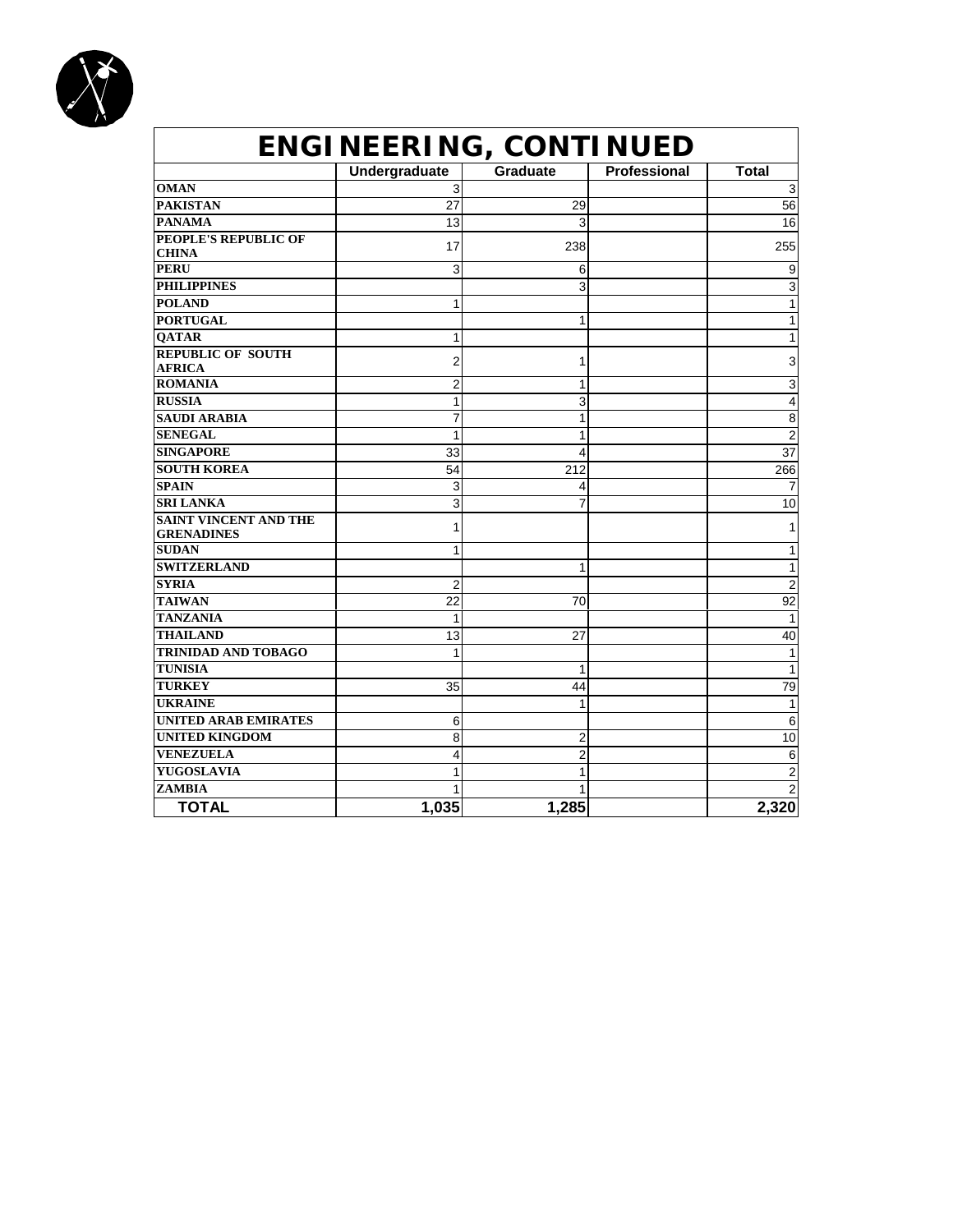

| <b>INTERDISCIPLINARY BIOCHEMISTRY</b>       |               |                 |                     |                         |
|---------------------------------------------|---------------|-----------------|---------------------|-------------------------|
|                                             | Undergraduate | <b>Graduate</b> | <b>Professional</b> | Total                   |
| <b>BANGLADESH</b>                           |               |                 |                     | 1                       |
| <b>BRAZIL</b>                               |               |                 |                     | 1                       |
| <b>CANADA</b>                               |               | 2               |                     | $\overline{\mathbf{c}}$ |
| <b>EGYPT</b>                                |               |                 |                     | 1                       |
| <b>FRANCE</b>                               |               |                 |                     | 1                       |
| <b>INDIA</b>                                |               | 11              |                     | 11                      |
| <b>INDONESIA</b>                            |               |                 |                     | 1                       |
| <b>JAPAN</b>                                |               | 2               |                     | 2                       |
| <b>MALAYSIA</b>                             |               |                 |                     | 2                       |
| <b>PEOPLE'S REPUBLIC OF</b><br><b>CHINA</b> |               | 26              |                     | 26                      |
| <b>PERU</b>                                 |               |                 |                     | 1                       |
| <b>PHILIPPINES</b>                          |               |                 |                     | 1                       |
| <b>ROMANIA</b>                              |               |                 |                     | 1                       |
| <b>SOUTH KOREA</b>                          |               | 13              |                     | 13                      |
| <b>SWEDEN</b>                               |               | 2               |                     | 2                       |
| <b>TAIWAN</b>                               |               | 14              |                     | 14                      |
| <b>THAILAND</b>                             |               | 5               |                     | 5                       |
| <b>TRINIDAD AND TOBAGO</b>                  |               |                 |                     | 1                       |
| <b>TURKEY</b>                               |               | 4               |                     | 4                       |
| UNITED KINGDOM                              |               |                 |                     | 2                       |
| <b>YUGOSLAVIA</b>                           |               |                 |                     | 1                       |
| <b>TOTAL</b>                                |               | 93              |                     | 93                      |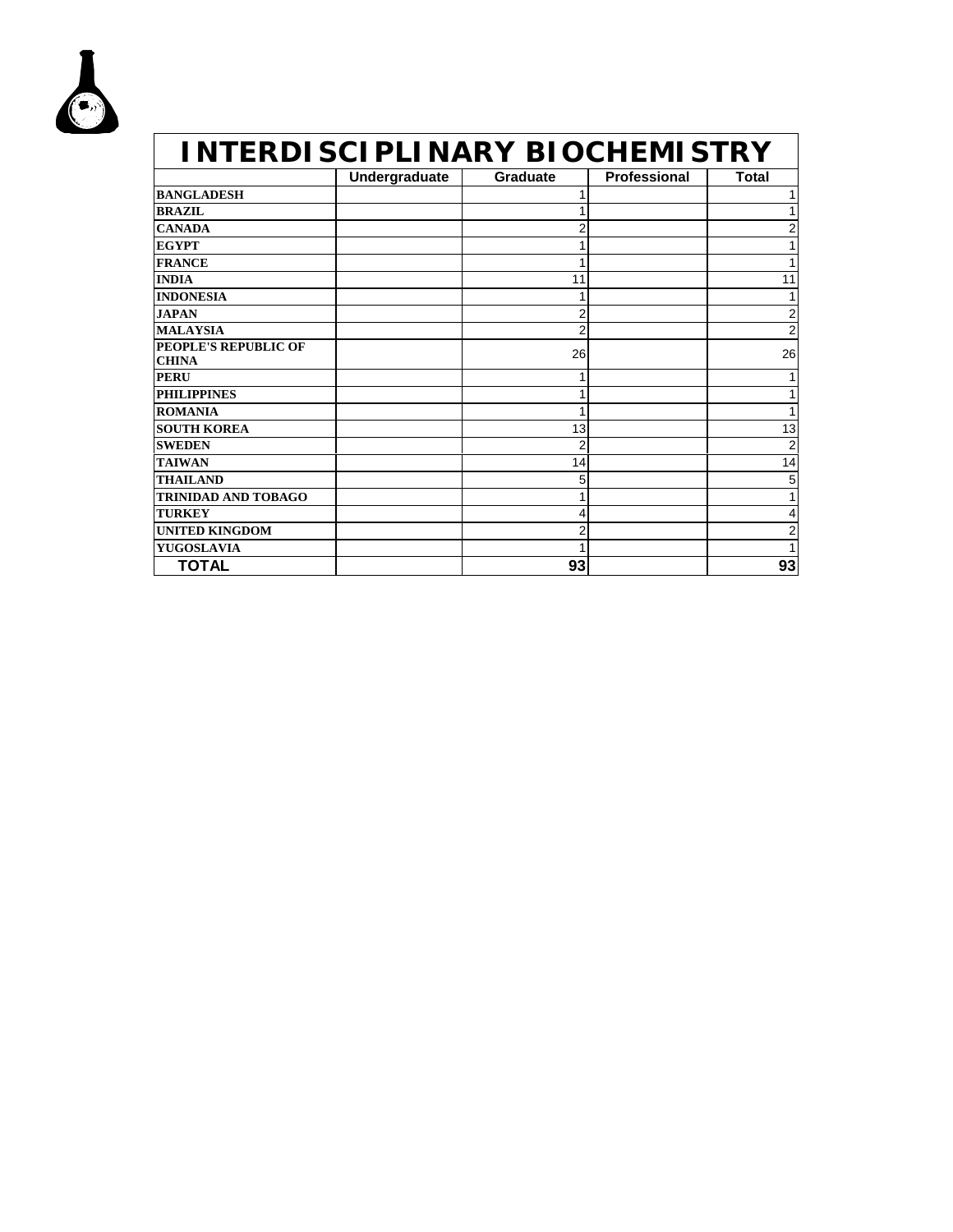

| LIBERAL ARTS   |                |              |                         |  |
|----------------|----------------|--------------|-------------------------|--|
|                | Graduate       | Professional | <b>Total</b>            |  |
|                | 1              |              | 1                       |  |
|                | 2              |              | 2                       |  |
| 1              | 1              |              | $\overline{2}$          |  |
|                | 2              |              | $\overline{2}$          |  |
|                | 3              |              | 3                       |  |
|                | 1              |              | 1                       |  |
| 4              |                |              | 4                       |  |
|                | 3              |              | $\overline{3}$          |  |
|                | $\overline{2}$ |              | $\overline{2}$          |  |
| 6              | 9              |              | 15                      |  |
|                | 3              |              | $\mathbf{3}$            |  |
| 7              | 7              |              | 14                      |  |
| 1              | 1              |              | $\overline{c}$          |  |
| 1              | $\overline{2}$ |              | $\overline{3}$          |  |
|                | 1              |              | 1                       |  |
|                | 1              |              | 1                       |  |
|                | 2              |              | $\overline{2}$          |  |
| 2              |                |              | $\overline{c}$          |  |
| 3              |                |              | $\mathsf 3$             |  |
|                | 1              |              | 1                       |  |
| 1              | 6              |              | 7                       |  |
|                | 6              |              | 6                       |  |
|                | 1              |              | 1                       |  |
|                | 1              |              | 1                       |  |
| 1              |                |              | 1                       |  |
| 3              |                |              | 3                       |  |
|                | 1              |              | $\mathbf{1}$            |  |
| 9              | 27             |              | 36                      |  |
| $\overline{3}$ |                |              | $\overline{3}$          |  |
|                | 1              |              | $\mathbf{1}$            |  |
|                | 1              |              | $\mathbf{1}$            |  |
| 8              | 11             |              | 19                      |  |
|                | 2              |              | $\overline{2}$          |  |
| 1              | 2              |              | 3                       |  |
| 1              | 1              |              | $\overline{2}$          |  |
|                | 1              |              | 1                       |  |
|                | 1              |              | 1                       |  |
| 1              |                |              | 1                       |  |
|                | 1              |              | 1                       |  |
| 3              | 1              |              | $\overline{\mathbf{4}}$ |  |
| $\mathbf{1}$   | 3              |              | 4                       |  |
|                | 1              |              | 1                       |  |
| 1              | 1              |              | $\overline{2}$          |  |
| $\overline{a}$ | 1              |              | $\mathsf 3$             |  |
| 1              |                |              | $\mathbf{1}$            |  |
| 1              |                |              | $\mathbf{1}$            |  |
|                | Undergraduate  |              |                         |  |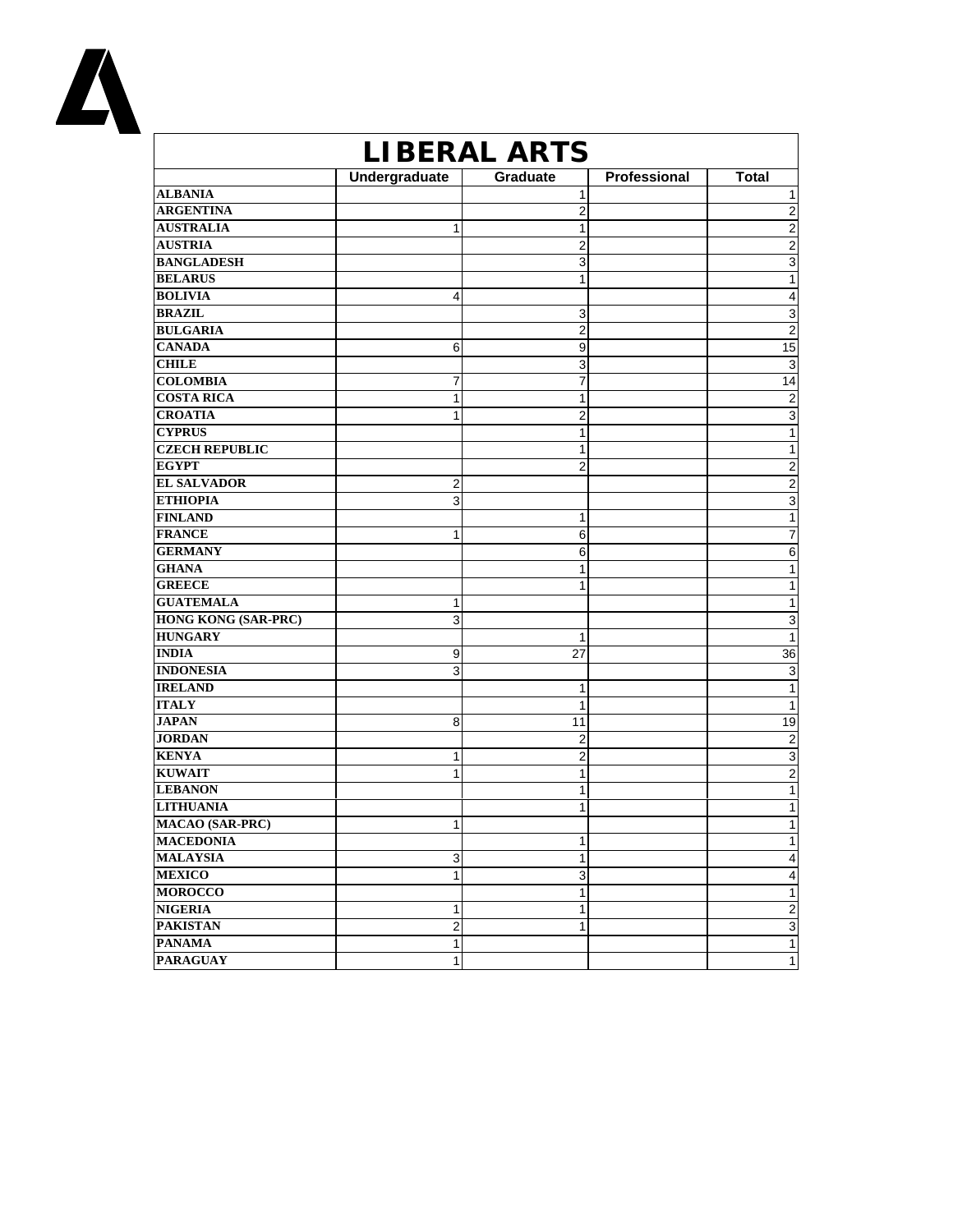

| LIBERAL ARTS, CONTINUED                     |                      |                 |                     |              |
|---------------------------------------------|----------------------|-----------------|---------------------|--------------|
|                                             | <b>Undergraduate</b> | <b>Graduate</b> | <b>Professional</b> | <b>Total</b> |
| <b>PEOPLE'S REPUBLIC OF</b><br><b>CHINA</b> |                      | 49              |                     | 50           |
| <b>PERU</b>                                 |                      |                 |                     | 2            |
| <b>PORTUGAL</b>                             |                      | 2               |                     | 2            |
| <b>REPUBLIC OF SOUTH</b><br><b>AFRICA</b>   |                      |                 |                     |              |
| <b>ROMANIA</b>                              |                      | 5               |                     | 5            |
| <b>RUSSIA</b>                               |                      | 10              |                     | 10           |
| <b>SAUDI ARABIA</b>                         |                      |                 |                     |              |
| <b>SINGAPORE</b>                            |                      | 2               |                     | 2            |
| <b>SOUTH KOREA</b>                          | 15                   | 29              |                     | 44           |
| <b>SPAIN</b>                                |                      | 6               |                     | 6            |
| <b>SRI LANKA</b>                            |                      | 1               |                     |              |
| <b>TAIWAN</b>                               | 6                    | 10              |                     | 16           |
| <b>THAILAND</b>                             | 4                    |                 |                     |              |
| <b>TURKEY</b>                               |                      | 8               |                     | 8            |
| <b>UGANDA</b>                               |                      |                 |                     |              |
| <b>UKRAINE</b>                              |                      |                 |                     |              |
| UNITED ARAB EMIRATES                        |                      |                 |                     |              |
| <b>UNITED KINGDOM</b>                       | 11                   | 1               |                     | 12           |
| <b>UZBEKISTAN</b>                           |                      |                 |                     |              |
| <b>YUGOSLAVIA</b>                           |                      | 2               |                     | 2            |
| <b>ZAMBIA</b>                               |                      |                 |                     |              |
| <b>ZIMBABWE</b>                             |                      |                 |                     |              |
| <b>TOTAL</b>                                | 102                  | 244             |                     | 346          |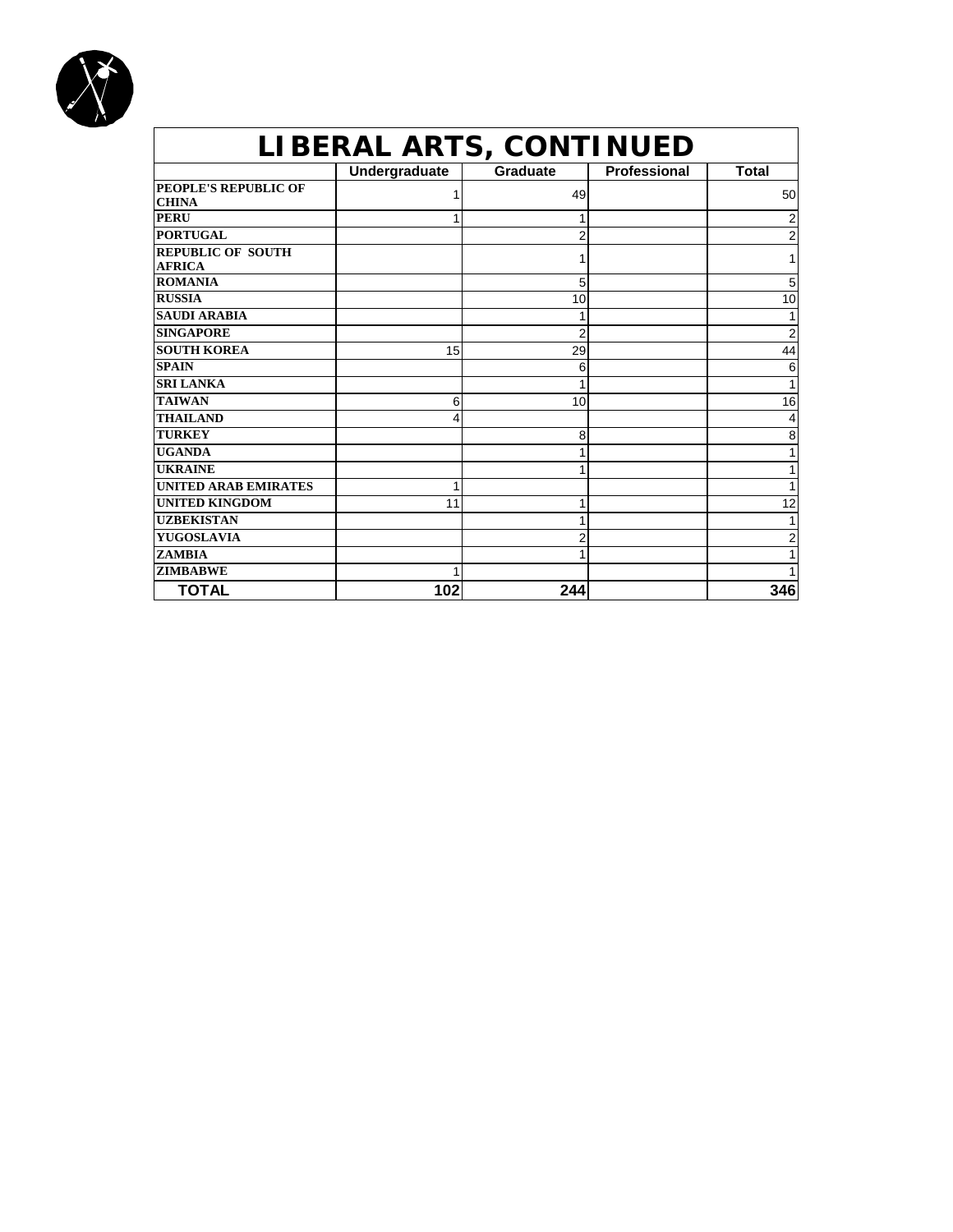

| <b>MANAGEMENT</b>                    |                |                |              |                           |
|--------------------------------------|----------------|----------------|--------------|---------------------------|
|                                      | Undergraduate  | Graduate       | Professional | <b>Total</b>              |
| <b>ARGENTINA</b>                     |                | 5              |              | 5                         |
| <b>AUSTRALIA</b>                     | 3              | 1              |              | $\overline{\mathbf{4}}$   |
| <b>AUSTRIA</b>                       |                | 1              |              | $\mathbf{1}$              |
| <b>BANGLADESH</b>                    | 1              | 1              |              | $\boldsymbol{2}$          |
| <b>BELGIUM</b>                       |                | 1              |              | 1                         |
| <b>BOLIVIA</b>                       | 7              | 1              |              | 8                         |
| <b>BOTSWANA</b>                      | 1              |                |              | $\mathbf{1}$              |
| <b>BRAZIL</b>                        | 4              | 3              |              | 7                         |
| <b>BULGARIA</b>                      |                | 1              |              | $\mathbf{1}$              |
| <b>CANADA</b>                        | 4              | 6              |              | 10                        |
| <b>CHILE</b>                         |                | 1              |              | 1                         |
| <b>COLOMBIA</b>                      | 16             | 4              |              | 20                        |
| <b>COSTA RICA</b>                    | 4              | 3              |              | 7                         |
| <b>CYPRUS</b>                        | 1              |                |              | $\mathbf{1}$              |
| <b>CZECH REPUBLIC</b>                |                | $\overline{2}$ |              | $\mathbf 2$               |
| <b>DENMARK</b>                       | 4              |                |              | 4                         |
| <b>ECUADOR</b>                       | 6              | 1              |              | 7                         |
| <b>EGYPT</b>                         | 1              |                |              | $\mathbf{1}$              |
| <b>EL SALVADOR</b>                   | 3              |                |              | 3                         |
| <b>FRANCE</b>                        |                | 4              |              | 4                         |
| <b>GEORGIA</b>                       |                | 1              |              | $\mathbf{1}$              |
| <b>GERMANY</b>                       | 3              | 43             |              | 46                        |
| <b>GUATEMALA</b>                     | 10             | 1              |              | 11                        |
| <b>HAITI</b>                         |                | 1              |              | 1                         |
| <b>HONDURAS</b>                      | 3              |                |              | $\ensuremath{\mathsf{3}}$ |
| <b>HONG KONG (SAR-PRC)</b>           | 3              |                |              | $\overline{3}$            |
| <b>HUNGARY</b>                       |                | 3              |              | $\overline{3}$            |
| <b>ICELAND</b>                       |                | 1              |              | 1                         |
| <b>INDIA</b>                         | 85             | 43             |              | 128                       |
| <b>INDONESIA</b>                     | 30             | 1              |              | 31                        |
| <b>ISRAEL</b>                        | 1              |                |              | 1                         |
| <b>ITALY</b>                         | 2              | 8              |              | 10                        |
| <b>JAPAN</b>                         | 1              | 24             |              | 25                        |
| <b>JORDAN</b>                        | 1              |                |              | 1                         |
| <b>KAZAKHSTAN</b>                    |                | 1              |              | $\mathbf{1}$              |
| <b>KUWAIT</b>                        | 8              |                |              | 8                         |
| <b>LEBANON</b>                       | $\overline{2}$ |                |              | $\boldsymbol{2}$          |
| <b>MALAYSIA</b>                      | 11             | 1              |              | 12                        |
| <b>MEXICO</b>                        | $\overline{a}$ | $\overline{c}$ |              | $\overline{\mathbf{4}}$   |
| <b>MOLDOVA</b><br><b>NETHERLANDS</b> |                | $\mathbf{1}$   |              | $\mathbf{1}$              |
|                                      |                | 9              |              | $\boldsymbol{9}$          |
| <b>NICARAGUA</b><br><b>NIGERIA</b>   | $\sqrt{5}$     |                |              | 5                         |
|                                      | 5              |                |              | $\mathbf 5$               |
| <b>NORWAY</b>                        |                | 1              |              | $\mathbf{1}$              |
| <b>PAKISTAN</b>                      | 25             |                |              | 25                        |
| <b>PANAMA</b>                        | 5              |                |              | $\overline{5}$            |
| PEOPLE'S REPUBLIC OF<br><b>CHINA</b> | 22             | 50             |              | $72\,$                    |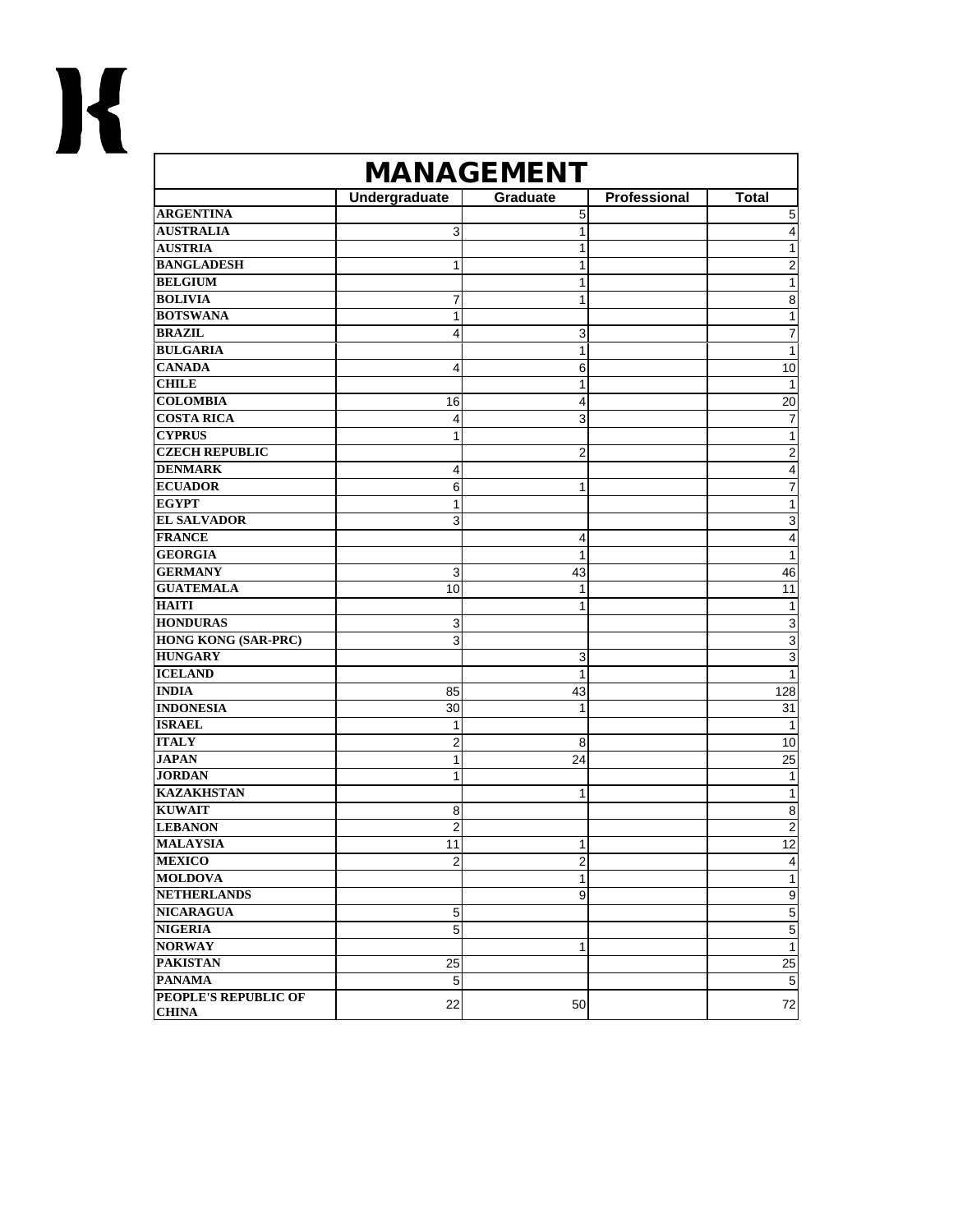| <b>MANAGEMENT, CONTINUED</b>              |                |                 |              |              |
|-------------------------------------------|----------------|-----------------|--------------|--------------|
|                                           | Undergraduate  | <b>Graduate</b> | Professional | <b>Total</b> |
| <b>PERU</b>                               | 4              | 13              |              | 17           |
| <b>PHILIPPINES</b>                        |                |                 |              |              |
| <b>POLAND</b>                             |                | 3               |              |              |
| <b>REPUBLIC OF SOUTH</b><br><b>AFRICA</b> |                |                 |              |              |
| <b>ROMANIA</b>                            |                | 3               |              | 3            |
| <b>RUSSIA</b>                             | 2              |                 |              | 9            |
| <b>SAUDI ARABIA</b>                       |                |                 |              |              |
| <b>SINGAPORE</b>                          | $\overline{2}$ |                 |              |              |
| <b>SLOVENIA</b>                           |                | 1               |              |              |
| <b>SOUTH KOREA</b>                        | 35             | 37              |              | 72           |
| <b>SPAIN</b>                              | 2              | 2               |              |              |
| <b>SRI LANKA</b>                          | $\overline{2}$ |                 |              | 2            |
| <b>SWEDEN</b>                             | 2              |                 |              | 2            |
| <b>SYRIA</b>                              |                |                 |              |              |
| <b>TAIWAN</b>                             | 10             | 11              |              | 21           |
| <b>THAILAND</b>                           | 3              | 3               |              | 6            |
| <b>TURKEY</b>                             |                | 13              |              | 14           |
| <b>UKRAINE</b>                            |                | 4               |              |              |
| <b>UNITED ARAB EMIRATES</b>               | 1              |                 |              |              |
| <b>UNITED KINGDOM</b>                     | 3              |                 |              | 3            |
| <b>VENEZUELA</b>                          |                | 4               |              |              |
| <b>VIETNAM</b>                            |                |                 |              |              |
| <b>TOTAL</b>                              | 349            | 330             |              | 679          |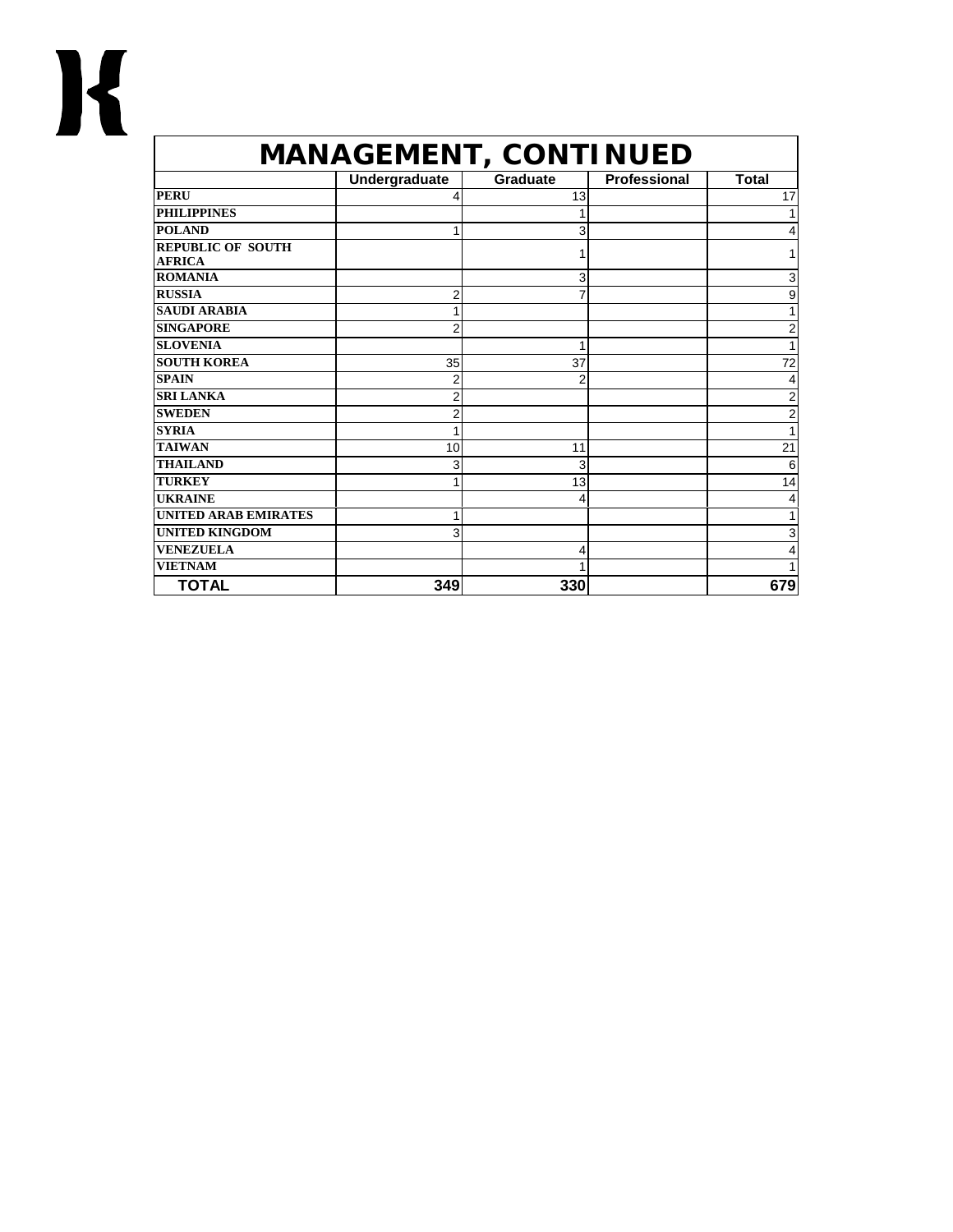

| <b>NON-DEGREE</b>         |                |                 |              |                 |
|---------------------------|----------------|-----------------|--------------|-----------------|
|                           | Undergraduate  | <b>Graduate</b> | Professional | <b>Total</b>    |
| <b>ARGENTINA</b>          | $\overline{2}$ |                 |              | $\overline{2}$  |
| <b>CANADA</b>             | 3              |                 |              | $\overline{3}$  |
| <b>CHILE</b>              | $\overline{2}$ |                 |              | $\overline{2}$  |
| <b>COLOMBIA</b>           | $\overline{2}$ |                 |              | $\overline{c}$  |
| <b>COSTA RICA</b>         | $\overline{2}$ |                 |              | $\overline{2}$  |
| <b>DOMINICAN REPUBLIC</b> | 1              |                 |              | 1               |
| <b>ECUADOR</b>            | 1              |                 |              | 1               |
| <b>GHANA</b>              | 1              |                 |              | 1               |
| <b>GUATEMALA</b>          | $\overline{2}$ |                 |              | $\overline{2}$  |
| <b>INDIA</b>              | 17             |                 |              | $\overline{17}$ |
| <b>INDONESIA</b>          | $\overline{2}$ |                 |              | $\overline{2}$  |
| <b>IRAN</b>               | 1              |                 |              | 1               |
| <b>JAPAN</b>              | 3              |                 |              | 3               |
| <b>JORDAN</b>             | 1              |                 |              | 1               |
| <b>LEBANON</b>            | 1              |                 |              | 1               |
| <b>MEXICO</b>             | 3              |                 |              | 3               |
| <b>NEW ZEALAND</b>        | 1              |                 |              | 1               |
| PEOPLE'S REPUBLIC OF      | 46             |                 |              | 46              |
| <b>CHINA</b>              |                |                 |              |                 |
| <b>PERU</b>               | 1              |                 |              | $\mathbf{1}$    |
| <b>POLAND</b>             | 1              |                 |              | 1               |
| <b>RUSSIA</b>             | $\overline{2}$ |                 |              | $\overline{2}$  |
| <b>SINGAPORE</b>          | $\overline{2}$ |                 |              | $\overline{2}$  |
| <b>SOUTH KOREA</b>        | 46             |                 |              | 46              |
| <b>SRI LANKA</b>          | 1              |                 |              | 1               |
| <b>SWITZERLAND</b>        | 1              |                 |              | 1               |
| <b>TAIWAN</b>             | $\overline{4}$ |                 |              | $\overline{4}$  |
| <b>THAILAND</b>           | 1              |                 |              | 1               |
| <b>TURKEY</b>             | 1              |                 |              | 1               |
| <b>TOTAL</b>              | 151            |                 |              | 151             |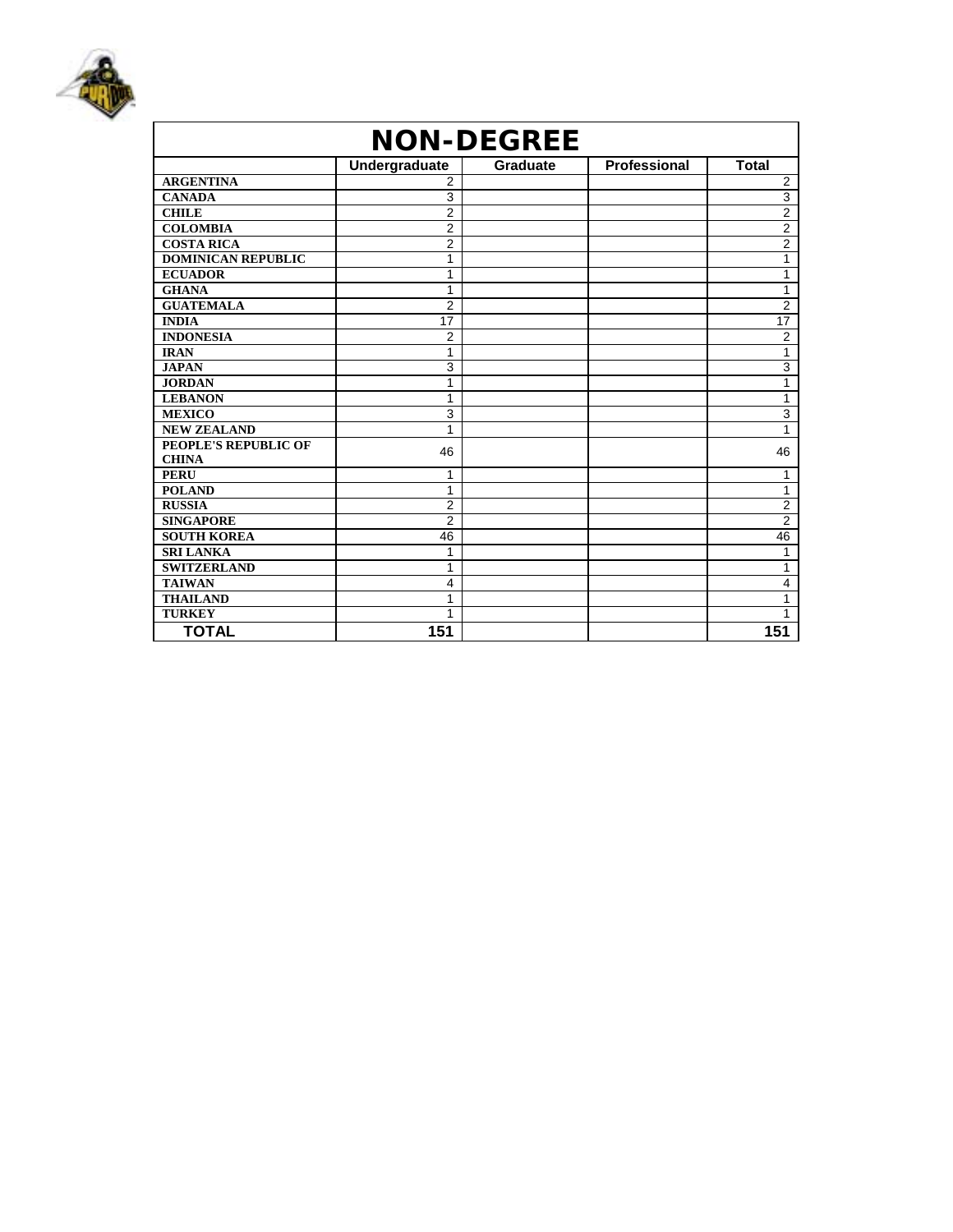

| PHARMACY, NURSING, AND HEALTH<br><b>SCIENCES</b> |               |                 |                |                |
|--------------------------------------------------|---------------|-----------------|----------------|----------------|
|                                                  | Undergraduate | <b>Graduate</b> | Professional   | Total          |
| <b>BELARUS</b>                                   |               | 1               |                | 1              |
| <b>BELIZE</b>                                    | 1             |                 |                | 1              |
| <b>BOLIVIA</b>                                   | 1             |                 |                | 1              |
| <b>CANADA</b>                                    | 2             | 4               | $\overline{2}$ | 8              |
| <b>ECUADOR</b>                                   |               | 1               |                | $\mathbf{1}$   |
| <b>EGYPT</b>                                     |               | 1               |                | 1              |
| <b>ETHIOPIA</b>                                  | 1             |                 |                | 1              |
| <b>GAMBIA</b>                                    |               |                 | 1              | $\mathbf{1}$   |
| <b>GHANA</b>                                     | 1             |                 |                | 1              |
| <b>HONG KONG (SAR-PRC)</b>                       | 2             |                 |                | $\overline{2}$ |
| <b>INDIA</b>                                     | 6             | 14              | $\overline{2}$ | 22             |
| <b>INDONESIA</b>                                 | 1             |                 |                | 1              |
| <b>IRAN</b>                                      | 1             |                 |                | 1              |
| <b>JAPAN</b>                                     |               | 1               | 1              | $\overline{2}$ |
| <b>JORDAN</b>                                    |               | 1               |                | $\mathbf{1}$   |
| <b>KENYA</b>                                     |               |                 | 1              | $\mathbf{1}$   |
| <b>MACAO (SAR-PRC)</b>                           |               |                 | 1              | 1              |
| <b>MALAWI</b>                                    |               |                 | 1              | 1              |
| <b>MALAYSIA</b>                                  |               | 1               | 1              | $\overline{2}$ |
| <b>MEXICO</b>                                    |               | 1               |                | 1              |
| <b>NIGERIA</b>                                   | 1             | 1               | 1              | 3              |
| PEOPLE'S REPUBLIC OF<br><b>CHINA</b>             | 9             | 23              | 1              | 33             |
| <b>ROMANIA</b>                                   |               | 1               |                | 1              |
| <b>RUSSIA</b>                                    |               | 1               |                | 1              |
| <b>SAUDI ARABIA</b>                              |               | 1               |                | 1              |
| <b>SIERRA LEONE</b>                              | 1             |                 |                | $\mathbf{1}$   |
| <b>SINGAPORE</b>                                 |               | 1               |                | 1              |
| <b>SOUTH KOREA</b>                               | 5             | 6               | 2              | 13             |
| <b>SWEDEN</b>                                    |               | 1               |                | 1              |
| <b>TAIWAN</b>                                    |               | 1               |                | 1              |
| <b>THAILAND</b>                                  |               | 2               |                | 2              |
| <b>TOGO</b>                                      |               | $\mathbf{1}$    |                | 1              |
| <b>UNITED KINGDOM</b>                            |               |                 | 1              | 1              |
| <b>TOTAL</b>                                     | 32            | 64              | 15             | 111            |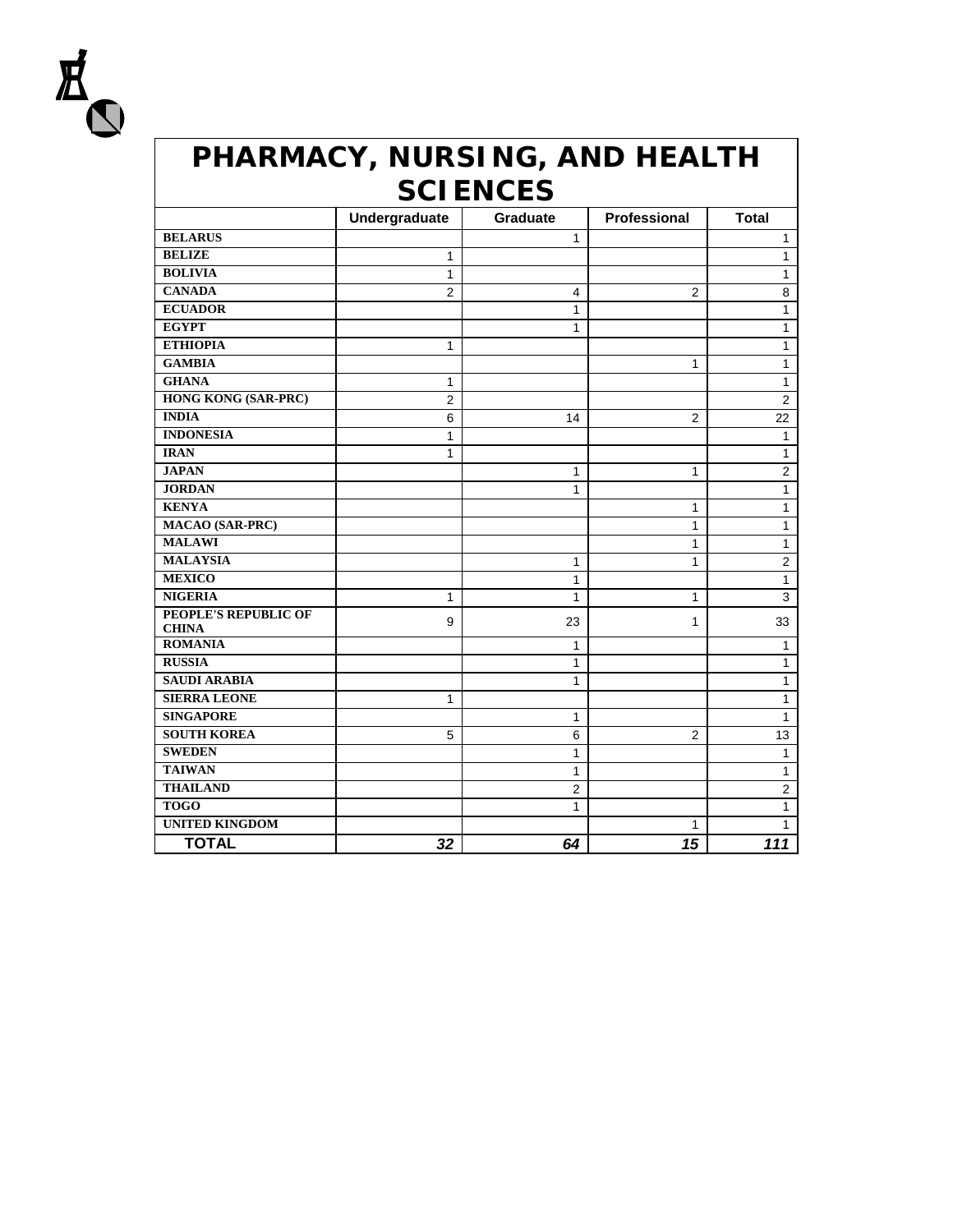

| <b>SCIENCE</b>                            |                |                  |                     |                         |
|-------------------------------------------|----------------|------------------|---------------------|-------------------------|
|                                           | Undergraduate  | <b>Graduate</b>  | <b>Professional</b> | Total                   |
| <b>ALBANIA</b>                            |                | 1                |                     | 1                       |
| <b>ARGENTINA</b>                          |                | $\overline{2}$   |                     | 2                       |
| <b>ARMENIA</b>                            |                | 1                |                     | 1                       |
| <b>AUSTRALIA</b>                          |                | 1                |                     | 1                       |
| <b>BANGLADESH</b>                         |                | 5                |                     | $\overline{5}$          |
| <b>BELGIUM</b>                            |                | $\mathbf{1}$     |                     | $\mathbf{1}$            |
| <b>BELIZE</b>                             |                | $\mathbf{1}$     |                     | $\mathbf{1}$            |
| <b>BOTSWANA</b>                           | 1              |                  |                     | $\overline{1}$          |
| <b>BRAZIL</b>                             |                | 3                |                     | 3                       |
| <b>BULGARIA</b>                           | 1              | $\overline{2}$   |                     | 3                       |
| <b>BURMA</b>                              | 1              |                  |                     | $\mathbf{1}$            |
| <b>CANADA</b>                             | 1              | 5                |                     | 6                       |
| <b>COLOMBIA</b>                           |                | $\mathbf{1}$     |                     | $\mathbf{1}$            |
| <b>COSTA RICA</b>                         | $\mathbf 1$    | $\boldsymbol{2}$ |                     | $\overline{3}$          |
| <b>CYPRUS</b>                             |                | 1                |                     | $\overline{1}$          |
| <b>ECUADOR</b>                            | $\overline{2}$ | $\mathbf 5$      |                     | 7                       |
| <b>EGYPT</b>                              |                | 12               |                     | 12                      |
| <b>FRANCE</b>                             | 1              | 6                |                     | 7                       |
| <b>GERMANY</b>                            | 1              | 6                |                     | 7                       |
| <b>GHANA</b>                              |                | 1                |                     | 1                       |
| <b>GREECE</b>                             |                | $\overline{2}$   |                     | $\overline{\mathbf{c}}$ |
| <b>GUATEMALA</b>                          |                | 2                |                     | $\overline{2}$          |
| <b>HONG KONG (SAR-PRC)</b>                | 5              | 3                |                     | 8                       |
| <b>HUNGARY</b>                            |                | $\overline{4}$   |                     | 4                       |
| <b>INDIA</b>                              | 58             | 85               |                     | 143                     |
| <b>INDONESIA</b>                          | 32             | 1                |                     | 33                      |
| <b>IRAN</b>                               |                | $\overline{4}$   |                     | 4                       |
| <b>IRELAND</b>                            | 1              |                  |                     | $\mathbf{1}$            |
| <b>ITALY</b>                              |                | $\overline{7}$   |                     | $\overline{7}$          |
| <b>JAPAN</b>                              | $\overline{2}$ | 4                |                     | 6                       |
| <b>LEBANON</b>                            |                | 1                |                     | $\mathbf{1}$            |
| <b>LIBERIA</b>                            |                | 1                |                     | $\mathbf{1}$            |
| <b>MALAYSIA</b>                           | 11             | 1                |                     | 12                      |
| <b>MALDIVES</b>                           |                | 1                |                     | 1                       |
| <b>MEXICO</b>                             | 1              | $\overline{3}$   |                     | 4                       |
| <b>MOLDOVA</b>                            |                | 1                |                     | $\mathbf{1}$            |
| <b>MONGOLIA</b>                           |                | $\overline{2}$   |                     | $\overline{2}$          |
| <b>MOROCCO</b>                            | 1              |                  |                     | 1                       |
| <b>NEPAL</b>                              |                | $\overline{2}$   |                     | $\overline{c}$          |
| <b>NIGER</b>                              | 1              |                  |                     | $\mathbf{1}$            |
| <b>PAKISTAN</b>                           | 12             | $\overline{2}$   |                     | 14                      |
| <b>PANAMA</b>                             | 1              |                  |                     | $\mathbf{1}$            |
| PEOPLE'S REPUBLIC OF                      | 13             | 208              |                     | 221                     |
| <b>CHINA</b>                              |                |                  |                     |                         |
| <b>PERU</b>                               |                | 3                |                     | 3                       |
| <b>PHILIPPINES</b>                        | 1              | $\overline{2}$   |                     | 3                       |
| <b>POLAND</b>                             |                | 4                |                     | 4                       |
| <b>REPUBLIC OF SOUTH</b><br><b>AFRICA</b> | 1              | $\mathbf{1}$     |                     | $\overline{2}$          |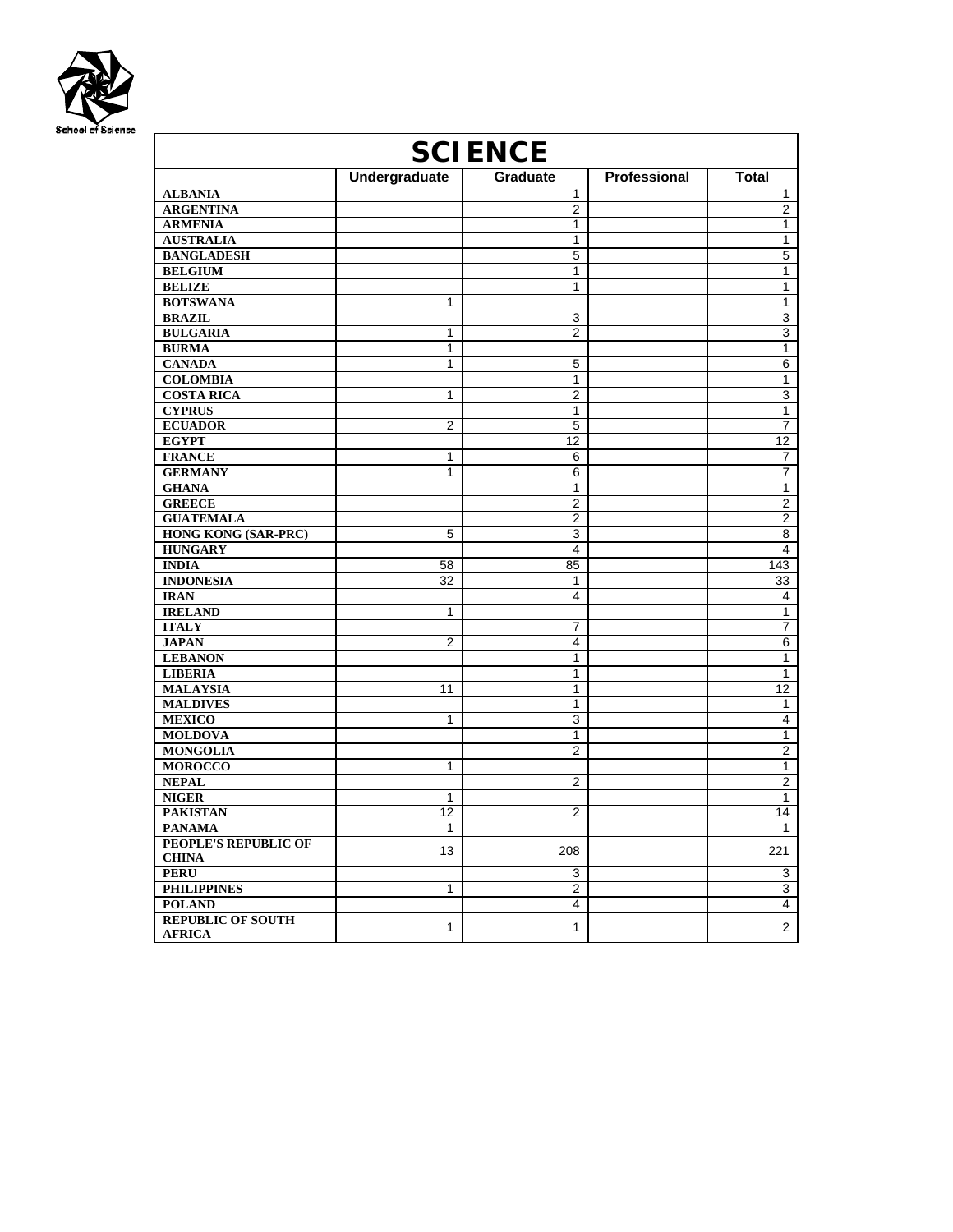

| <b>SCIENCE, CONTINUED</b>   |                |                 |              |                |
|-----------------------------|----------------|-----------------|--------------|----------------|
|                             | Undergraduate  | <b>Graduate</b> | Professional | <b>Total</b>   |
| <b>ROMANIA</b>              |                | 16              |              | 16             |
| <b>RUSSIA</b>               | 1              | 13              |              | 14             |
| <b>SAUDI ARABIA</b>         | 3              |                 |              | 3              |
| <b>SINGAPORE</b>            | 4              | 1               |              | 5              |
| <b>SOUTH KOREA</b>          | 19             | 61              |              | 80             |
| <b>SPAIN</b>                |                | 2               |              | 2              |
| <b>SRI LANKA</b>            | 2              | 9               |              | 11             |
| <b>SWEDEN</b>               | $\overline{2}$ |                 |              | $\overline{2}$ |
| <b>SWITZERLAND</b>          |                | 1               |              | 1              |
| <b>TAIWAN</b>               | 8              | 11              |              | 19             |
| <b>TANZANIA</b>             | 1              | 1               |              | $\overline{2}$ |
| <b>THAILAND</b>             | 1              | 1               |              | $\overline{2}$ |
| <b>TRINIDAD AND TOBAGO</b>  |                | $\overline{2}$  |              | $\overline{2}$ |
| <b>TURKEY</b>               | 3              | 21              |              | 24             |
| <b>UKRAINE</b>              | 1              | 3               |              | 4              |
| <b>UNITED ARAB EMIRATES</b> | $\overline{2}$ |                 |              | 2              |
| <b>UNITED KINGDOM</b>       | 3              | 3               |              | 6              |
| <b>UZBEKISTAN</b>           | 1              |                 |              |                |
| <b>VENEZUELA</b>            | 2              |                 |              | $\bar{2}$      |
| <b>VIETNAM</b>              | 1              |                 |              |                |
| <b>YUGOSLAVIA</b>           |                | 1               |              |                |
| <b>ZIMBABWE</b>             | 1              |                 |              |                |
| TOTAL                       | 204            | 546             |              | 750            |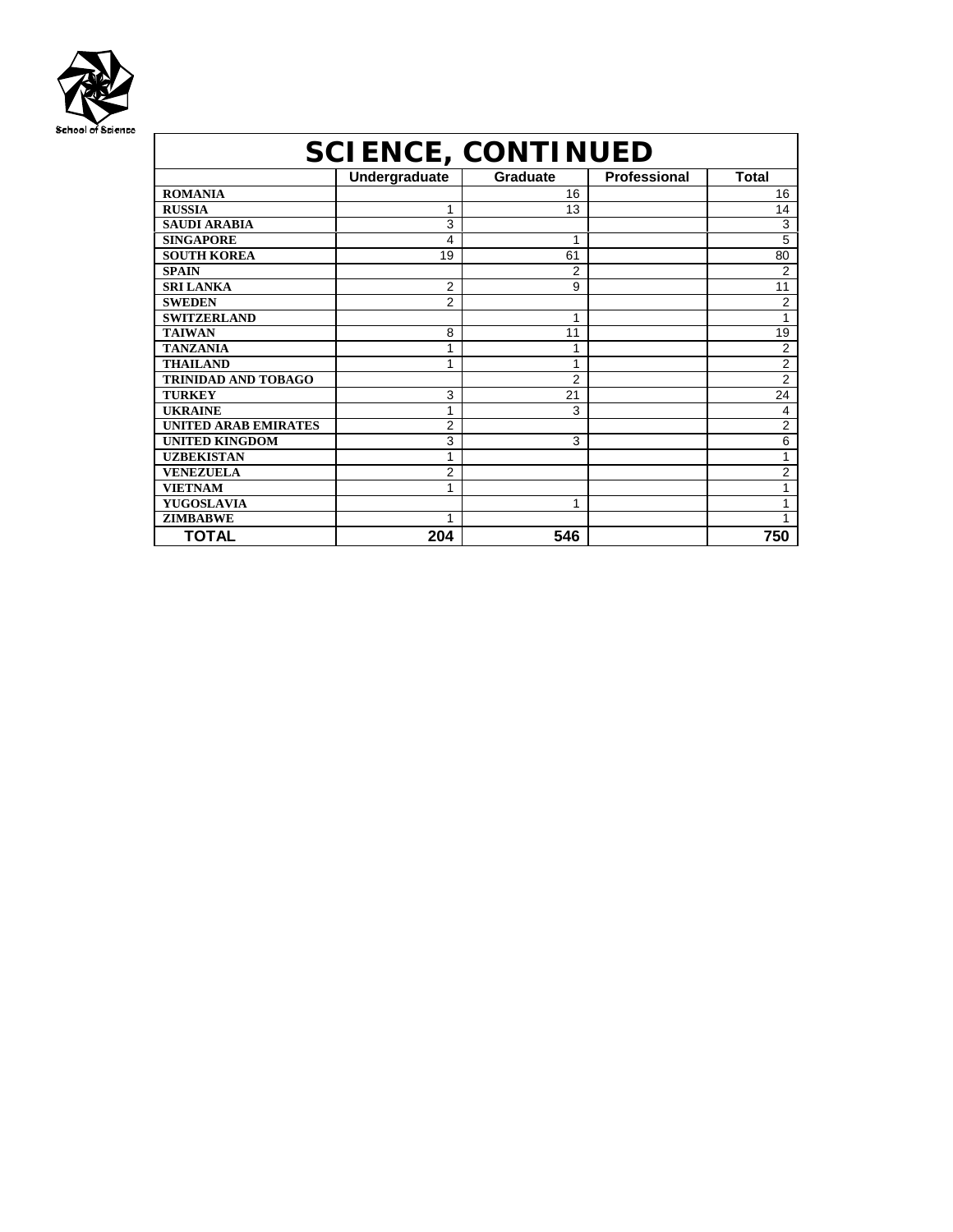

| <b>TECHNOLOGY</b>                    |                |                 |              |                  |
|--------------------------------------|----------------|-----------------|--------------|------------------|
|                                      | Undergraduate  | <b>Graduate</b> | Professional | <b>Total</b>     |
| <b>AUSTRALIA</b>                     | 2              |                 |              | 2                |
| <b>BAHRAIN</b>                       | 3              |                 |              | 3                |
| <b>BARBADOS</b>                      |                | 1               |              | 1                |
| <b>BELARUS</b>                       | 1              | 1               |              | $\overline{2}$   |
| <b>BOLIVIA</b>                       | 1              |                 |              | 1                |
| <b>BRAZIL</b>                        | 1              |                 |              | 1                |
| <b>CANADA</b>                        |                | 3               |              | 3                |
| <b>CROATIA</b>                       | 1              |                 |              | $\mathbf{1}$     |
| <b>ECUADOR</b>                       | 1              | 1               |              | $\overline{2}$   |
| <b>FRANCE</b>                        |                | 1               |              | 1                |
| <b>GHANA</b>                         |                | 1               |              | 1                |
| <b>GREECE</b>                        | 1              |                 |              | 1                |
| HONG KONG (SAR-PRC)                  | $\overline{2}$ |                 |              | $\boldsymbol{2}$ |
| <b>INDIA</b>                         | 20             | 22              |              | 42               |
| <b>INDONESIA</b>                     | 11             | $\overline{2}$  |              | 13               |
| <b>JAMAICA</b>                       |                | 1               |              | 1                |
| <b>JAPAN</b>                         |                | 1               |              | 1                |
| <b>JORDAN</b>                        |                | $\overline{2}$  |              | $\overline{2}$   |
| <b>KAZAKHSTAN</b>                    | 1              |                 |              | 1                |
| <b>MALAYSIA</b>                      | 7              |                 |              | 7                |
| <b>MALI</b>                          | 1              | 1               |              | $\overline{2}$   |
| <b>MEXICO</b>                        |                | 1               |              | $\mathbf{1}$     |
| <b>NETHERLANDS</b>                   | $\overline{2}$ |                 |              | $\overline{c}$   |
| <b>NIGERIA</b>                       | $\overline{2}$ |                 |              | $\overline{2}$   |
| <b>PAKISTAN</b>                      | 4              | 1               |              | 5                |
| PEOPLE'S REPUBLIC OF<br><b>CHINA</b> | 4              | 9               |              | 13               |
| <b>POLAND</b>                        | 8              |                 |              | 8                |
| <b>REPUBLIC OF THE CONGO</b>         | 1              |                 |              | 1                |
| <b>SINGAPORE</b>                     | 3              |                 |              | 3                |
| <b>SOUTH KOREA</b>                   | 9              | 1               |              | 10               |
| <b>SRI LANKA</b>                     | 1              |                 |              | 1                |
| <b>TAIWAN</b>                        | 1              |                 |              | 1                |
| <b>THAILAND</b>                      | 1              | 1               |              | $\overline{2}$   |
| <b>TURKEY</b>                        | $\overline{2}$ |                 |              | 2                |
| <b>VENEZUELA</b>                     |                | 1               |              | 1                |
| <b>TOTAL</b>                         | 91             | 51              |              | 142              |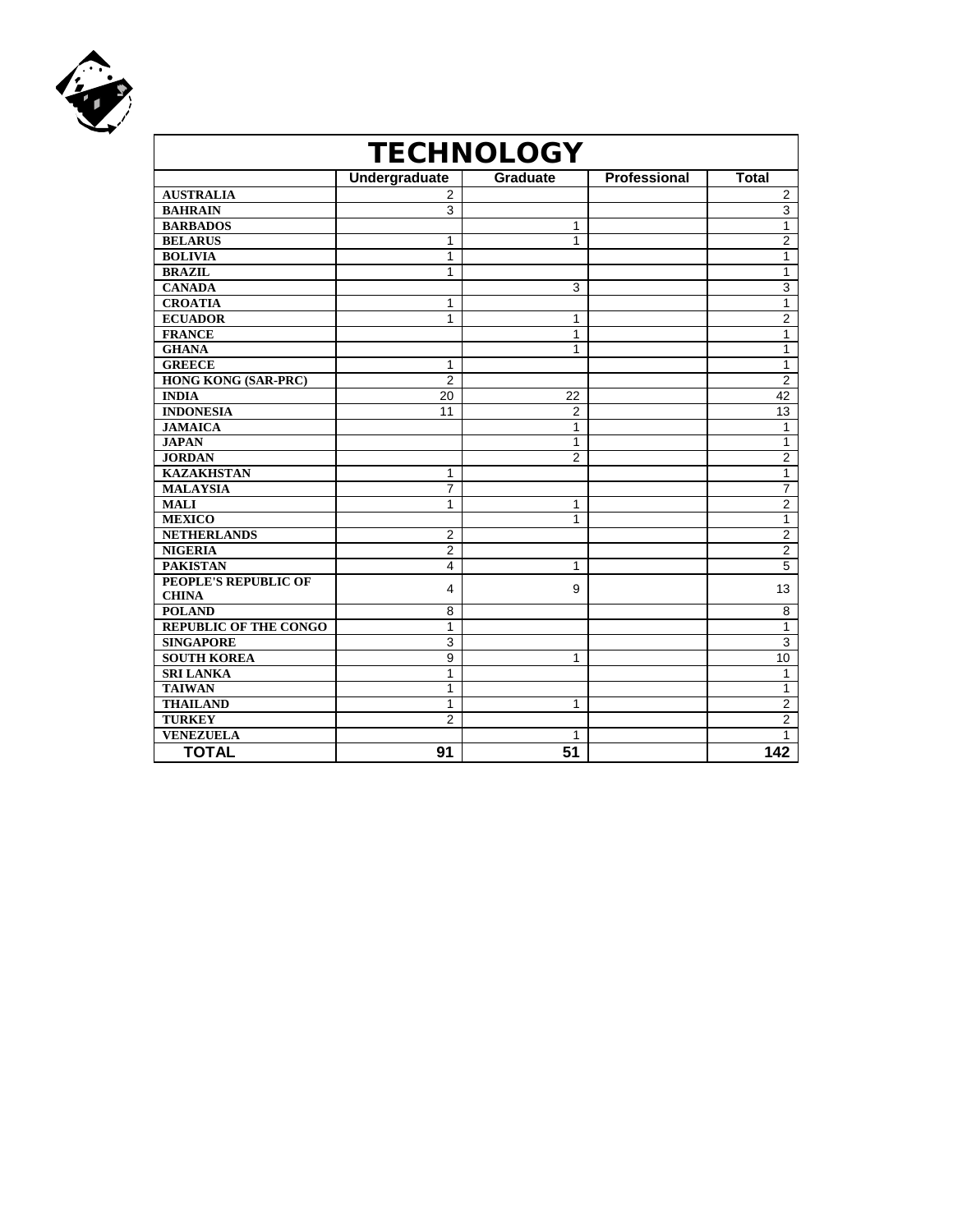

| <i><b>VETERINARY MEDICINE</b></i> |               |                 |              |       |  |
|-----------------------------------|---------------|-----------------|--------------|-------|--|
|                                   | Undergraduate | <b>Graduate</b> | Professional | Total |  |
| <b>AUSTRALIA</b>                  |               |                 |              |       |  |
| <b>BRAZIL</b>                     |               |                 |              |       |  |
| <b>CANADA</b>                     | 3             | 2               |              | 6     |  |
| <b>COLOMBIA</b>                   | 1             | 1               |              | 2     |  |
| <b>EGYPT</b>                      |               | 1               |              | 1     |  |
| <b>ETHIOPIA</b>                   |               |                 |              |       |  |
| <b>GERMANY</b>                    |               | 1               |              |       |  |
| <b>INDIA</b>                      |               | 4               |              | 4     |  |
| <b>JAPAN</b>                      |               |                 |              |       |  |
| <b>JORDAN</b>                     |               | 2               |              | 2     |  |
| <b>NETHERLANDS</b>                |               | 1               |              | 1     |  |
| PEOPLE'S REPUBLIC OF              |               | 11              |              | 11    |  |
| <b>CHINA</b>                      |               |                 |              |       |  |
| <b>ROMANIA</b>                    |               | 1               |              |       |  |
| <b>SINGAPORE</b>                  |               | 1               |              |       |  |
| <b>SOUTH KOREA</b>                |               | 3               |              | 3     |  |
| <b>TAIWAN</b>                     |               | 4               |              | 4     |  |
| <b>THAILAND</b>                   |               | 4               |              |       |  |
| <b>UKRAINE</b>                    |               |                 |              |       |  |
| TOTAL                             | 4             | 38              | 1            | 43    |  |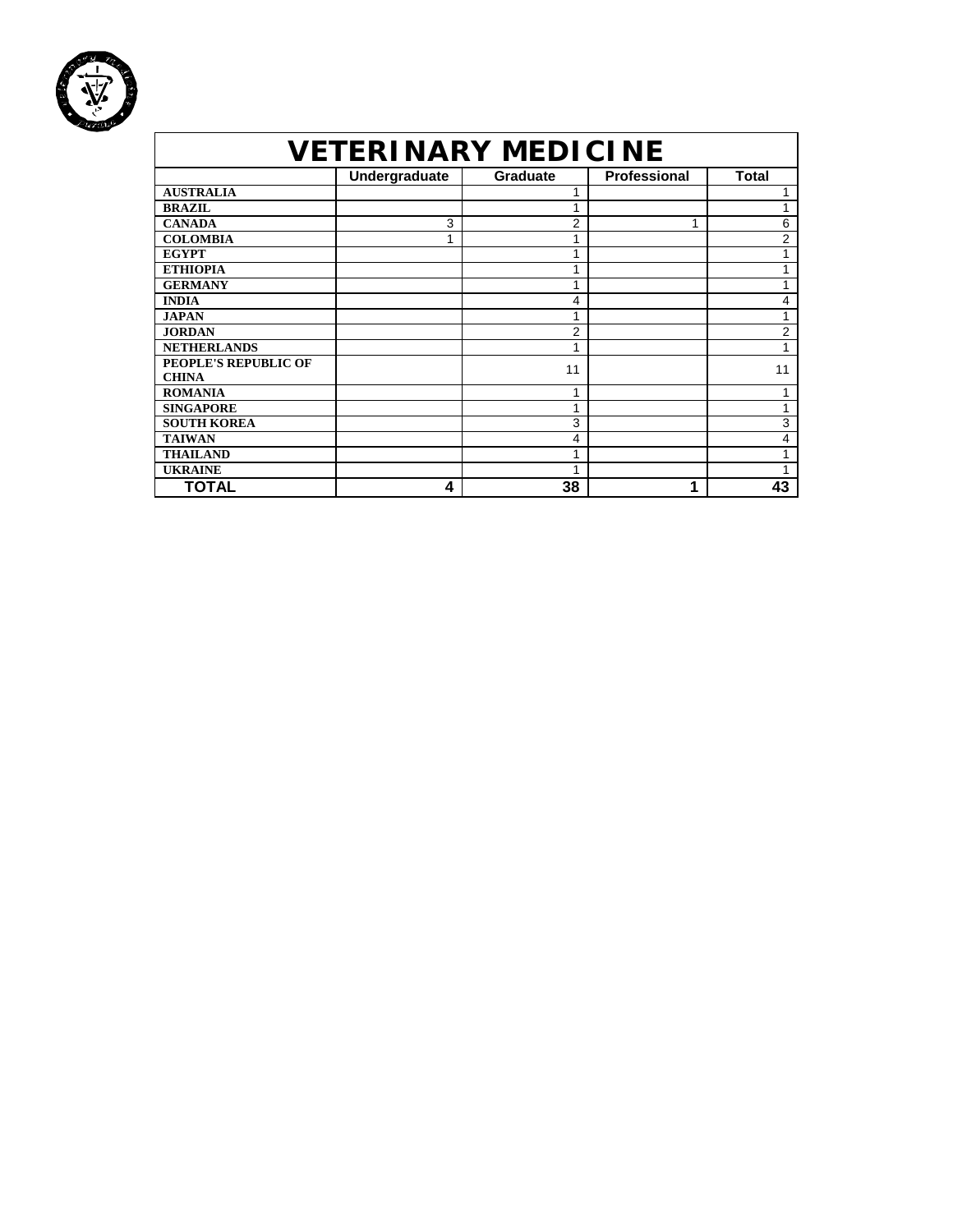## Enrollment by Region

|                                                | <b>Undergraduate</b> | <b>Graduate</b> | <b>Professional</b> | <b>Total</b> |
|------------------------------------------------|----------------------|-----------------|---------------------|--------------|
| <b>AFRICA</b>                                  | 47                   | 88              | 4                   | 139          |
| <b>ASIA</b>                                    | 1,499                | 2,064           | 8                   | 3,571        |
| <b>EUROPE</b>                                  | 176                  | 437             |                     | 614          |
| <b>LATIN AMERICA &amp;</b><br><b>CARIBBEAN</b> | 248                  | 239             | 0                   | 487          |
| <b>MIDDLE EAST</b>                             | 67                   | 44              | 0                   | 111          |
| <b>NORTH AMERICA</b>                           | 28                   | 106             | 3                   | 137          |
| <b>OCEANIA</b>                                 | 16                   | 19              | 0                   | 35           |
| <b>TOTAL</b>                                   | 2,081                | 2,997           | 16                  | 5,094        |





| Undergraduate | 47  |
|---------------|-----|
| Graduate      | 88  |
| Professional  |     |
| Total         | 139 |

|                      | <b>Under-</b><br>graduate | <b>Graduate</b> | Profes-<br>sional | <b>Total</b>   |                                                     | <b>Under-</b><br>graduate | <b>Graduate</b> | Profes-<br>sional | <b>Total</b>   |
|----------------------|---------------------------|-----------------|-------------------|----------------|-----------------------------------------------------|---------------------------|-----------------|-------------------|----------------|
| <b>ANGOLA</b>        | $\mathbf{1}$              |                 |                   | $\mathbf{1}$   | <b>MOZAMBIQUE</b>                                   |                           | 3               |                   | 3              |
| <b>BOTSWANA</b>      | 3                         | 1               |                   | 4              | <b>NIGER</b>                                        | $\mathbf{1}$              |                 |                   | 1              |
| <b>BURKINA FASO</b>  |                           | 1               |                   | 1              | <b>NIGERIA</b>                                      | 13                        | 8               | $\mathbf{1}$      | 22             |
| <b>CAMEROON</b>      |                           | 1               |                   | 1              | <b>REPUBLIC OF</b><br><b>SOUTH</b><br><b>AFRICA</b> | 3                         | 4               |                   | $\overline{7}$ |
| <b>EGYPT</b>         | 2                         | 27              |                   | 29             | <b>REPUBLIC OF</b><br>THE CONGO                     | 1                         |                 |                   | $\mathbf{1}$   |
| <b>ETHIOPIA</b>      | $\overline{4}$            | 6               |                   | 10             | <b>SENEGAL</b>                                      | $\overline{2}$            | $\mathbf{1}$    |                   | 3              |
| <b>GAMBIA</b>        |                           |                 | $\mathbf{1}$      | 1              | <b>SIERRA</b><br><b>LEONE</b>                       | $\mathbf{1}$              | $\mathbf{1}$    |                   | 2              |
| <b>GHANA</b>         | 3                         | 13              |                   | 16             | <b>SUDAN</b>                                        | 1                         |                 |                   | $\mathbf{1}$   |
| <b>COTE d'IVOIRE</b> | $\mathbf{1}$              |                 |                   | $\mathbf{1}$   | <b>TANZANIA</b>                                     | $\overline{2}$            | 2               |                   | 4              |
| <b>KENYA</b>         | 3                         | $\overline{7}$  | $\mathbf{1}$      | 11             | <b>TOGO</b>                                         |                           | $\mathbf{1}$    |                   | $\mathbf{1}$   |
| <b>LIBERIA</b>       |                           | 1               |                   | $\mathbf{1}$   | <b>TUNISIA</b>                                      |                           | $\mathbf{1}$    |                   | $\mathbf{1}$   |
| <b>MALAWI</b>        |                           |                 | $\mathbf{1}$      | $\mathbf{1}$   | <b>UGANDA</b>                                       |                           | $\overline{2}$  |                   | 2              |
| <b>MALI</b>          | $\mathbf{1}$              | 1               |                   | 2              | <b>ZAMBIA</b>                                       | $\mathbf{1}$              | $\overline{2}$  |                   | 3              |
| <b>MAURITIUS</b>     |                           | 1               |                   | $\mathbf{1}$   | <b>ZIMBABWE</b>                                     | 3                         | $\mathbf{1}$    |                   | $\overline{4}$ |
| <b>MOROCCO</b>       | $\mathbf{1}$              | 3               |                   | $\overline{4}$ |                                                     |                           |                 |                   |                |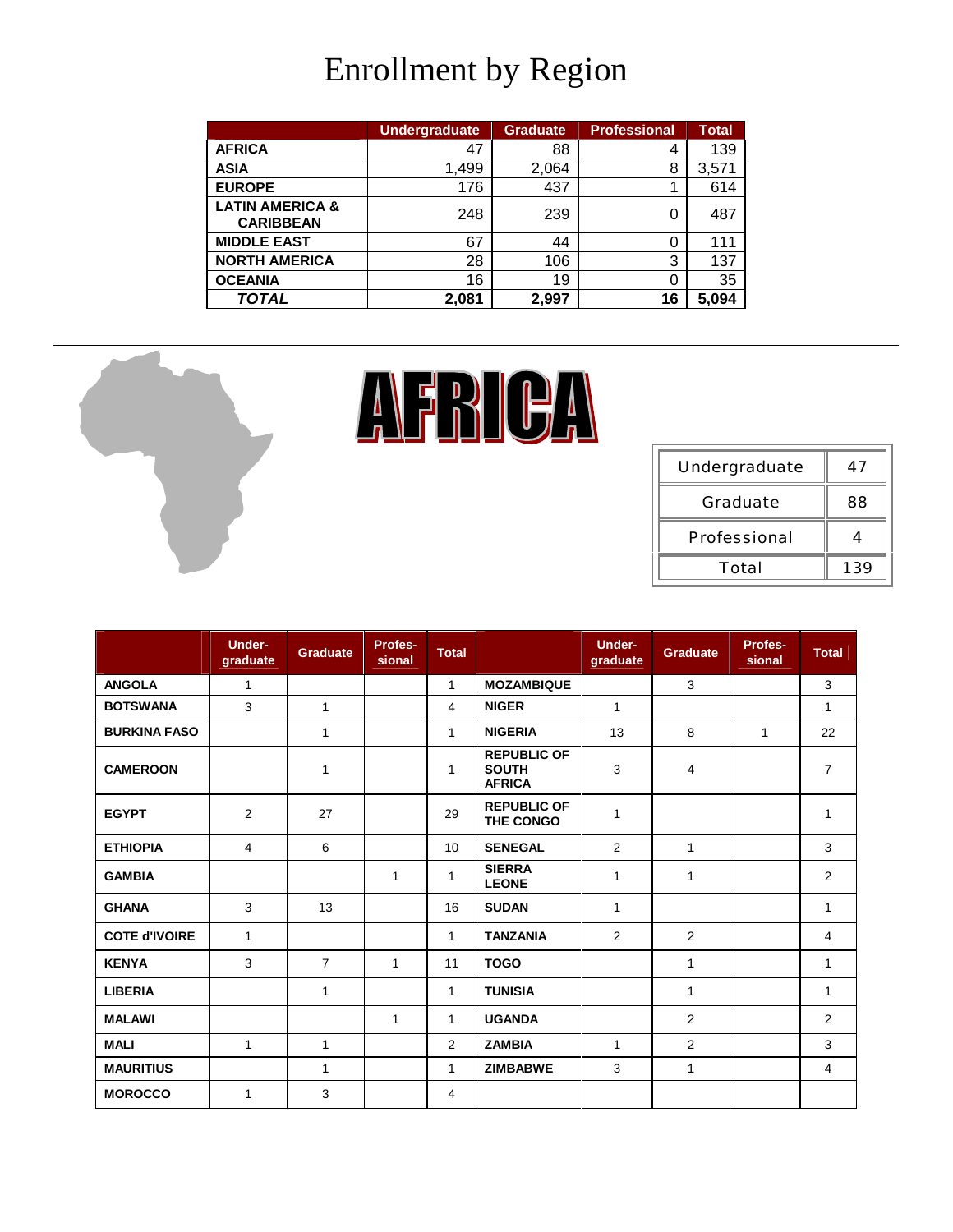



| Undergraduate | 1499 |
|---------------|------|
| Graduate      | 2064 |
| Professional  | 8    |
| Total         | 3571 |

|                               | <b>Under-</b><br>graduate | <b>Graduate</b> | <b>Profes-</b><br>sional | <b>Total</b> |                                        | <b>Under-</b><br>graduate | <b>Graduate</b> | <b>Profes-</b><br>sional | <b>Total</b>   |
|-------------------------------|---------------------------|-----------------|--------------------------|--------------|----------------------------------------|---------------------------|-----------------|--------------------------|----------------|
| <b>BANGLADESH</b>             | 10                        | 21              |                          | 31           | <b>NEPAL</b>                           | 1                         | 3               |                          | 4              |
| <b>BURMA</b>                  | 1                         |                 |                          | 1            | <b>PAKISTAN</b>                        | 70                        | 35              |                          | 105            |
| <b>HONG KONG</b><br>(SAR-PRC) | 30                        | 11              |                          | 41           | <b>PEOPLE'S REP OF</b><br><b>CHINA</b> | 112                       | 684             | 1                        | 797            |
| <b>INDIA</b>                  | 479                       | 546             | 2                        | 1,027        | <b>PHILIPPINES</b>                     | 1                         | 9               |                          | 10             |
| <b>INDONESIA</b>              | 224                       | 38              |                          | 262          | <b>SINGAPORE</b>                       | 44                        | 11              |                          | 55             |
| <b>JAPAN</b>                  | 28                        | 67              | 1                        | 96           | <b>SOUTH KOREA</b>                     | 193                       | 405             | $\overline{2}$           | 600            |
| <b>KAZAKHSTAN</b>             | 1                         | 1               |                          | 2            | <b>SRI LANKA</b>                       | 11                        | 17              |                          | 28             |
| <b>MACAO (SAR-</b><br>PRC)    | $\overline{2}$            | 1               | 1                        | 4            | <b>TAIWAN</b>                          | 54                        | 143             |                          | 197            |
| <b>MALAYSIA</b>               | 213                       | 29              | 1                        | 243          | <b>THAILAND</b>                        | 24                        | 42              |                          | 66             |
| <b>MALDIVES</b>               |                           | $\overline{2}$  |                          | 2            | <b>UZBEKISTAN</b>                      | 1                         | 1               |                          | $\overline{2}$ |
| <b>MONGOLIA</b>               |                           | 6               |                          | 6            | <b>VIETNAM</b>                         | 1                         | 1               |                          | $\overline{2}$ |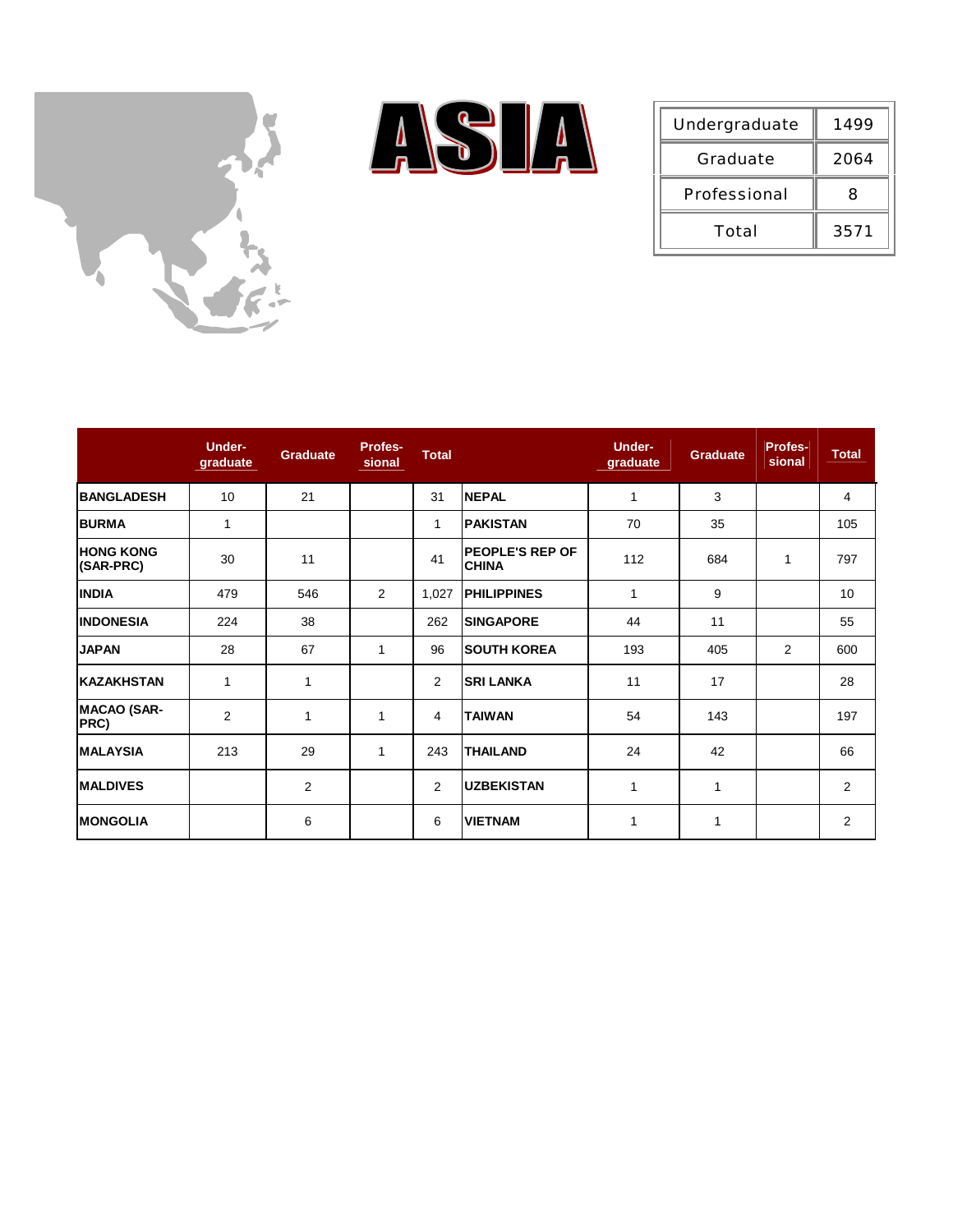



| Undergraduate | 176 |
|---------------|-----|
| Graduate      | 437 |
| Professional  |     |
| Total         | 614 |

|                                         | <b>Under-</b><br>graduate | <b>Graduate</b> | Profes-<br>sional | <b>Total</b>   |                                 | <b>Under-</b><br>graduate | <b>Graduate</b> | Profes-<br>sional | <b>Total</b> |
|-----------------------------------------|---------------------------|-----------------|-------------------|----------------|---------------------------------|---------------------------|-----------------|-------------------|--------------|
| <b>ALBANIA</b>                          | $\mathbf{1}$              | $\mathbf{3}$    |                   | $\overline{4}$ | <b>ITALY</b>                    | 5                         | 20              |                   | 25           |
| <b>ARMENIA</b>                          |                           | $\mathbf{1}$    |                   | $\mathbf{1}$   | <b>LITHUANIA</b>                |                           | $\mathbf{1}$    |                   | $\mathbf{1}$ |
| <b>AUSTRIA</b>                          | 3                         | 4               |                   | $\overline{7}$ | <b>LUXEMBOURG</b>               |                           | $\mathbf{1}$    |                   | $\mathbf{1}$ |
| <b>BELARUS</b>                          | $\mathbf{1}$              | 3               |                   | $\overline{4}$ | <b>MACEDONIA</b>                |                           | $\mathbf{1}$    |                   | 1            |
| <b>BELGIUM</b>                          |                           | $\overline{7}$  |                   | $\overline{7}$ | <b>MOLDOVA</b>                  |                           | 2               |                   | 2            |
| <b>BOSNIA AND</b><br><b>HERZEGOVINA</b> |                           | 2               |                   | 2              | <b>NETHERLANDS</b>              | 5                         | 10              |                   | 15           |
| <b>BULGARIA</b>                         | $\mathbf{1}$              | $\overline{7}$  |                   | 8              | <b>NORWAY</b>                   | $\mathbf{1}$              | $\mathbf{1}$    |                   | 2            |
| <b>CROATIA</b>                          | $\overline{2}$            | $\overline{2}$  |                   | $\overline{4}$ | <b>POLAND</b>                   | 14                        | 8               |                   | 22           |
| <b>CYPRUS</b>                           | $\overline{4}$            | 13              |                   | 17             | <b>PORTUGAL</b>                 |                           | $\overline{4}$  |                   | 4            |
| <b>CZECH</b><br><b>REPUBLIC</b>         |                           | 5               |                   | 5              | <b>ROMANIA</b>                  | 2                         | 30              |                   | 32           |
| <b>DENMARK</b>                          | 6                         |                 |                   | 6              | <b>RUSSIA</b>                   | 6                         | 39              |                   | 45           |
| <b>FINLAND</b>                          |                           | $\mathbf{1}$    |                   | $\mathbf{1}$   | <b>SLOVENIA</b>                 |                           | $\mathbf{1}$    |                   | $\mathbf{1}$ |
| <b>FRANCE</b>                           | $\overline{7}$            | 32              |                   | 39             | <b>SPAIN</b>                    | 5                         | 14              |                   | 19           |
| <b>GEORGIA</b>                          |                           | $\mathbf{1}$    |                   | $\mathbf{1}$   | <b>SWEDEN</b>                   | 11                        | $\overline{4}$  |                   | 15           |
| <b>GERMANY</b>                          | 16                        | 62              |                   | 78             | <b>SWITZERLAND</b>              | $\mathbf{1}$              | $\overline{2}$  |                   | 3            |
| <b>GREECE</b>                           | 5                         | 12              |                   | 17             | <b>TURKEY</b>                   | 44                        | 99              |                   | 143          |
| <b>HUNGARY</b>                          | 1                         | 9               |                   | 10             | <b>UKRAINE</b>                  | $\mathbf{1}$              | 15              |                   | 16           |
| <b>ICELAND</b>                          |                           | 3               |                   | 3              | <b>UNITED</b><br><b>KINGDOM</b> | 27                        | 10              | $\mathbf{1}$      | 38           |
| <b>IRELAND</b>                          | 6                         | 3               |                   | 9              | <b>YUGOSLAVIA</b>               | $\mathbf{1}$              | $\,$ 5 $\,$     |                   | 6            |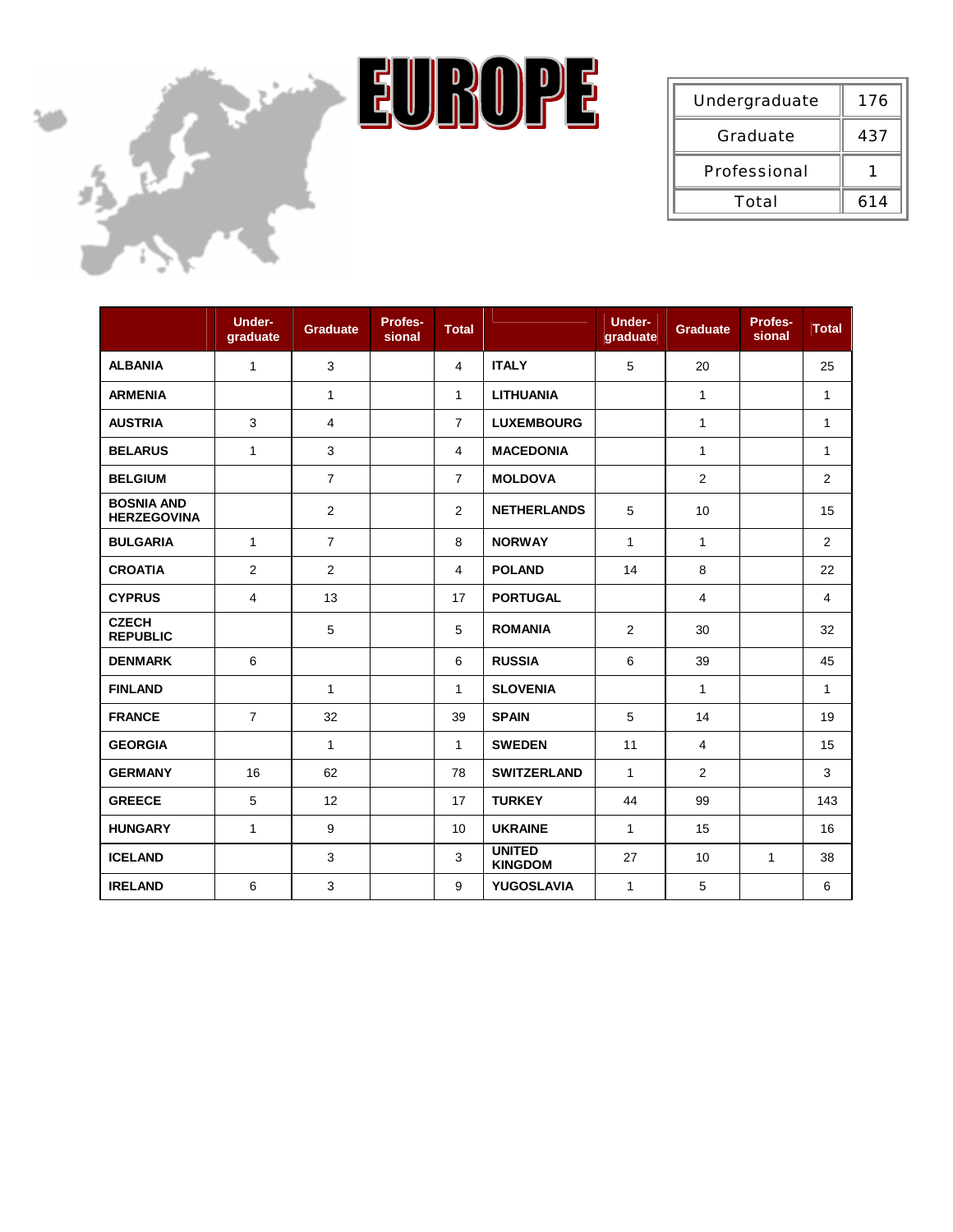## LATIN AWERICA & CARIBBEAN

| Undergraduate | 248 |
|---------------|-----|
| Graduate      | 239 |
| Professional  |     |
| Total         | 487 |

|                                     | <b>Under-</b><br>graduate | <b>Graduate</b> | Profes-<br>sional | <b>Total</b> |                                                                 | <b>Under-</b><br>graduate | <b>Graduate</b> | <b>Profes-</b><br>sional | <b>Total</b> |
|-------------------------------------|---------------------------|-----------------|-------------------|--------------|-----------------------------------------------------------------|---------------------------|-----------------|--------------------------|--------------|
| <b>ARGENTINA</b>                    | 3                         | 19              |                   | 22           | <b>HAITI</b>                                                    |                           | 2               |                          | 2            |
| <b>BARBADOS</b>                     |                           | 1               |                   | 1            | <b>HONDURAS</b>                                                 | 5                         | 4               |                          | 9            |
| <b>BELIZE</b>                       | $\overline{2}$            | 1               |                   | 3            | <b>JAMAICA</b>                                                  |                           | $\overline{4}$  |                          | 4            |
| <b>BOLIVIA</b>                      | 14                        | 4               |                   | 18           | <b>MEXICO</b>                                                   | 26                        | 60              |                          | 86           |
| <b>BRAZIL</b>                       | 15                        | 27              |                   | 42           | <b>NICARAGUA</b>                                                | 8                         | 2               |                          | 10           |
| <b>CHILE</b>                        | 5                         | $\overline{7}$  |                   | 12           | <b>PANAMA</b>                                                   | 22                        | $\overline{4}$  |                          | 26           |
| <b>COLOMBIA</b>                     | 53                        | 29              |                   | 82           | <b>PARAGUAY</b>                                                 | 1                         |                 |                          | 1            |
| <b>COSTA RICA</b>                   | 14                        | 9               |                   | 23           | <b>PERU</b>                                                     | 11                        | 26              |                          | 37           |
| <b>DOMINICAN</b><br><b>REPUBLIC</b> | $\overline{2}$            | 1               |                   | 3            | <b>SAINT</b><br><b>VINCENT AND</b><br>THE.<br><b>GRENADINES</b> | 1                         |                 |                          | 1            |
| <b>ECUADOR</b>                      | 20                        | 16              |                   | 36           | <b>TRINIDAD</b><br><b>AND TOBAGO</b>                            | 2                         | 3               |                          | 5            |
| <b>EL SALVADOR</b>                  | 11                        | 3               |                   | 14           | <b>URUGUAY</b>                                                  |                           | 1               |                          | 1            |
| <b>GUATEMALA</b>                    | 27                        | $\overline{7}$  |                   | 34           | <b>VENEZUELA</b>                                                | 6                         | 9               |                          | 15           |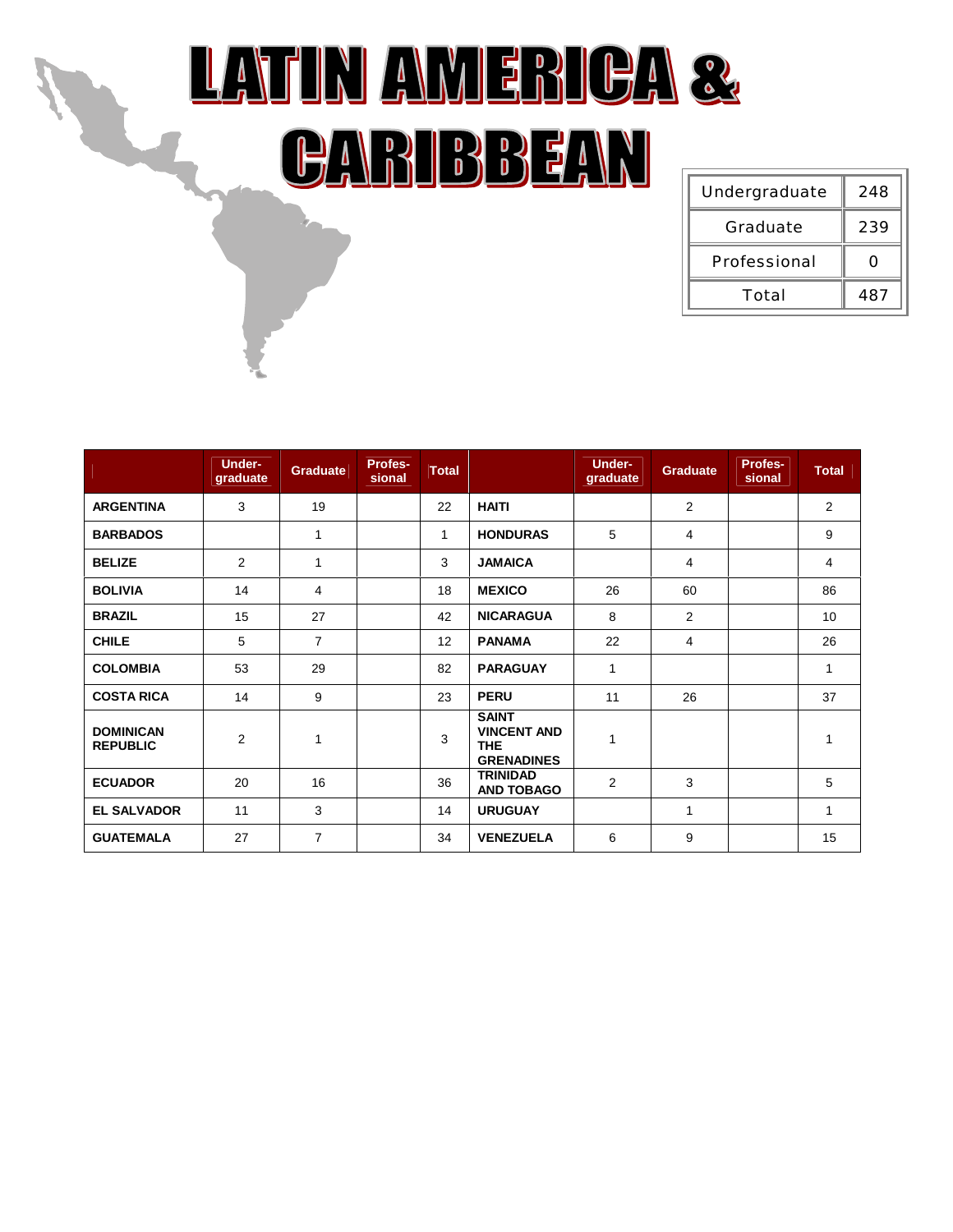

**MIDDLE EAST** 

| Undergraduate | 67  |
|---------------|-----|
| Graduate      | 44  |
| Professional  |     |
| Total         | 111 |

|                    | Under-<br>graduate | <b>Graduate</b> | <b>Profes-</b><br>sional | <b>Total</b> |                                       | Under-<br>graduate | <b>Graduate</b> | <b>Profes-</b><br>sional | <b>Total</b> |
|--------------------|--------------------|-----------------|--------------------------|--------------|---------------------------------------|--------------------|-----------------|--------------------------|--------------|
| <b>AFGHANISTAN</b> |                    |                 |                          |              | <b>LEBANON</b>                        |                    | 6               |                          | 13           |
| <b>BAHRAIN</b>     | 3                  |                 |                          | 3            | <b>OMAN</b>                           | 3                  |                 |                          | 4            |
| <b>IRAN</b>        | 6                  | 15              |                          | 21           | <b>QATAR</b>                          |                    |                 |                          |              |
| <b>ISRAEL</b>      | $\mathfrak{p}$     |                 |                          | 2            | <b>SAUDI ARABIA</b>                   | 12                 | 3               |                          | 15           |
| <b>JORDAN</b>      | 5                  | 16              |                          | 21           | <b>SYRIA</b>                          | 3                  |                 |                          | 3            |
| <b>KUWAIT</b>      | 15                 | 2               |                          | 17           | <b>UNITED ARAB</b><br><b>EMIRATES</b> | 10                 |                 |                          | 10           |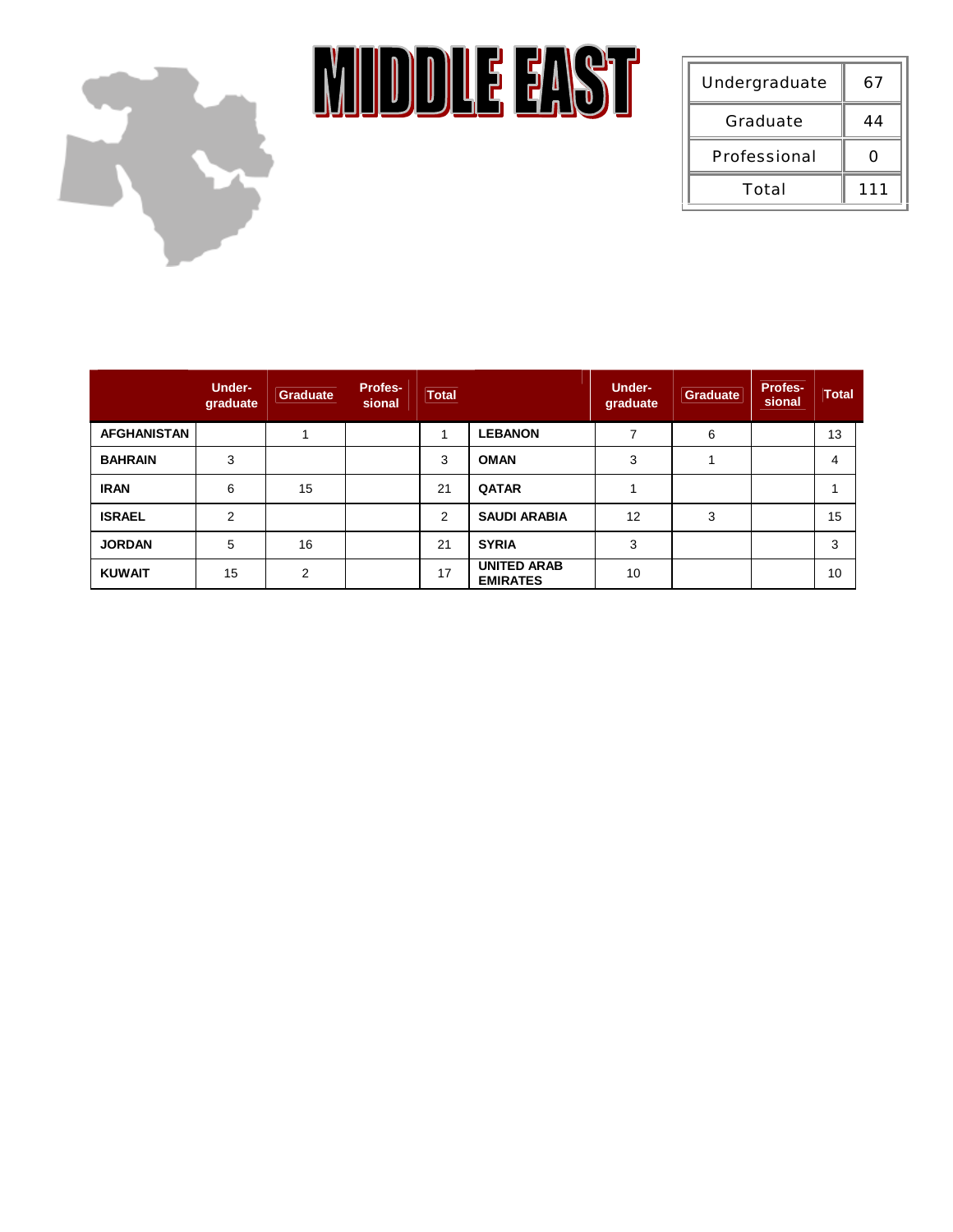

## NORTH AMERICA

| Undergraduate | 28  |
|---------------|-----|
| Graduate      | 106 |
| Professional  | 3   |
| Total         | 137 |

|               | Under-<br>graduate | <b>Graduate</b> | <b>Professional</b> | Total |
|---------------|--------------------|-----------------|---------------------|-------|
| <b>CANADA</b> | 28                 | 106             |                     | 137   |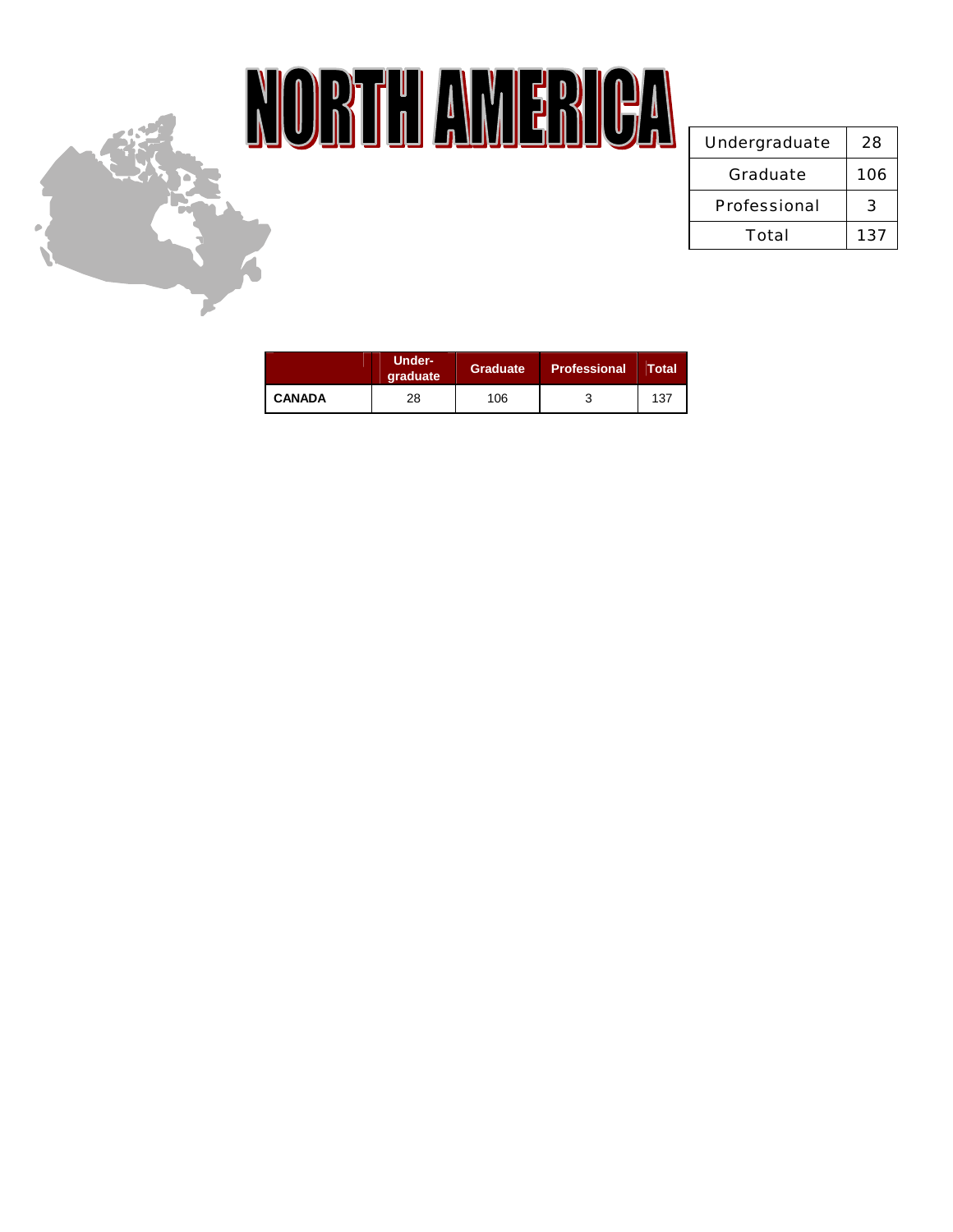



| Undergraduate | 16 |
|---------------|----|
| Graduate      |    |
| Professional  |    |
| Total         | 35 |

|                              | Under-<br>graduate | Graduate | <b>Professional</b> | Total |
|------------------------------|--------------------|----------|---------------------|-------|
| <b>AUSTRALIA</b>             | 12                 |          |                     | 21    |
| <b>NEW</b><br><b>ZEALAND</b> | 3                  |          |                     |       |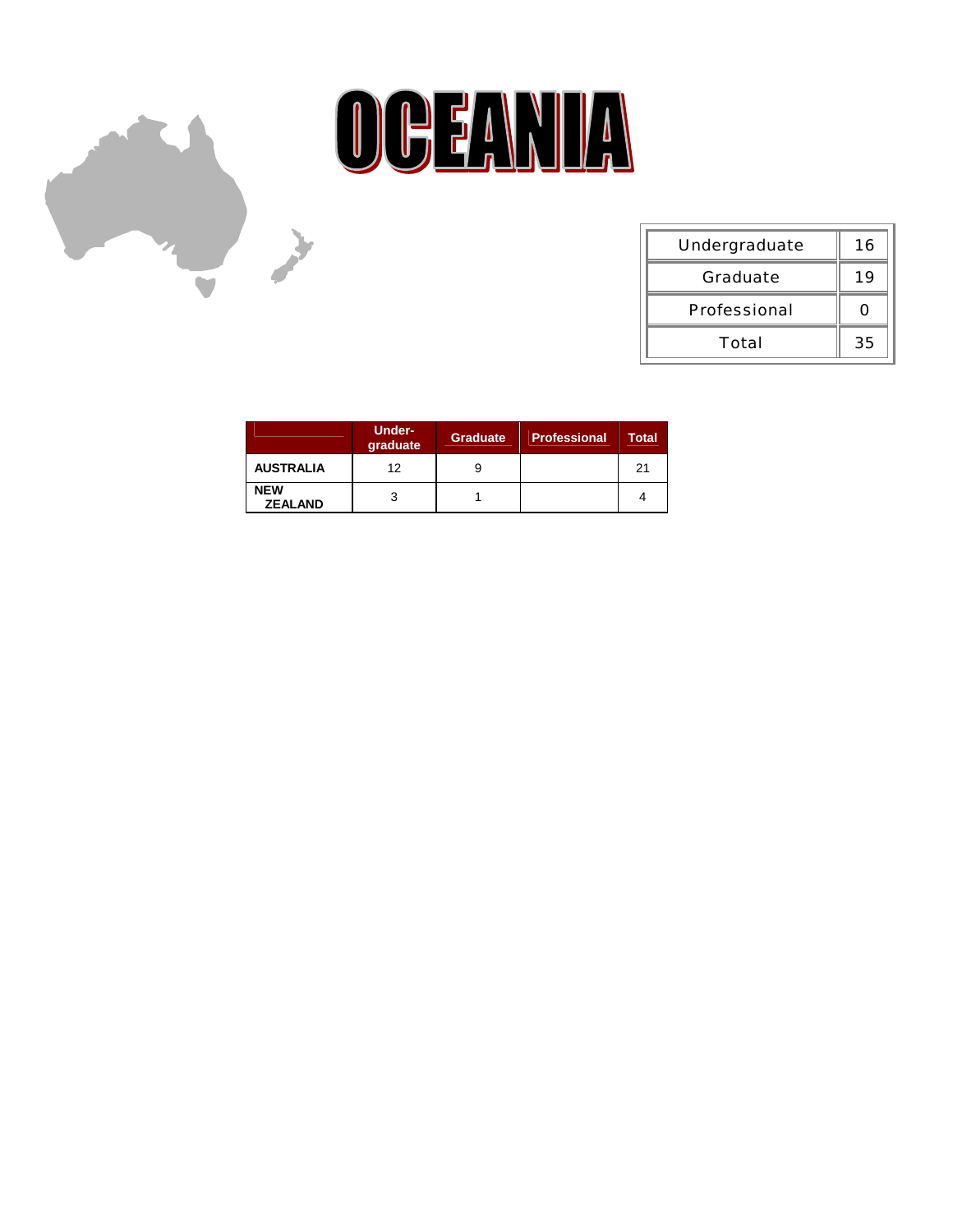| <b>Areas</b>                      | <b>Count</b> | <b>Areas</b>                      | Count |
|-----------------------------------|--------------|-----------------------------------|-------|
| Agriculture                       | 105          | <b>Library Science</b>            | 2     |
| <b>Business and Management</b>    | 31           | Life Sciences/Biological Sciences | 138   |
| Communication                     | 1            | <b>Mathematics</b>                | 37    |
| Computer & Information Sciences   | 32           | Philosophy and Religion           | 2     |
| Education                         | 6            | <b>Physical Sciences</b>          | 93    |
| Engineering                       | 113          | Psychology                        | 2     |
| Foreign Languages and Literatures | 10           | Social Sciences and History       | 6     |
| <b>Health Sciences</b>            | 72           | Other                             | 4     |
| Home Economics                    | 21           | Total                             | 681   |
| Letters                           | 6            |                                   |       |

Areas listed correspond to Institute of International Education (IIE) reporting guidelines.